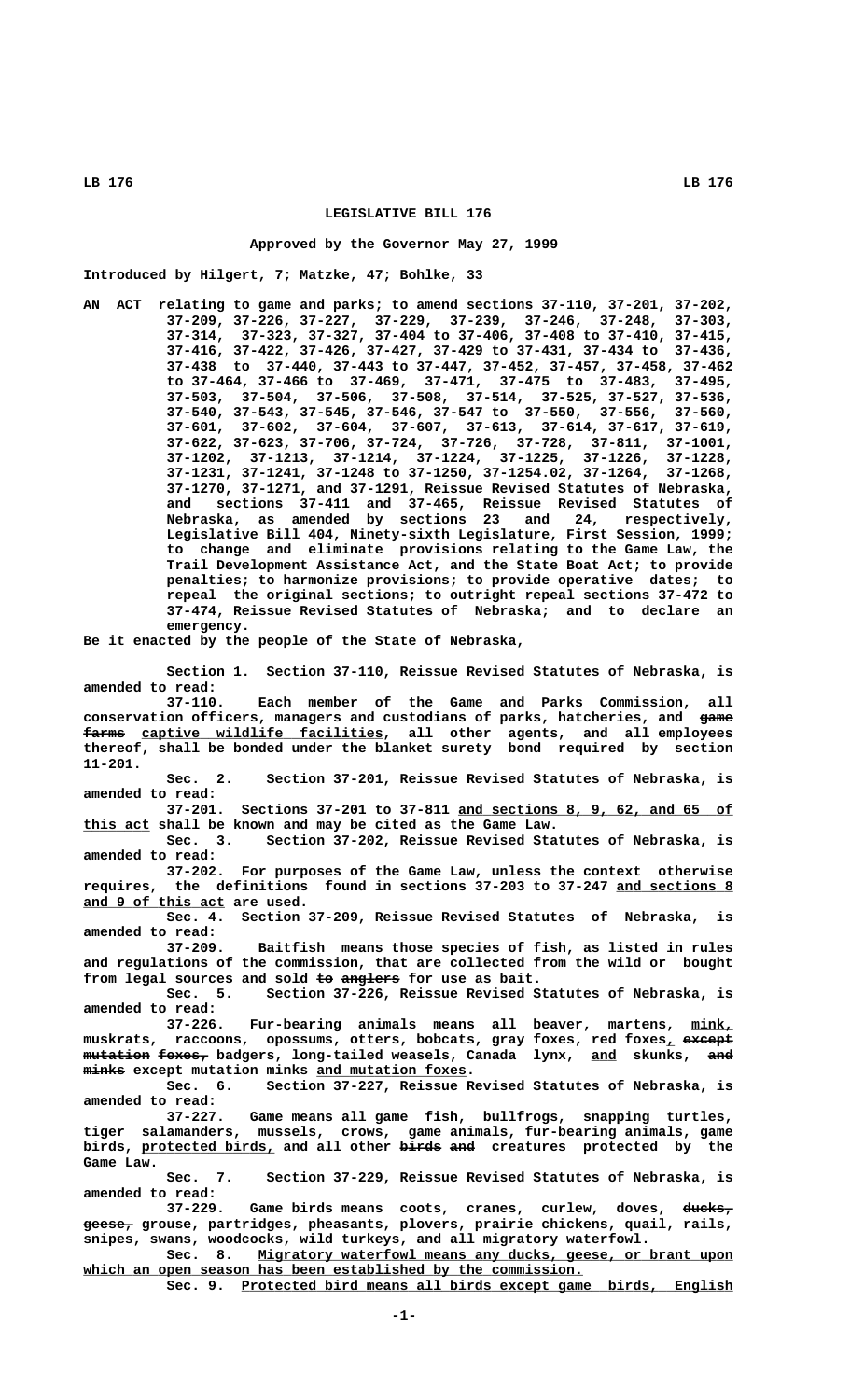**\_\_\_\_\_\_\_\_\_\_\_\_\_\_\_\_\_\_\_\_\_\_\_\_\_\_\_\_\_\_\_\_\_\_\_\_\_\_\_\_\_\_\_\_\_\_\_\_\_\_\_\_\_\_\_\_\_\_\_\_\_\_\_\_\_\_\_\_\_\_\_\_\_\_\_\_\_\_ sparrows, European starlings, and pigeons other than Antwerp or homing \_\_\_\_\_\_\_\_\_\_\_\_\_\_\_\_\_\_\_\_\_\_\_\_\_\_\_\_\_\_\_\_\_\_\_\_\_\_\_\_\_ pigeons, commonly called Carrier Pigeons.**

**Sec. 10. Section 37-239, Reissue Revised Statutes of Nebraska, is amended to read:**

 **————— \_\_\_\_\_\_\_\_ 37-239. Raw fur means the green untanned pelts of any fur-bearing animal except commercially reared mutations.**

**Sec. 11. Section 37-246, Reissue Revised Statutes of Nebraska, is amended to read:**

**37-246. Wild mammals means the species of mammals native to, migrating to or through, or having established free-ranging populations in the State of Nebraska except the fallow deer, the house mouse, the Norway rat, the** black rat, the feral domestic dog, and the feral domestic cat.

**Sec. 12. Section 37-248, Reissue Revised Statutes of Nebraska, is amended to read:**

**37-248. Any person violating any of the provisions of the Game Law or any provisions of the rules or regulations adopted and promulgated by the commission, where a penalty is not otherwise fixed, shall be guilty of a Class** III misdemeanor and shall be subject to a mandatory fine of at least fifty  **\_\_\_\_\_\_\_\_\_\_\_\_\_\_\_\_\_\_\_\_\_\_\_ dollars upon conviction.**

**Sec. 13. Section 37-303, Reissue Revised Statutes of Nebraska, is amended to read:**

**37-303. (1) With the consent of the Governor, the commission may by purchase, when funds on hand or appropriated therefor are sufficient, or by gift, devise, or otherwise acquire title in the name of the State of Nebraska to sites situated outside organized municipalities, except as provided in section 90-404, for additional state parks, hatcheries, recreation grounds, recreational trails, wildlife management areas, captive wildlife facilities, \_\_\_\_\_\_\_\_\_\_\_\_\_\_\_\_\_\_\_\_\_\_\_\_\_\_\_\_\_\_ and public shooting grounds and may enter into appropriate contracts with reference thereto, all within the limits of amounts that may be appropriated, contributed, or available. For these purposes, the commission may enter into appropriate contracts, leases, or lease-purchase agreements.**

**(2) The commission, with the consent of the Governor, may take, receive, and hold, either in the name of the state or in trust for the state, exempt from taxation, any grant or devise of lands and any gift or bequest of money or other personal property made in furtherance of the purposes contemplated by this section and shall have such funds or the proceeds of such property invested. Such invested funds shall be deposited, used, and expended under the direction of the commission.**

**(3) The commission may make a survey of all lands and areas in the state which are suitable for state parks, game refuges, or other similar purposes contemplated by this section and may locate and designate any or all of such lands or areas or parts thereof and take such action as may tend to preserve or conserve them. The commission shall publish such informational material as it deems necessary and may, at its discretion, charge appropriate fees therefor.**

**Sec. 14. Section 37-314, Reissue Revised Statutes of Nebraska, is amended to read:**

**37-314. (1) The commission may, in accordance with the Game Law, other provisions of law, and lawful rules and regulations, fix, prescribe, and publish rules and regulations as to open seasons and closed seasons, either \_\_\_\_\_\_\_\_\_\_\_\_\_\_\_\_\_\_\_\_\_\_\_\_\_\_\_\_\_\_\_\_\_\_\_\_\_\_\_\_\_\_\_\_\_\_\_\_\_\_\_ permanent or temporary, as to conservation orders or similar wildlife**  $m$ anagement activities authorized by the United States Fish and Wildlife  **\_\_\_\_\_\_\_\_ Service, as to bag limits or the methods or type, kind, and specifications of hunting, fur-harvesting, or fishing gear used in the taking of any game, game fish, nongame fish, game animals, fur-bearing animals, or game birds, as to the age, sex, species, or area of the state in which any game, game fish, nongame fish, game animals, fur-bearing animals, or game birds may be taken, or as to the taking of any particular kinds, species, or sizes of game, game fish, nongame fish, game animals, fur-bearing animals, and game birds in any designated waters or areas of this state after due investigation and having due regard to the distribution, abundance, economic value, breeding habits, migratory habits, and causes of depletion or extermination of the same in such designated waters or areas and having due regard to the volume of the hunting, fur harvesting, and fishing practiced therein and the climatic, seasonal, and other conditions affecting the protection, preservation, and propagation of the same in such waters or areas. Such rules and regulations may be amended, modified, or repealed from time to time, subject to such limitations and standards, and such rules and regulations and all amendments, modifications, and repeals thereof shall be based upon investigation and available but reliable data relative to such limitations and standards.**

**(2) Each such rule, regulation, amendment, modification, and repeal shall specify the date when it shall become effective and while it remains in**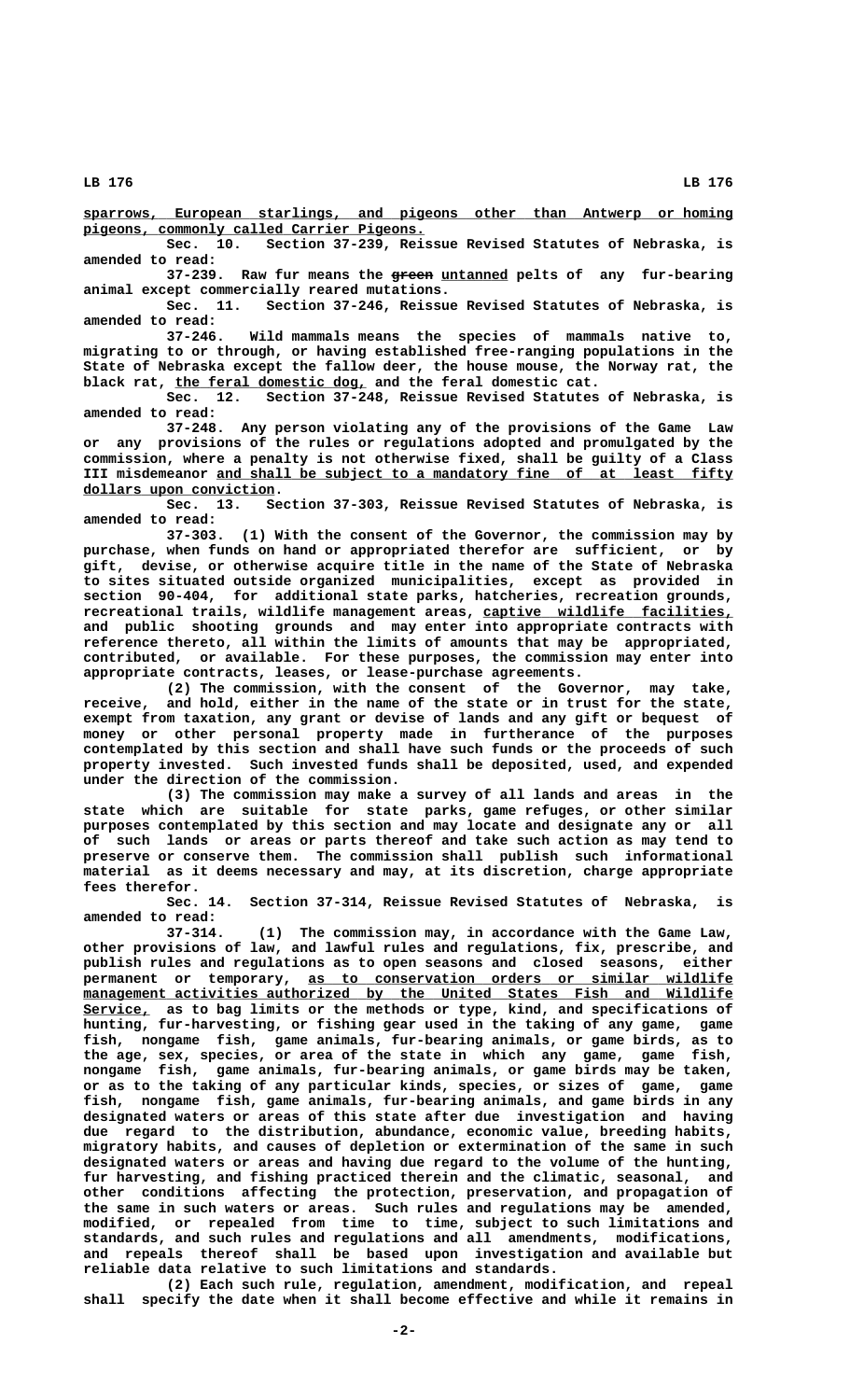**effect shall have the force and effect of law.**

**(3) Regardless of the provisions of this section or of other sections of the Game Law which empower the commission to set seasons on game \_\_\_\_\_\_\_\_ birds, fish, or animals or provide the means and method by which such seasons are set or promulgated and regardless of the provisions of the Administrative Procedure Act, the commission may close or reopen any open season previously \_\_\_\_\_\_\_ set on game birds, fish, or animals in all or any specific portion of the state. The commission shall only close or reopen such seasons by majority vote at a valid special meeting called under section 37-104 and other provisions of statutes regarding the holding of public meetings. Any closing or reopening of an open season previously set by the commission shall not be effective for at least twenty-four hours after such action by the commission. The commission shall make every effort to make available to all forms of the news media the information on any opening or closing of any open season on** game birds, fish, or animals previously set. The commission may only use this special provision allowing the commission to open or close game bird, fish, or **animal seasons previously set in emergency situations in which the continuation of the open season would result in grave danger to human life or** property. The commission may also close or reopen any season established by a  **\_\_\_\_\_\_\_\_\_\_\_\_\_\_\_\_\_\_\_\_\_\_\_\_\_\_\_\_\_\_\_\_\_\_\_\_\_\_\_\_\_\_\_\_\_\_\_\_\_\_\_\_\_\_\_\_\_\_\_\_\_\_\_\_\_\_\_\_\_\_\_\_\_\_\_\_\_\_ conservation order under the same provisions pertaining to closing and \_\_\_\_\_\_\_\_\_\_\_\_\_\_\_\_\_\_\_\_\_\_\_\_\_\_\_\_\_\_\_\_\_\_ reopening seasons in this section.**

**Sec. 15. Section 37-323, Reissue Revised Statutes of Nebraska, is amended to read:**

**37-323.** The secretary of the commission shall deposit daily with remit to the State Treasurer all tax money and other funds received by him or her received and shall take the receipt of the treasurer therefor. The State **Treasurer shall credit such funds to the State Game Fund except as otherwise provided in the Game Law.**

**The State Game Fund is created. Any money in the State Game Fund available for investment shall be invested by the state investment officer pursuant to the Nebraska Capital Expansion Act and the Nebraska State Funds Investment Act.**

County clerks, other county officials, and the secretary of the **commission shall be liable upon their official bonds for failure to pay over** any of such funds coming into their hands. Any other agent who person,  $firm$ ,  $o$ **r** corporation which receives permit fees under the Game Law or the rules and regulations of the commission and which who fails to pay over the same remit the fees to the commission in accordance with its rules and regulations and after within a reasonable time after demand is made for the same by the  **\_\_\_\_\_\_\_\_\_\_ ———— —— \_\_\_\_\_\_\_\_\_\_\_ commission shall be liable to suit by the commission in damages for double the \_\_\_\_\_\_\_\_\_\_\_\_\_\_\_\_\_\_\_\_\_\_\_\_\_\_\_\_\_\_\_\_\_\_\_\_\_\_\_ amount of the funds wrongfully withheld. Any agent who purposefully fails to** remit such fees with the intention of converting them is guilty of theft. The penalty for such violation shall be determined by the amount converted as<br>specified in section 28-518. and shall further be liable criminally for and shall further be liable criminally for  **theft. ——————**

**Sec. 16. Section 37-327, Reissue Revised Statutes of Nebraska, is amended to read:**

**37-327. (1) The commission shall establish fees for licenses, permits, stamps, bands, registrations, and certificates issued under the Game Law and the State Boat Act and shall establish the fee required by section 37-562 as provided in such law, act, and section. The commission shall not increase any fee more than six percent in any one year, except that if a fee has not been increased by such percentage in a prior year after 1993, the difference between a six percent increase and the actual percentage increase in such prior year may be added to the percentage increase in a subsequent year. Such fees shall be collected and disposed of as provided in such law, act, and section. The commission shall, as provided in such law, act, and —————————— \_\_\_\_\_\_\_\_ section, establish collection issuance fees to be retained by authorized ——————— \_\_\_\_\_\_ vendors agents of such licenses, permits, stamps, bands, registrations, and certificates under such law, act, and section. The commission shall establish such fees by the adoption and promulgation of rules and regulations.**

> **(2) Prior to establishing any fee, the commission shall, at least thirty days prior to the hearing required in section 84-907, make the following information available for public review:**

> **(a) The commission's policy on the minimum cash balance to be maintained in the fund in which the revenue from the fee being established is deposited and the justification in support of such policy;**

> **(b) Monthly estimates of cash fund revenue, expenditures, and ending balances for the current fiscal year and the following two fiscal years for the fund in which the revenue from the fee being established is deposited. Estimates shall be prepared for both the current fee schedule and the proposed fee schedule; and**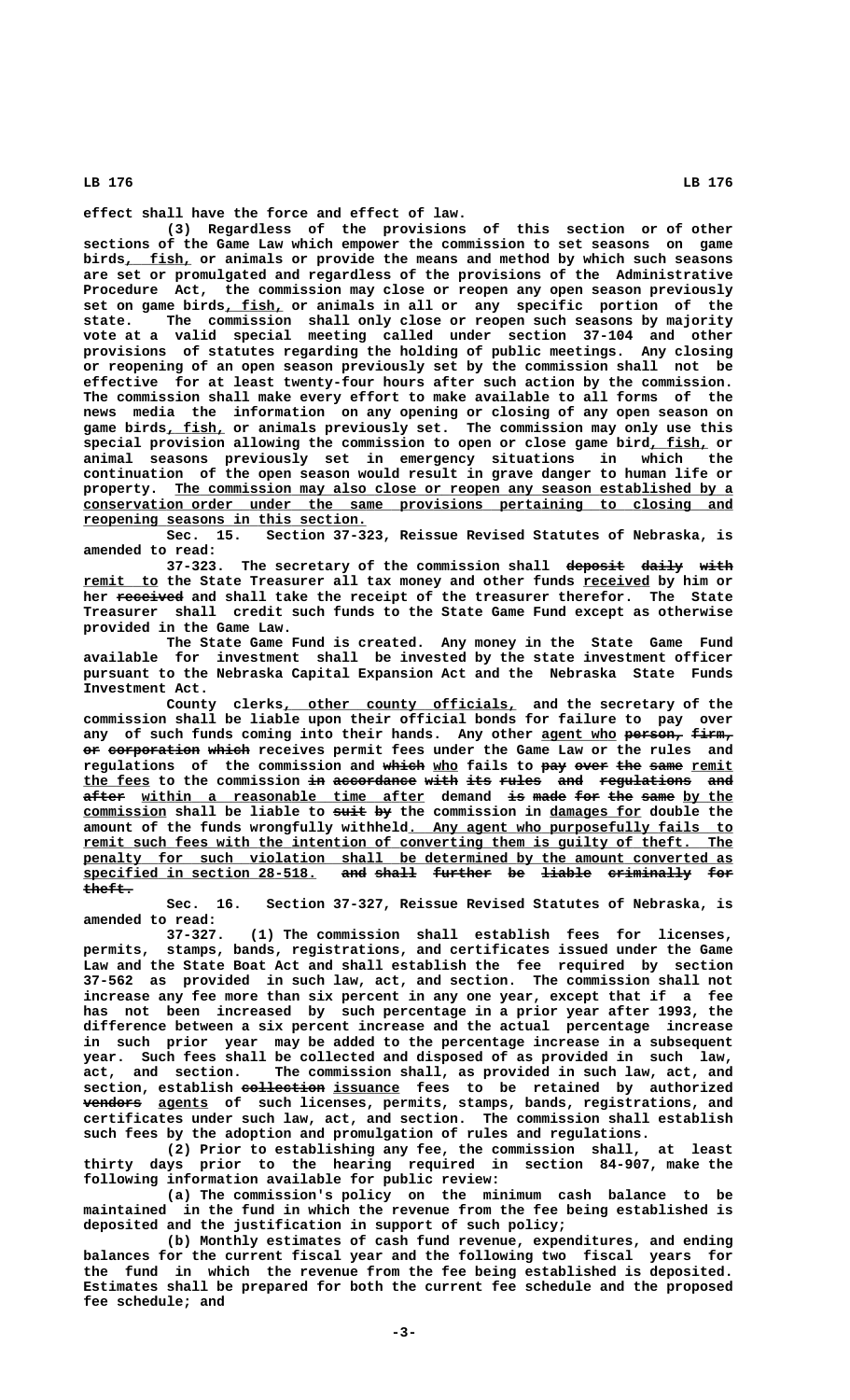**(c) A statement of the reasons for establishing the fee at the proposed level.**

**Sec. 17. Section 37-404, Reissue Revised Statutes of Nebraska, is amended to read:**

**37-404. (1) Any resident of the United States who has resided in this state continuously for a period of thirty days before making an —————— —— ——————————— \_\_\_\_\_\_\_\_ application applying for a permit under the Game Law and who has a bona fide intention of becoming a legal resident of this state, supported by documentary proof, shall be deemed to be a resident and may be issued a resident permit under the Game Law.**

**(2) The issuance of a hunting permit to anyone known to be physically or mentally unfit to carry or use firearms is prohibited.**

**(3) The commission may limit the number of days for which a permit** is issued and the number of fish or game birds taken on one permit. The  **\_\_\_\_\_\_\_\_\_\_ ——— commission and may issue coupons which are attached to nonresident permits for** the purpose of tagging and identification or may provide another method for  **\_\_\_\_\_\_\_\_\_\_\_\_\_\_\_\_\_\_\_\_\_\_\_\_\_\_\_\_\_ electronically issued permits.**

**Sec. 18. Section 37-405, Reissue Revised Statutes of Nebraska, is amended to read:**

**37-405. (1) The commission shall provide for the issuance of permits to hunt, fish, or harvest fur. The permit shall bear the date of** issuance, a description of the person to whom issued, setting forth including **his or her date of birth, color of eyes and hair, height, and weight, and the address of such person. All applications for permits to harvest fur shall include the applicant's social security number. All permits shall bear the signature of the secretary of the commission or a facsimile of such signature. All legally issued permits shall authorize the person named in the permit to hunt, fish, or harvest fur-bearing animals as provided by the Game Law during the period for which the permit is issued.**

**(2) If the holder of a hunting permit is a hunter of migratory game birds, he or she shall be required to declare himself or herself as such and provide information regarding his or her migratory game bird hunting activity to the commission. Documentation of such a declaration shall be made on the hunting permit or a separate document which shall become a part of the permit. Costs to the commission of implementing such declaration and documentation and for participation in a federal program designed to obtain survey information on migratory bird hunting activity shall be funded from the State Game Fund.** For purposes of this subsection, migratory bird has the definition found in 50  **\_\_\_\_\_\_\_\_\_\_\_\_\_\_\_\_\_\_\_\_\_\_\_\_\_\_\_\_\_\_\_\_\_\_\_\_\_\_\_\_\_\_\_\_\_\_\_\_\_\_\_\_\_\_\_\_\_\_\_\_\_\_\_\_\_\_\_\_\_\_\_\_\_\_\_\_\_\_ C.F.R. part 10, subpart B, section 10.12, and migratory game bird has the \_\_\_\_\_\_\_\_\_\_\_\_\_\_\_\_\_\_\_\_\_\_\_\_\_\_\_\_\_\_\_\_\_\_\_\_\_\_\_\_\_\_\_\_\_\_\_\_\_\_\_\_\_\_\_\_\_\_\_\_\_\_\_\_\_\_\_ definition found in 50 C.F.R. part 20, subpart B, section 20.11(a).**

(3) Permits for veterans provided by section 37-420 and for persons at least seventy years old provided by section 37-421 shall be permanent  **———————— ————— \_\_ —— permits. All other permits shall expire at midnight on December 31 in of the —— \_\_\_ \_\_\_\_\_\_\_\_\_\_\_\_\_\_\_ \_\_\_\_\_\_\_\_\_\_\_\_\_\_\_\_\_\_\_\_\_\_\_\_\_\_\_\_\_\_\_\_\_ year in for which the permit is issued, except as otherwise provided in \_\_\_\_\_\_\_\_\_\_\_\_\_\_\_\_\_\_\_\_\_\_\_\_\_\_\_\_\_\_\_\_\_\_\_ sections 37-415, 37-420, and 37-421.**

**(4) To be valid a permit shall be countersigned by the holder. The permit shall be on or about the person of the holder at all times while he or she is hunting, fur harvesting, or fishing and shall be shown immediately upon demand to any officer or person whose duty it is to enforce the Game Law. Any person hunting, fishing, or fur harvesting in this state without such permit actually on or about his or her person shall be deemed to be without such permit.**

**(5) The commission shall adopt and promulgate rules and regulations necessary to carry out this section.**

**Sec. 19. Section 37-406, Reissue Revised Statutes of Nebraska, is amended to read:**

37-406. Permits (1) Licenses, permits, and stamps required under  **\_\_\_\_\_\_\_\_\_\_\_\_\_\_ the Game Law shall be issued by the commission and may be procured from the \_\_\_\_\_\_\_\_\_\_\_\_\_\_\_\_\_\_\_\_\_\_\_\_\_\_\_\_\_\_\_\_\_\_\_\_\_\_\_\_\_\_\_\_\_\_\_\_\_\_\_ secretary of the commission. The commission may provide for the electronic** issuance of any license, permit, or stamp required under the Game Law and may  **\_\_\_\_\_\_\_\_\_\_\_\_\_\_\_\_\_\_\_\_\_\_\_\_\_\_\_\_\_\_\_\_\_\_\_\_\_\_\_\_\_\_\_\_\_\_\_\_\_\_\_\_\_\_\_\_\_\_\_\_\_\_\_\_\_\_\_\_\_\_\_\_\_\_\_\_\_\_ enter into contracts to procure necessary services and supplies for the \_\_\_\_\_\_\_\_\_\_\_\_\_\_\_\_\_\_\_\_\_\_\_\_\_\_\_\_\_\_\_\_\_\_\_\_\_\_\_\_\_\_\_\_\_\_\_\_\_\_\_\_\_\_\_\_\_\_\_\_\_\_\_\_\_\_\_\_\_\_\_\_\_\_\_\_\_\_ electronic issuance of licenses, permits, and stamps. The commission may designate and from such other persons, firms, and corporations as may be \_\_\_\_\_\_\_\_\_ ——— ———— ———— \_\_\_\_\_\_\_\_\_ —— ——— —** designated by the commission as agents to issue licenses, permits, and stamps **and collect the prescribed fees. Any person, firm, or corporation, other than the secretary of the commission or an employee of the commission, authorized** by the commission to sell issue licenses, permits, and stamps shall be **entitled to collect and retain an additional fee of not less than fifty cents and not more than one dollar, as established by the commission pursuant to** section 37-327, for each <del>resident</del> and nonresident license, permit, or stamp issued as reimbursement for the clerical work of issuing the *license*, permit, or stamp and collecting and remitting the permit fee fees.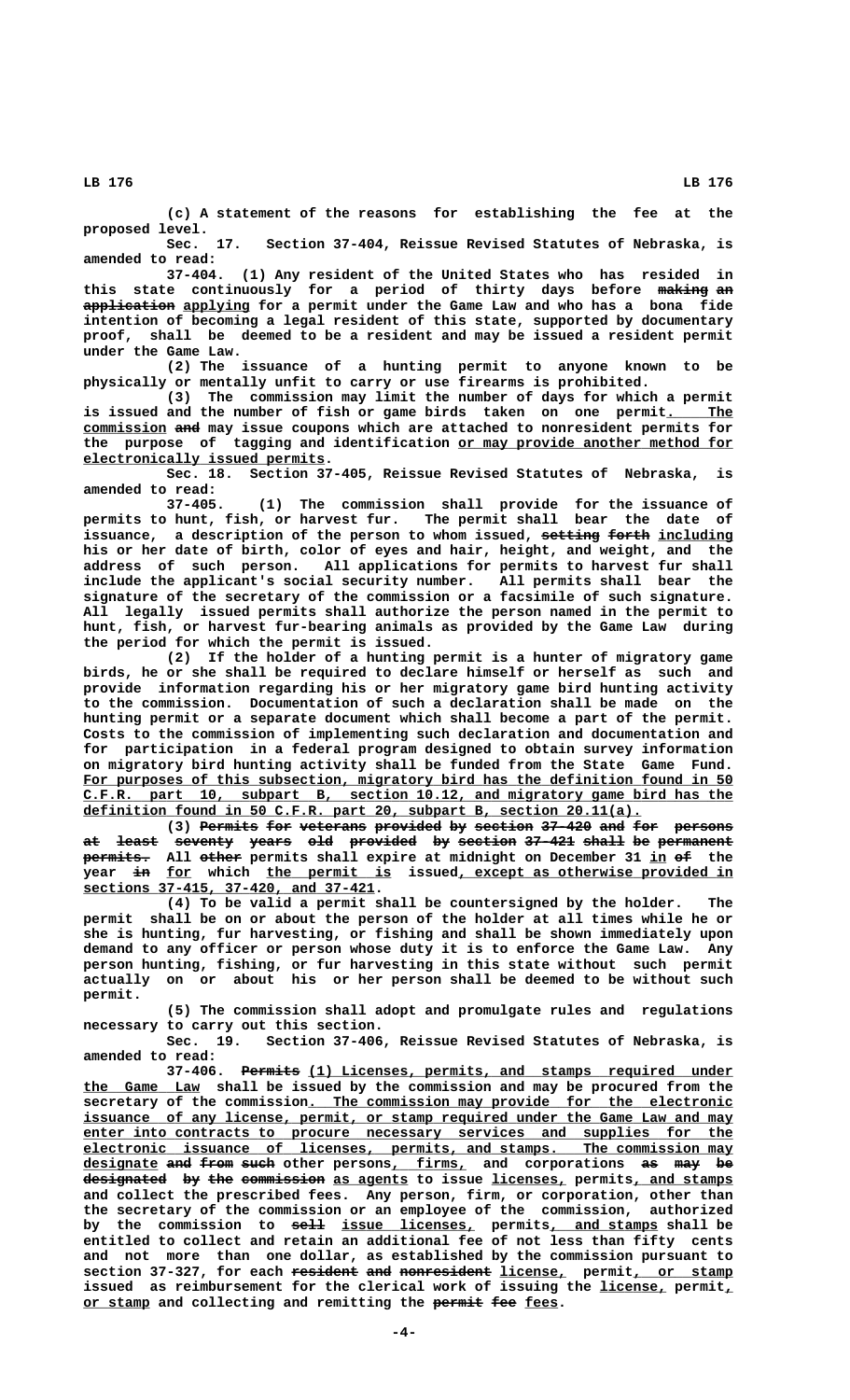**\_\_\_\_\_\_\_\_\_\_\_\_\_\_\_\_\_\_\_\_\_\_\_\_\_\_\_\_\_\_\_\_\_\_\_\_\_\_\_\_\_\_\_\_\_\_\_\_\_\_\_\_\_\_\_\_\_\_\_\_\_\_\_\_\_\_\_\_ (2) The commission shall adopt and promulgate rules and regulations \_\_\_\_\_\_\_\_\_\_\_\_\_\_\_\_\_\_\_\_\_\_\_\_\_\_\_\_\_\_\_\_\_\_\_\_\_\_\_\_\_\_\_\_\_\_\_\_\_\_\_\_\_\_\_\_\_\_\_\_\_\_\_\_\_\_\_\_\_\_\_\_\_\_\_\_\_\_ regarding electronic issuance of licenses, permits, and stamps, including \_\_\_\_\_\_\_\_\_\_\_\_\_\_\_\_\_\_\_\_\_\_\_\_\_\_\_\_\_\_\_\_\_\_\_\_\_\_\_\_\_\_\_\_\_\_\_\_\_\_\_\_\_\_\_\_\_\_\_\_\_\_\_\_\_\_\_\_\_\_\_\_ electronic issuance devices, deposits by agents, and remittance of fees.**

 **\_\_\_\_\_\_\_\_\_\_\_\_\_\_\_\_\_\_\_\_\_\_\_\_\_\_\_\_\_\_\_\_\_\_\_\_\_\_\_\_\_\_\_\_\_\_\_\_\_\_\_\_\_\_\_\_\_\_\_\_\_\_\_\_\_\_\_\_ (3) It shall be unlawful for any person to duplicate any \_\_\_\_\_\_\_\_\_\_\_\_\_\_\_\_\_\_\_\_\_\_\_\_\_\_\_\_\_\_\_\_\_\_\_\_\_\_\_\_\_\_\_\_\_\_\_\_\_\_\_\_\_\_\_\_\_\_\_\_\_\_\_\_\_\_\_\_\_\_\_\_\_\_\_\_\_\_ electronically issued license, permit, or stamp. Any person violating this \_\_\_\_\_\_\_\_\_\_\_\_\_\_\_\_\_\_\_\_\_\_\_\_\_\_\_\_\_\_\_\_\_\_\_\_\_\_\_\_\_\_\_\_\_\_\_\_\_\_\_\_\_\_\_\_\_\_\_\_\_\_\_\_\_\_\_\_\_\_\_\_\_\_\_\_\_\_ subsection shall be guilty of a Class III misdemeanor and shall be fined at \_\_\_\_\_\_\_\_\_\_\_\_\_\_\_\_\_\_\_\_\_\_\_\_\_\_\_\_\_\_\_\_\_\_\_\_\_\_\_\_\_\_\_\_\_\_\_\_\_\_\_\_\_\_\_\_\_\_\_\_\_\_\_\_\_\_\_\_\_\_\_\_\_\_\_\_\_\_ least seventy-five dollars, and any license, permit, or stamp involved in such \_\_\_\_\_\_\_\_\_\_\_\_\_\_\_\_\_\_\_\_\_\_\_\_\_\_\_\_\_\_\_\_\_\_\_\_\_\_\_\_\_\_\_\_ violation shall be confiscated by the court.**

**Sec. 20. Section 37-408, Reissue Revised Statutes of Nebraska, is amended to read:**

**37-408.** All money received by county clerks for permits under the Game Law shall be remitted monthly to the secretary of the commission. All other persons and corporations selling permits for the commission shall remit to it as it may by rule and regulation require. All remittances shall be upon a form to be supplied by the commission, and a duplicate copy shall be retained by the county clerk and by such persons and corporations as may be authorized by the commission to sell permits for it. Any county clerk, county  **\_\_\_\_\_\_\_\_\_\_\_\_\_\_\_\_\_\_\_\_\_\_\_\_\_\_\_\_\_\_\_\_\_\_\_\_\_\_\_\_\_\_\_\_\_\_\_\_\_\_\_\_\_\_\_\_\_\_\_\_\_\_\_\_\_\_\_\_\_\_\_\_\_\_\_\_\_\_ official, or agent authorized to issue hunting, fishing, or fur harvesting** permits shall remit the fees for the permits to the commission in the manner and at the times prescribed by the rules and regulations of the commission.

**Sec. 21. Section 37-409, Reissue Revised Statutes of Nebraska, is amended to read:**

37-409. The commission may issue a duplicate replacement permit for **hunting, fishing, both hunting and fishing, or fur harvesting or for such other permits as may be issued by the commission to any person who has lost his or her original permit upon receipt from such person of satisfactory proof** of purchase and an affidavit of loss of such original permit. App<del>lication</del> <del>for</del> such duplicate permit shall be made in such form as the commission may  $prescripter$ ibe. The commission shall prescribe the procedures for applying for a  **\_\_\_\_\_\_\_\_\_\_\_\_\_\_\_\_\_\_\_\_\_\_\_\_\_\_\_\_\_\_\_\_\_\_\_\_\_\_\_\_\_\_\_\_\_\_\_\_\_\_\_\_\_\_\_\_\_\_\_\_\_\_\_\_\_\_\_\_\_\_\_\_\_\_\_\_\_\_ replacement permit and may authorize electronic issuance. The commission may \_\_\_\_\_\_\_\_\_\_\_\_\_\_\_\_\_\_\_\_\_\_\_\_\_\_\_\_\_\_\_\_\_\_\_\_\_\_\_\_\_\_\_\_\_\_\_\_\_\_\_\_\_\_\_\_\_\_\_\_\_\_\_\_\_\_\_\_\_\_\_\_\_\_\_\_\_\_ also designate agents to issue replacement permits pursuant to section 37-406.** A fee of not less than one dollar and fifty cents and not more than two five **dollars, as established by the commission pursuant to section 37-327, shall be** charged for the issuance of such duplicate each replacement permit.

**Sec. 22. Section 37-410, Reissue Revised Statutes of Nebraska, is amended to read:**

**37-410. It shall be unlawful (1) for any person holding a permit under the Game Law to lend or transfer his or her permit to another or for any person to borrow or use the permit of another, (2) for any person to procure a permit under an assumed name or to falsely state the place of his or her legal residence or make any other false statement in securing a permit, (3) for any person to knowingly issue or aid in securing a permit under the Game Law for any person not legally entitled thereto, (4) for any person disqualified for a permit to hunt, fish, or harvest fur with or without a permit during any period when such right has been forfeited or for which his or her permit has been revoked by the commission, or (5) for any nonresident under the age of sixteen years to receive a permit to harvest fur from any fur-bearing animal under the Game Law without presenting a written request therefor signed by his or her father, mother, or guardian. All children who are residents of the State of Nebraska and are under sixteen years of age shall not be required to** have a permit to hunt, harvest fur, or fish. Any violation of person  **\_\_\_\_\_\_\_\_\_ —————————— \_\_\_\_\_\_\_\_\_\_\_\_ — \_\_\_ violating this section shall constitute be guilty of a Class V III misdemeanor \_\_\_\_\_\_\_\_\_\_\_\_\_\_\_\_\_\_\_\_\_\_\_\_\_\_\_\_\_\_\_\_\_\_\_\_\_\_\_\_\_\_\_\_\_\_\_\_ and shall be fined at least seventy-five dollars, and any permits purchased or used in violation of this section shall be confiscated by the court.**

**Sec. 23. Section 37-411, Reissue Revised Statutes of Nebraska, as amended by section 23, Legislative Bill 404, Ninety-sixth Legislature, First Session, 1999, is amended to read:**

**37-411. (1) Unless holding a permit as required in the Game Law, it shall be unlawful:**

**(a) For any resident of Nebraska who is sixteen years of age or older or any nonresident of Nebraska to engage in fur harvesting or possess any fur-bearing animal or raw fur, except that a person may possess a fur-bearing animal or raw fur for up to ten days after expiration of a valid permit. Nonresident fur-harvesting permits may be issued only to residents of** states which sell issue similar permits to residents of Nebraska;

**(b) For any resident of Nebraska who is sixteen years of age or older or any nonresident of Nebraska to hunt or possess any kind of game birds, game animals, or crows;**

**(c) For any person who is sixteen years of age or older to hunt or** possess any migratory waterfowl without first obtaining and affixing attaching **to his or her hunting permit a federal migratory bird hunting stamp. All such** stamps affixed attached to hunting permits shall be signed by the holder of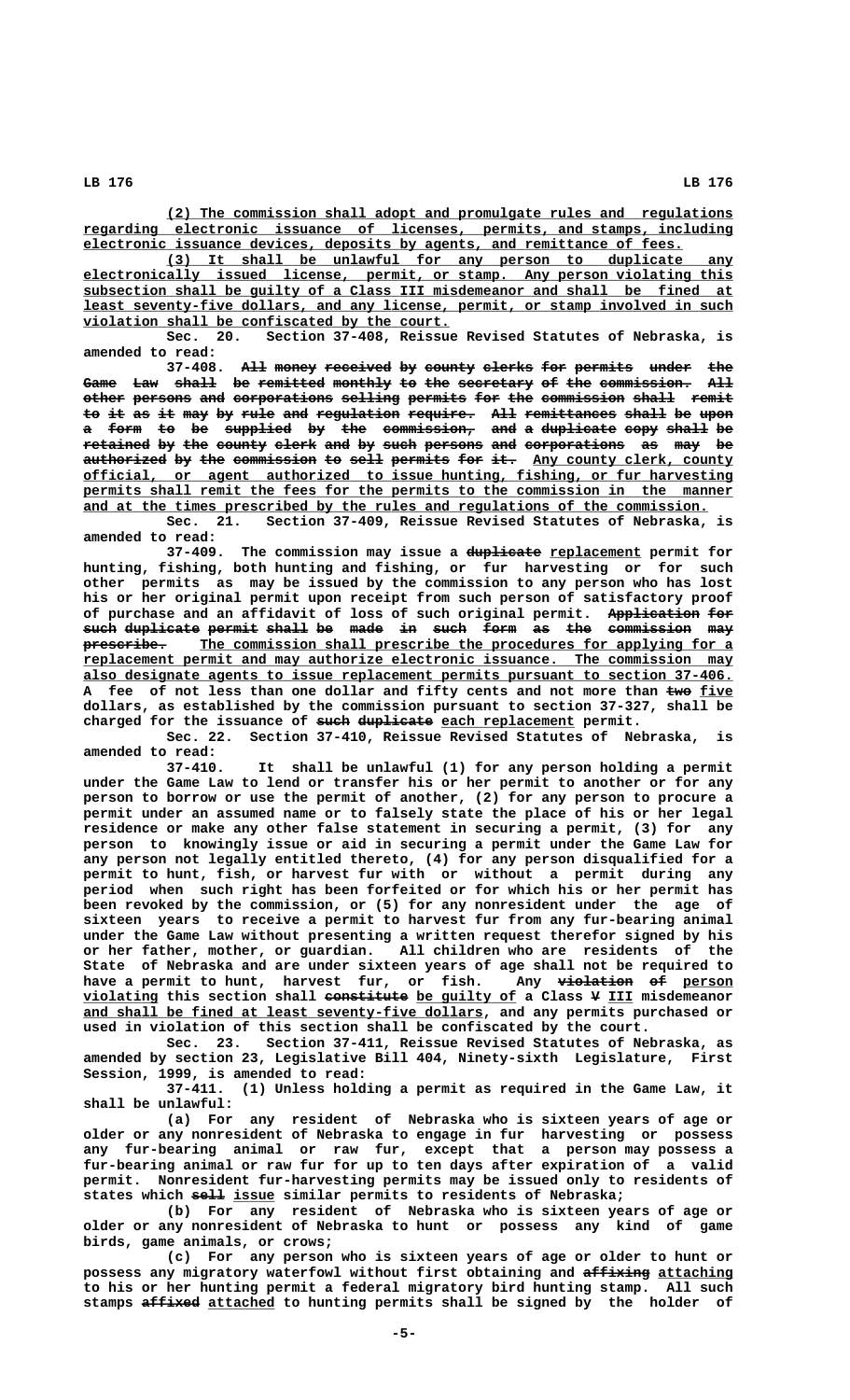the hunting permit<sub>i</sub> or  $\tau$  Migratory waterfowl means any ducks, geese, coots, or brant upon which an open season has been established by the commission, or

**(d) For any person who is sixteen years of age or older to take any kind of fish, bullfrog, snapping turtle, tiger salamander, or mussel from the waters of this state or possess the same except as provided in section 37-402. All nonresident anglers under sixteen years of age shall be accompanied by a person possessing a valid fishing permit.**

**(2) It shall be unlawful for a nonresident to hunt or possess any kind of game birds or game animals, to take any kind of fish, mussel, turtle, or amphibian, or to harvest fur while in the possession of a resident permit illegally obtained.**

**(3) It shall be unlawful for anyone to do or attempt to do any other thing for which a permit is required by the Game Law without first obtaining such permit and paying the fee required.**

**(4) Any nonresident who hunts or has in his or her possession any wild mammal or wild bird shall first obtain and have in his or her possession a nonresident hunting permit.**

**(5) Any nonresident who takes or has in his or her possession any wild turtle, mussel, or amphibian shall first obtain and have in his or her possession a nonresident fishing permit.**

**(6) Except as provided in this section and sections 37-407 and 37-418, it shall be unlawful for any nonresident to trap or attempt to trap or to harvest fur or attempt to harvest fur from any wild mammal.**

**(7) It shall be unlawful for anyone to lure or entice wildlife into a domesticated cervine animal facility for the purpose of containing such wildlife.**

**(8)(a) Any person violating this section shall be guilty of a Class** II misdemeanor and shall be fined at least  $\frac{6}{100}$  seventy-five dollars.

**(b) If the offense is failure to hold a hunting, fishing, fur-harvesting, deer, turkey, or antelope permit as required, unless issuance of the required permit is restricted so that permits are not available, the court shall require the offender to purchase the required permit and exhibit the permit to the court.**

**Sec. 24. Section 37-415, Reissue Revised Statutes of Nebraska, is amended to read:**

**37-415. (1) The commission may issue to any Nebraska resident a lifetime fishing, hunting, or combination hunting and fishing permit upon** application and payment of the appropriate fee. Applications shall be made to **the headquarters office of the commission. The fee for a lifetime hunting ——— ———————————— —————— —— ——— —————————— permit shall be not less than two hundred dollars and not more than two hundred sixty dollars, the fee for a lifetime fishing permit shall be not less than two hundred thirty dollars and not more than three hundred dollars, and the fee for a lifetime combination hunting and fishing permit shall be not less than four hundred dollars and not more than five hundred twenty dollars, as such fees are established by the commission pursuant to section 37-327. Payment of the fee shall be made in a lump sum at the time of application.**

**(2) A lifetime permit shall not be made invalid by reason of the holder subsequently residing outside the state.**

(3) A duplicate replacement lifetime permit may be issued if the original has been lost or destroyed. The fee for a duplicate replacement shall be not less than one dollar and fifty cents and not more than  $\frac{E}{\text{true}}$ **dollars, as established by the commission pursuant to section 37-327.**

**(4) The commission shall adopt and promulgate rules and regulations to carry out this section and sections 37-416 and 37-417.**

**Sec. 25. Section 37-416, Reissue Revised Statutes of Nebraska, is amended to read:**

Lifetime hunting, fishing, or combination hunting and fishing permits shall not allow fur harvesting<sub>L</sub>  $er$  the hunting of  $elk$ ,  $\frac{1}{2}$  **mountain** sheep, deer, antelope, or wild turkey, or other hunting or fishing **done under authority of any special permit. The holder of a lifetime permit is required to purchase habitat stamps pursuant to section 37-426 but is not required to purchase aquatic habitat stamps pursuant to such section.**

**Sec. 26. Section 37-422, Reissue Revised Statutes of Nebraska, is amended to read:**

 **\_\_\_ 37-422. (1) The commission may require special daily fishing permits on areas designated by it and subject to intensive fishery management.** Such permits may be vended by mechanical <u>or electronic</u> methods. The **commission may establish the fee, form, and requirements of such special daily fishing permit, and establish rules and regulations governing seasons, limits, methods of taking, open or closed waters, and such other regulations as it deems necessary on such designated areas. Such special daily fishing permit shall be required of any and all persons fishing on the designated area and**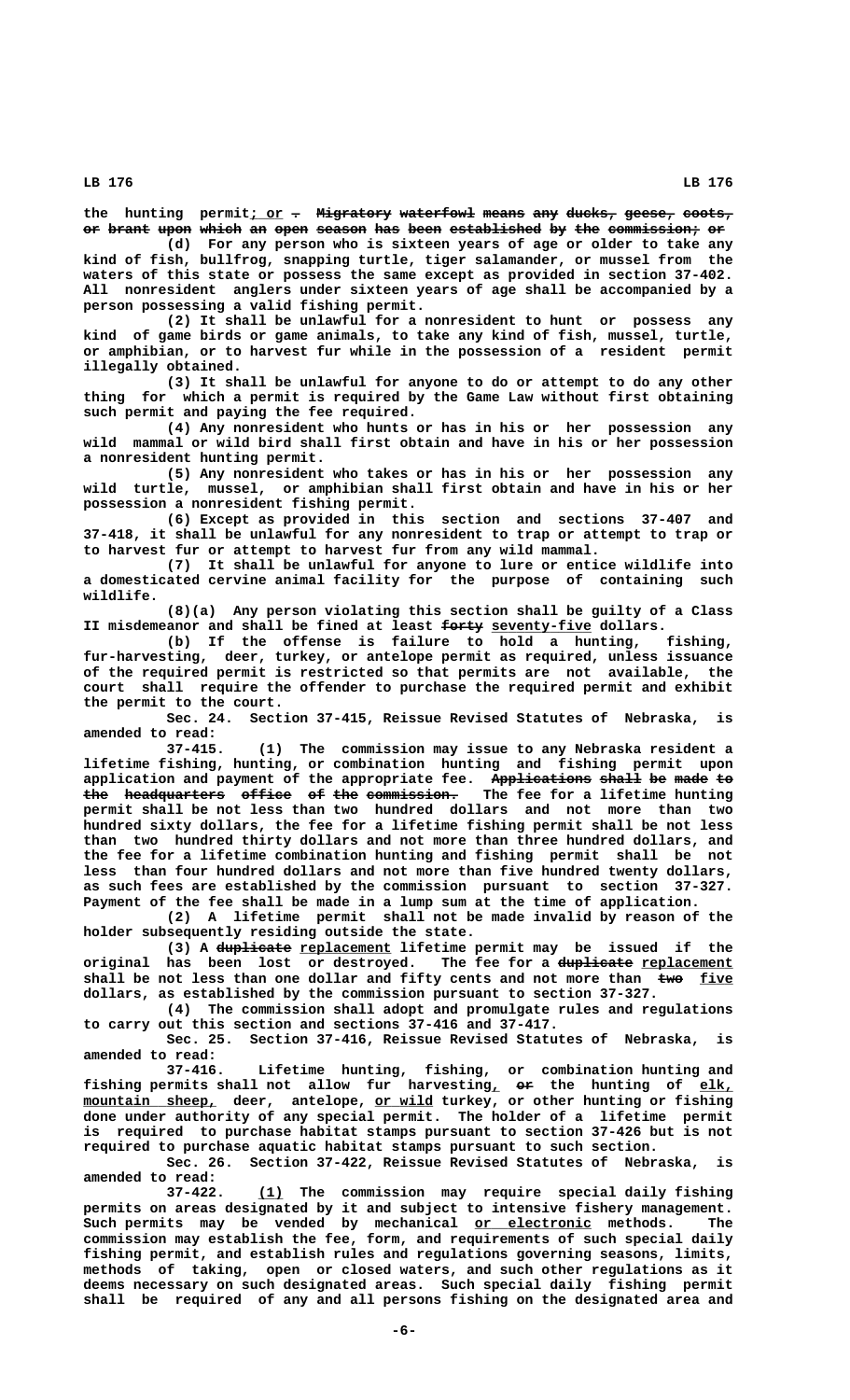**shall be the only fishing permit required thereon. The commission may only issue the permits authorized by this section on staffed areas or on portions**

**or stocked for a high level of fish production. \_\_\_\_\_\_\_\_\_\_\_\_\_\_\_\_\_\_\_\_\_\_\_\_\_\_\_\_\_\_\_\_\_\_\_\_\_\_\_\_\_\_\_\_\_\_\_\_\_\_\_\_\_\_\_\_\_\_\_\_\_\_\_\_\_\_\_\_ (2) An educational fishing project permit may be issued to any \_\_\_\_\_\_\_\_\_\_\_\_\_\_\_\_\_\_\_\_\_\_\_\_\_\_\_\_\_\_\_\_\_\_\_\_\_\_\_\_\_\_\_\_\_\_\_\_\_\_\_\_\_\_\_\_\_\_\_\_\_\_\_\_\_\_\_\_\_\_\_\_\_\_\_\_\_\_ instructor of a university, college, or high school and his or her students** participating in an educational fishing project. Such persons shall be exempt from the payment of any fees provided by the Game Law for the privilege of  **\_\_\_\_\_\_\_\_\_\_\_\_\_\_\_\_\_\_\_\_\_\_\_\_\_\_\_\_\_\_\_\_\_\_\_\_\_\_\_\_\_\_\_\_\_\_\_\_\_\_\_\_\_\_\_\_\_\_\_\_\_\_\_\_\_\_\_\_\_\_\_\_\_\_\_\_\_\_ fishing in Nebraska while participating in the project. Such exemption shall \_\_\_\_\_\_\_\_\_\_\_\_\_\_\_\_\_\_\_\_\_\_\_\_\_\_\_\_\_\_\_\_\_\_\_\_\_\_\_\_\_\_\_\_\_\_\_\_\_\_\_\_\_\_\_\_\_\_\_\_\_\_\_\_\_\_\_\_\_\_\_\_\_\_\_\_\_\_ not extend to the privilege of commercial fishing or to the privilege of \_\_\_\_\_\_\_\_\_\_\_\_\_\_\_\_\_\_\_\_\_\_\_\_\_\_\_\_\_\_\_\_\_\_\_\_\_\_\_\_\_\_\_\_\_\_\_\_\_\_\_\_\_\_\_\_\_\_\_\_\_\_\_\_\_\_\_\_\_\_\_\_\_\_\_\_\_\_ fishing for any species of fish on which an open season is limited to a \_\_\_\_\_\_\_\_\_\_\_\_\_\_\_\_\_\_\_\_\_\_\_\_\_\_\_\_\_\_\_\_\_\_\_\_\_\_\_\_\_\_\_\_\_\_\_\_\_\_\_\_\_\_\_\_\_\_\_\_\_\_\_\_\_\_\_\_\_\_\_\_\_\_\_\_\_\_ restricted number of permits or to special permits for a restricted area. The \_\_\_\_\_\_\_\_\_\_\_\_\_\_\_\_\_\_\_\_\_\_\_\_\_\_\_\_\_\_\_\_\_\_\_\_\_\_\_\_\_\_\_\_\_\_\_\_\_\_\_\_\_\_\_\_\_\_\_\_\_\_\_\_\_\_\_\_\_\_\_\_\_\_\_\_\_\_ commission shall adopt and promulgate rules and regulations necessary to carry \_\_\_\_\_\_\_\_\_\_\_\_\_\_\_\_\_\_\_\_ out this subsection.**

**of staffed areas under its ownership or control which are intensively managed**

**Sec. 27. Section 37-426, Reissue Revised Statutes of Nebraska, is amended to read:**

**37-426. (1) Except as provided in subsection (2) of this section: (a) No resident of Nebraska sixteen years of age or older and no nonresident of Nebraska regardless of age shall hunt, harvest, or possess any game bird, upland game bird, game animal, or fur-bearing animal unless, at the time of such hunting, harvesting, or possessing, such person carries on or** about his or her person an unexpired habitat stamp validated by his or her  $\mathop{\mathtt{sigmoid}}$  in ink across the face of the stamp <u>as prescribed by the rules and</u>  **\_\_\_\_\_\_\_\_\_\_\_\_\_\_\_\_\_\_\_\_\_\_\_\_\_\_\_\_\_\_\_\_ regulations of the commission prior to the time of hunting, harvesting, or possessing such bird or animal; and**

**(b) No resident or nonresident of Nebraska eighteen years of age or older shall take or possess any aquatic organism requiring a Nebraska fishing permit, including any fish, bullfrog, snapping turtle, tiger salamander, or mussel unless, at the time of such taking or possessing, such person carries on or about his or her person an unexpired aquatic habitat stamp validated by—** his or her signature in ink across the face of the stamp as prescribed by the  **\_\_\_\_\_\_\_\_\_\_\_\_\_\_\_\_\_\_\_\_\_\_\_\_\_\_\_\_\_\_\_\_\_\_\_\_\_\_\_\_ rules and regulations of the commission prior to the time of taking or possessing a fish, bullfrog, snapping turtle, tiger salamander, or mussel.**

**(2) Habitat stamps are not required for holders of limited permits issued under section 37-455. Aquatic habitat stamps are not required (a) when a fishing permit is not required, (b) for holders of permits pursuant to section 37-424, or (c) for holders of lifetime fishing permits or lifetime combination hunting and fishing permits.**

**(3) Any person to whom a stamp has been issued shall, immediately upon request, exhibit the stamp to any officer. Any person hunting, fishing, harvesting, or possessing any game bird, upland game bird, game animal, or fur-bearing animal or any aquatic organism requiring a fishing permit in this** state without the appropriate stamp attached to or printed on a valid hunting **or fur-harvesting permit or fishing permit and not actually on or about his or her person shall be deemed to be without such stamp. A habitat stamp shall be issued upon the payment of a fee of not less than ten dollars and not more than fifteen dollars per stamp. An aquatic habitat stamp shall be issued upon the payment of a fee of not less than five and not more than six dollars and fifty cents per stamp. The commission shall establish the fees pursuant to section 37-327.**

**Sec. 28. Section 37-427, Reissue Revised Statutes of Nebraska, is amended to read:**

**37-427. The habitat stamp or aquatic habitat stamp required by section 37-426 is not transferable and expires at midnight on December 31 in\_\_**  $\theta$  the year in for which the stamp is issued.

**Sec. 29. Section 37-429, Reissue Revised Statutes of Nebraska, is amended to read:**

**37-429. Habitat stamps and aquatic habitat stamps shall be issued ——————— —————— ——— ——————— ——————— —————— ————— —— —————** by the commission. They may be procured from the secretary thereof or from **such other persons, firms, and corporations as may be designated by the ———— ————— ———————— —————— ——— ———————————— —— ——— —— —————————— —— ——** commission to sell the stamps and to collect the fees therefor.  **\_\_\_\_\_\_\_\_\_\_\_\_\_\_\_\_\_\_\_\_\_\_\_\_\_\_\_\_\_\_\_\_\_\_\_\_\_\_\_\_\_\_\_\_\_\_\_\_\_\_\_\_\_\_\_\_\_\_\_\_\_\_\_\_\_\_\_\_\_\_\_\_\_\_\_\_\_\_ commission shall provide for the issuance of habitat stamps and aquatic** habitat stamps in the manner provided in section 37-406.

**Sec. 30. Section 37-430, Reissue Revised Statutes of Nebraska, is amended to read:**

**37-430. Any person, firm, or corporation authorized as an agent to \_\_\_\_\_\_\_\_\_\_\_ sell the stamps under sections 37-426 to 37-433 and collect the fees therefor** shall remit the fees for the stamps <del>monthly to the secretary</del> <del>of the</del> **commission. All remittances shall be upon a form to be supplied by the ——————————— ——— ——————————— ————— —— ———— — ———— —— —— ———————— —— ——** commission and a duplicate copy shall be retained by the persons, firms, or **corporations authorized by the commission to sell the stamps to the commission** in the manner and at the times prescribed by the rules and regulations of the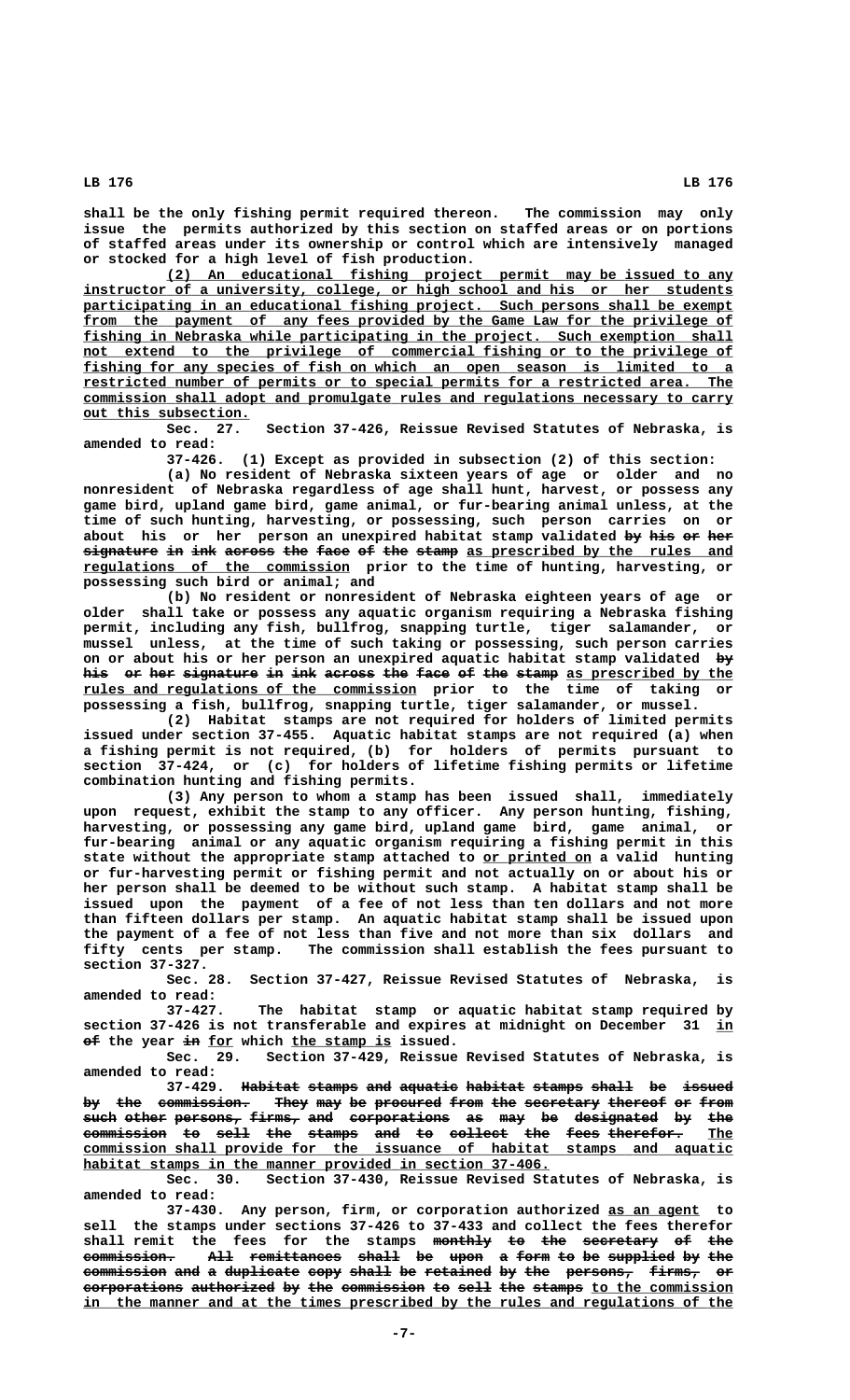### **commission. \_\_\_\_\_\_\_\_\_\_**

**Sec. 31. Section 37-431, Reissue Revised Statutes of Nebraska, is amended to read:**

**37-431.** (1) The secretary of the commission shall remit all money  $\texttt{received by him or her from the sale of habitat stamps, or from other}$  $\overline{\textbf{a}}$  and to sell habitat stamps, to the State Treasurer for credit to the  **<del>Nebraska</del> <del>Habitat Fund.</del> The Nebraska Habitat Fund is created. <u>The commission</u> \_\_\_\_\_\_\_\_\_\_\_\_\_\_\_\_\_\_\_\_\_\_\_\_\_\_\_\_\_\_\_\_\_\_\_\_\_\_\_\_\_\_\_\_\_\_\_\_\_\_\_\_\_\_\_\_\_\_\_\_\_\_\_\_\_\_\_\_\_\_\_\_\_\_\_\_\_\_ shall remit the habitat stamp fees to the State Treasurer for credit to the**  $Nebraska$  Habitat Fund.</u> Any money in the fund available for investment shall **be invested by the state investment officer pursuant to the Nebraska Capital Expansion Act and the Nebraska State Funds Investment Act. No expenditure shall be made from the Nebraska Habitat Fund until the commission has presented a habitat plan to the Committee on Appropriations of the Legislature for its approval.**

> (2) The secretary of the commission shall remit all money received by him or her from the sale of aquatic habitat stamps, or from others  $a$ uthorized to sell aquatic habitat stamps, to the State Treasurer for credit **to the Nebraska Aquatic Habitat Fund. The Nebraska Aquatic Habitat Fund is —— ——— ———————— ——————— ——————— ————— \_\_\_\_\_\_\_\_\_\_\_\_\_\_\_\_\_\_\_\_\_\_\_\_\_\_\_\_\_\_\_\_\_\_\_\_\_\_\_\_\_\_\_\_\_\_\_\_\_\_\_\_\_\_\_\_\_\_\_\_\_\_\_\_\_\_ created. The commission shall remit the aquatic habitat stamp fees to the \_\_\_\_\_\_\_\_\_\_\_\_\_\_\_\_\_\_\_\_\_\_\_\_\_\_\_\_\_\_\_\_\_\_\_\_\_\_\_\_\_\_\_\_\_\_\_\_\_\_\_\_\_\_\_\_\_\_\_\_\_\_\_\_ State Treasurer for credit to the Nebraska Aquatic Habitat Fund. Any money in the fund available for investment shall be invested by the state investment officer pursuant to the Nebraska Capital Expansion Act and the Nebraska State Funds Investment Act. No expenditure shall be made from the Nebraska Aquatic Habitat Fund until the commission has presented a habitat plan to the Committee on Appropriations and the Committee on Natural Resources of the Legislature for their approval.**

> **(3) The secretary of the commission and any county clerk or public official designated to sell habitat stamps or aquatic habitat stamps shall be liable upon their official bonds for failure to remit the money from the sale of the stamps, as required by sections 37-426 to 37-433, coming into their** hands. Any other person, firm, or corporation agent who receives stamp fees **and who fails to remit the fees to the commission within a reasonable time after demand by the commission shall be liable to the commission in damages** for double the amount of the funds wrongfully withheld. Any person agent who **purposefully fails to remit such fees with the intention of converting them is guilty of theft. The penalty for such violation shall be determined by the amount converted as specified in section 28-518.**

> **Sec. 32. Section 37-434, Reissue Revised Statutes of Nebraska, is amended to read:**

> **37-434. For the purpose of supplying additional revenue to better accommodate the increasing public use of the Nebraska state park system by providing improved operation and maintenance, the commission shall require —————— establish an entry permit to be affixed to motor vehicles which enter program \_\_\_\_\_\_\_\_\_ —— —— ——————— —— ————— ———————— ————— ————— \_\_\_\_\_\_\_ \_\_\_ for areas of the Nebraska state park system which are designated as permit** areas by the commission. as provided by sections 37-434 to 37-446.

> **Sec. 33. Section 37-435, Reissue Revised Statutes of Nebraska, is amended to read:**

> 37-435. As used in For purposes of sections 37-434 to 37-446, **unless the context otherwise requires:**

> **(1) Motor vehicle means any self-propelled vehicle of a type required to be registered and licensed for operation on the highways of the state;**

> **(2) Permit areas means those areas, or portions of areas, of the Nebraska state park system which are defined in subdivisions (1), (2), and (3)** of section 37-338<sub>7</sub> and which are designated as provided in sections 37-339 and 37-340<sub>1</sub>  $\tau$  for which entry permits shall be required by the commission as **provided in sections 37-434 to 37-446; and**

**(3) Permit means motor vehicle entry permit.**

**Sec. 34. Section 37-436, Reissue Revised Statutes of Nebraska, is amended to read:**

**37-436. Permits shall be furnished for sale in such form and manner** as prescribed in sections 37-434 to 37-446 and shall be required to be **permanently affixed to all The commission shall provide for the issuance of \_\_\_\_\_\_\_\_\_\_\_\_\_\_\_ —————————— \_\_\_\_\_\_\_\_\_\_\_\_ permits. All motor vehicles entering designated permit areas shall have a permit except: \_\_\_\_\_\_**

**(1) Motor vehicles bearing state licenses;**

**(2) Motor vehicles in use for law enforcement or emergency purposes;**

**(3) Motor vehicles engaged in the servicing, enforcement, administration, repair, maintenance, or construction of facilities or property and motor vehicles engaged in the delivery of commodities or materials to the permit areas;**

**(4) Motor vehicles being operated on a federal, state, or county**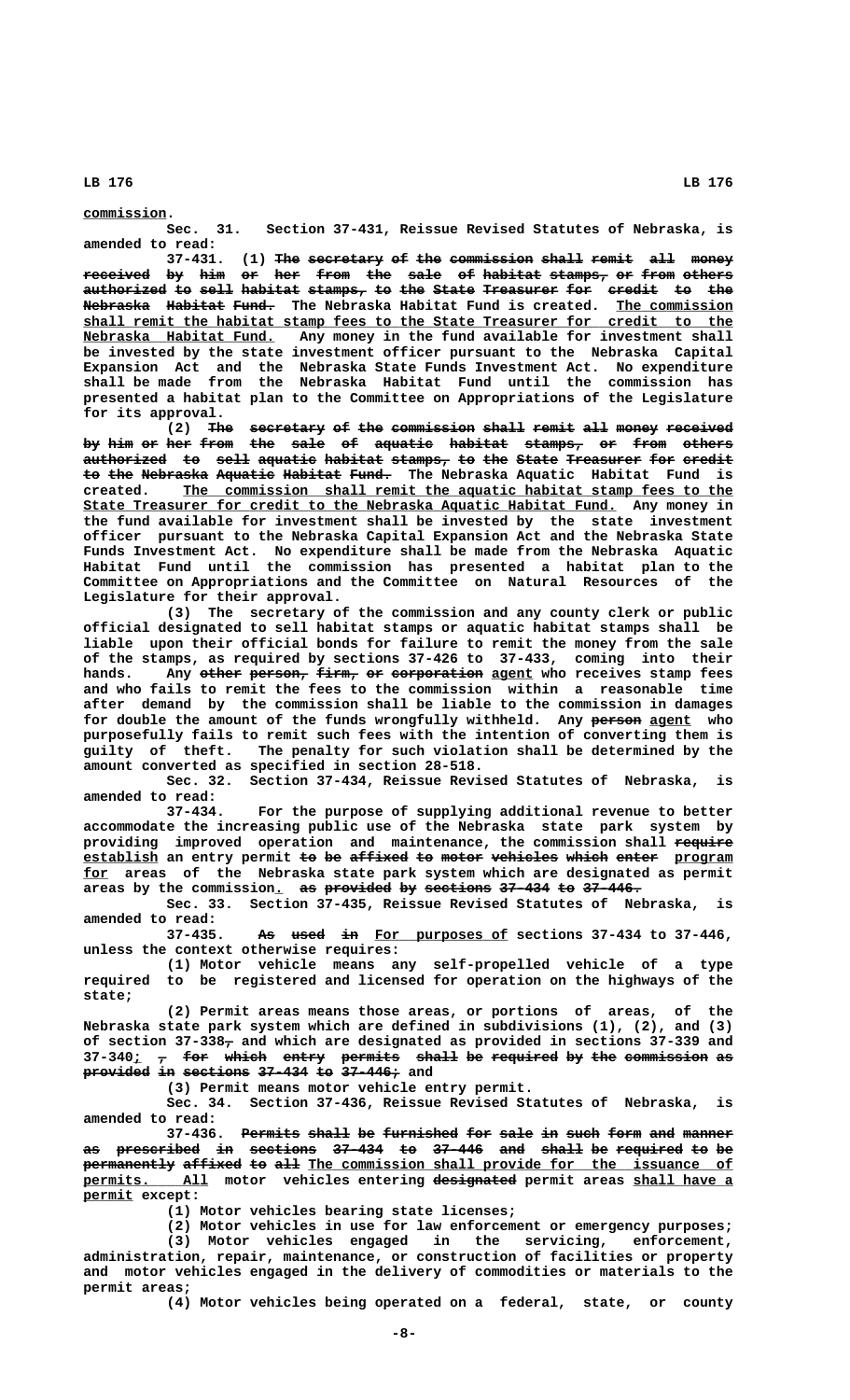**highway which crosses a permit area, entering at one point and exiting at another;**

**(5) Motor vehicles which are traveling directly between the permit boundary and the site within the area where permits are vended; and \_\_\_**

**(6) Motor vehicles being operated by the holders of easements across** permit areas or their agents, employees, or contractors.  $\rightarrow$  and

 $\left\{\frac{7}{7}\right\}$  Motor vehicles bearing dealer number plates which shall not be **required to have a permit permanently affixed but which shall display such ———————— —— ———— — —————— ——————————— ——————— ——— ————— ————— ——————— ———** permit.

**Sec. 35. Section 37-438, Reissue Revised Statutes of Nebraska, is amended to read:**

 **\_\_\_ 37-438. (1) The commission shall devise permits in two forms: Annual and temporary.**

 **——— \_\_\_ (1) (2) The annual permit may be purchased by any person and shall \_\_ —— \_\_\_\_\_\_\_\_\_\_\_\_\_ be valid through December 31 in of the year for which the permit is issued. The fee for the annual permit shall be fourteen dollars per permit.**

 **——— \_\_\_ (2) (3) A temporary permit may be purchased by any person and shall be valid until noon of the day following the date of issue. The fee for the temporary permit shall be two dollars and fifty cents. The commission may issue temporary permits which are either valid for any area or valid for a single area.**

> **Sec. 36. Section 37-439, Reissue Revised Statutes of Nebraska, is amended to read:**

> **37-439. (1) In addition to the permits authorized in section 37-438, the commission shall design a duplicate annual permit which may be purchased for one-half the fee of an annual permit.**

**(2) The registered owner of two or more motor vehicles may purchase \_\_\_\_\_ one duplicate annual permit for each annual permit purchased. The duplicate —— \_\_\_ annual permit shall be used on for the purchaser's vehicles. A duplicate** annual permit may be purchased at any time during the year from offices of the **commission and designated staffed areas, either by mail or in person,** upon proof of purchase of an annual permit<sub>7</sub> and in compliance with rules and **regulations of the commission. A permitholder who sells his or her vehicle to—** which a valid annual or duplicate permit has been attached may purchase a **duplicate annual permit upon surrendering the original permit or a substantial portion of the permit.**

> $\left\{\rightarrow\right\}$  Fees from duplicate annual permits shall be subject to the provisions of section 37-446.

> **Sec. 37. Section 37-440, Reissue Revised Statutes of Nebraska, is amended to read:**

> **37-440.** The location and method of display of permits on motor  $\textbf{v}$  wehicles shall be prescribed by the commission. Permits shall be issued for sale in such type and design of gummed sticker that may be determined by the  $f$  commission and (1) The commission shall prescribe the type and design of permits and the method of display of permits for motor vehicles. The  **\_\_\_\_\_\_\_\_\_\_\_\_\_\_\_\_\_\_\_\_\_\_\_\_\_\_\_\_\_\_\_\_\_\_\_\_\_\_\_\_\_\_\_\_\_\_\_\_\_\_\_\_\_\_\_\_\_\_\_\_\_\_\_\_\_\_\_\_\_\_\_\_\_\_\_\_\_\_ commission may provide for the electronic issuance of permits and may enter \_\_\_\_\_\_\_\_\_\_\_\_\_\_\_\_\_\_\_\_\_\_\_\_\_\_\_\_\_\_\_\_\_\_\_\_\_\_\_\_\_\_\_\_\_\_\_\_\_\_\_\_\_\_\_\_\_\_\_\_\_\_\_\_\_\_\_\_\_\_\_\_\_\_\_\_\_\_ into contracts to procure necessary services and supplies for the electronic \_\_\_\_\_\_\_\_\_\_\_\_\_\_\_\_\_\_\_\_ issuance of permits.**

> **\_\_\_\_\_\_\_\_\_\_\_\_\_\_\_ —— \_\_\_\_ (2) The permits may be procured at from the central and district offices of the commission, at areas of the Nebraska state park system where commission offices are maintained, from self-service vending stations at designated park areas, from designated commission employees, from appropriate offices of county government, and from various private persons, firms, or corporations designated by the commission as permit vendors agents. Such ——————— \_\_\_\_\_\_ county offices or private persons, firms, or corporations designated by the** commission as permit vendors agents shall be entitled to collect and retain a **fee of not less than twenty-five cents and not more than thirty-five cents, as established by the commission pursuant to section 37-327, for each permit as reimbursement for the clerical work of issuing the permits and remitting therefor.**

> **Sec. 38. Section 37-443, Reissue Revised Statutes of Nebraska, is amended to read:**

**37-443.** Except as provided in section 37-436, it shall be It is unlawful for any a motor vehicle to enter a permit area unless a valid permit  $\tt{is}$  <del>permanently</del> <del>affixed to</del> displayed in or on the vehicle in the manner **prescribed by the commission. Such a A permit shall be required for entry at ———— — \_** any time of the year. A permit shall be nontransferable and valid only for  **\_\_\_\_\_\_\_\_\_\_\_\_\_\_\_\_\_\_\_\_\_\_\_\_\_\_\_\_\_\_\_\_\_\_\_ the motor vehicle for which issued. Any person who operates a motor vehicle** in violation of this section shall be guilty of a Class V misdemeanor, and the  **\_\_\_\_\_\_\_\_\_\_\_\_\_\_\_\_\_\_\_\_\_\_\_\_\_\_\_\_\_\_\_\_\_\_\_\_\_\_\_\_\_\_\_\_\_\_\_\_\_\_\_\_\_\_\_\_\_\_\_\_\_\_\_\_\_\_\_\_\_\_\_\_\_\_\_\_\_\_ court shall order the confiscation of any permit purchased or used in \_\_\_\_\_\_\_\_\_\_\_\_\_\_\_\_\_\_\_\_\_\_\_\_\_ violation of this section. If the identity of the operator of a motor vehicle in violation of this section cannot be determined, the owner or person in**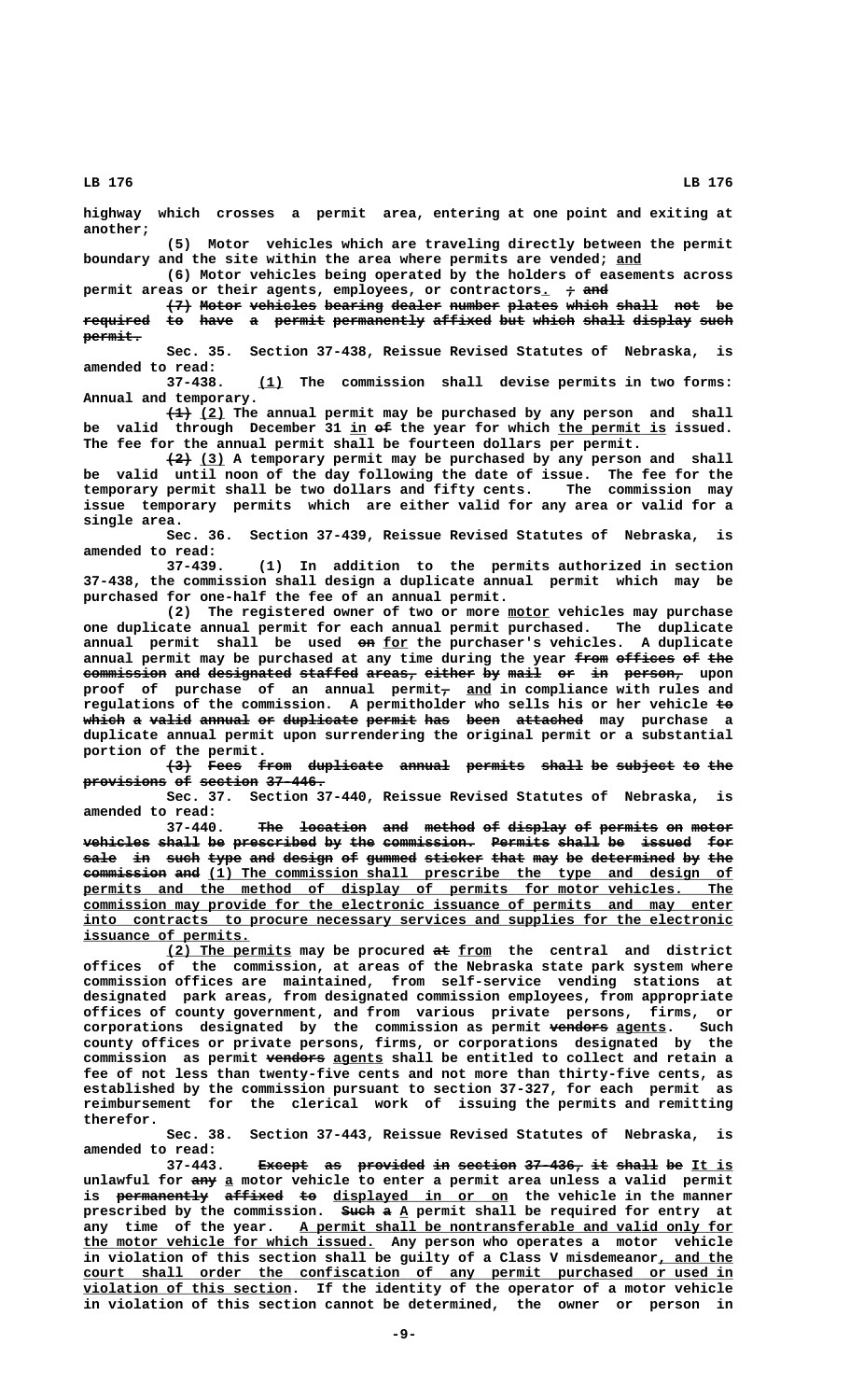**whose name such vehicle is registered shall be held prima facie responsible for such violation and shall be guilty of a Class V misdemeanor.**

**Sec. 39. Section 37-444, Reissue Revised Statutes of Nebraska, is amended to read:**

(1) The commission may adopt or enact such and promulgate **rules and regulations as are necessary to administer the entry permit program and to carry out the purposes and intents of sections 37-434 to 37-446.**

**(2) The commission, its agents and officers, and any other peace officer of this state shall be empowered to enforce the provisions of sections 37-434 to 37-446.**

Section 37-445, Reissue Revised Statutes of Nebraska, is **amended to read:**

**37-445.** All money received by The county clerks or permit agents **other persons or corporations** entitled to sell issue permits as provided by sections 37-434 to 37-446 shall <u>remit the fees for the permits</u> be remitted monthly to the secretary of the commission in the manner and at the times  **\_\_\_\_\_\_\_\_\_\_\_\_\_\_\_\_\_\_\_\_\_\_\_\_\_\_\_\_\_\_\_\_\_\_\_\_\_\_\_\_\_\_\_\_\_\_\_\_\_\_\_\_\_\_\_\_\_ ——— ——————————— prescribed by the rules and regulations of the commission. All remittances** shall be upon a form to be furnished by the commission and a duplicate copy shall be retained by the county clerk and such persons and corporations as may be authorized by the commission to sell permits for it. Any permit vendor  **\_\_\_\_\_ agent who receives permit fees under sections 37-434 to 37-446 and who fails to remit the fees to the commission within a reasonable time after demand by the commission shall be liable to the commission in damages for double the** amount of the funds wrongfully withheld. A permit <del>vendor</del> <u>agent</u> who **purposefully fails to remit such fees with the intention of converting them is guilty of theft. The penalty for such violation shall be determined by the amount converted as specified in section 28-518.**

**Sec. 41. Section 37-446, Reissue Revised Statutes of Nebraska, is amended to read:**

37-446. Such The permit fees charged under sections 37-438 and  **\_\_\_\_\_\_ ————————— —— \_\_\_\_\_\_\_\_\_\_\_ — 37-439 shall be deposited in credited to the State Park Cash Revolving Fund, and shall be disbursed for the administration, improvement, operation, and maintenance of those areas, or portion of areas, of the state park system ——————— \_\_\_\_\_\_ which are designated as fee-use permit areas.**

**Sec. 42. Section 37-447, Reissue Revised Statutes of Nebraska, is amended to read:**

**37-447. (1) The commission may issue permits for the hunting of deer and prescribe and establish regulations and limitations for the hunting, transportation, and possession of deer. The commission may specify by regulation the information to be required on applications for such permits. Regulations and limitations for the hunting, transportation, and possession of deer may include, but not be limited to, regulations and limitations as to the type, caliber, and other specifications of firearms and ammunition used and specifications for bows and arrows used. Such regulations and limitations may further specify and limit the method of hunting deer and may provide for dividing the state into management units or areas, and the commission may enact different deer hunting regulations for the different management units pertaining to sex, species, and age of the deer hunted.**

**(2) The number of such permits may be limited as provided by the rules and regulations of the commission, and except as provided in section 37-454, the permits shall be disposed of in an impartial manner. Whenever the commission deems it advisable to limit the number of permits issued for any or all management units, the commission shall, by rules and regulations,** determine who shall be eligible to  $\frac{1}{2}$  for  $\frac{1}{2}$  for  $\frac{1}{2}$  such permits. In establishing eligibility, the commission shall may give preference to persons **who did not receive a permit during the previous year or years.**

**(3) Such permits may be issued to allow deer hunting in the Nebraska National Forest and other game reserves and such other areas as the commission may designate whenever the commission deems that permitting such hunting will not be detrimental to the proper preservation of wildlife in Nebraska in such forest, reserves, or areas.**

**(4) The commission shall, pursuant to section 37-327, establish and charge a fee of not less than twenty dollars and not more than twenty-five dollars for residents and not less than one hundred fifty dollars and not more than two hundred dollars for nonresidents for each permit issued under this section.**

(5) The commission may issue nonresident permits  $\overrightarrow{enly}$  after a reasonable period has first preference has been provided solely given for the issuance of resident permits as provided in rules and regulations adopted and  **\_\_\_\_\_\_\_\_\_\_\_\_\_\_\_\_\_\_\_\_\_\_\_\_\_\_\_\_\_\_\_\_ \_\_\_\_\_\_\_\_\_\_\_\_\_\_\_\_\_\_\_\_\_\_\_\_\_\_\_\_\_\_\_\_\_\_\_\_\_\_\_\_\_\_ promulgated by the commission. The commission may require a predetermined \_\_\_\_\_\_\_\_\_\_\_\_\_\_\_\_\_\_\_\_\_\_\_\_\_\_\_\_\_\_\_\_\_\_\_\_\_\_\_\_\_\_\_\_\_\_\_\_\_\_\_\_\_\_\_\_\_\_\_\_\_\_\_\_\_\_\_\_\_\_\_\_\_\_\_\_\_\_ application period for permit applications in specified management units.** Such permits If the commission issues nonresident permits, the issuance of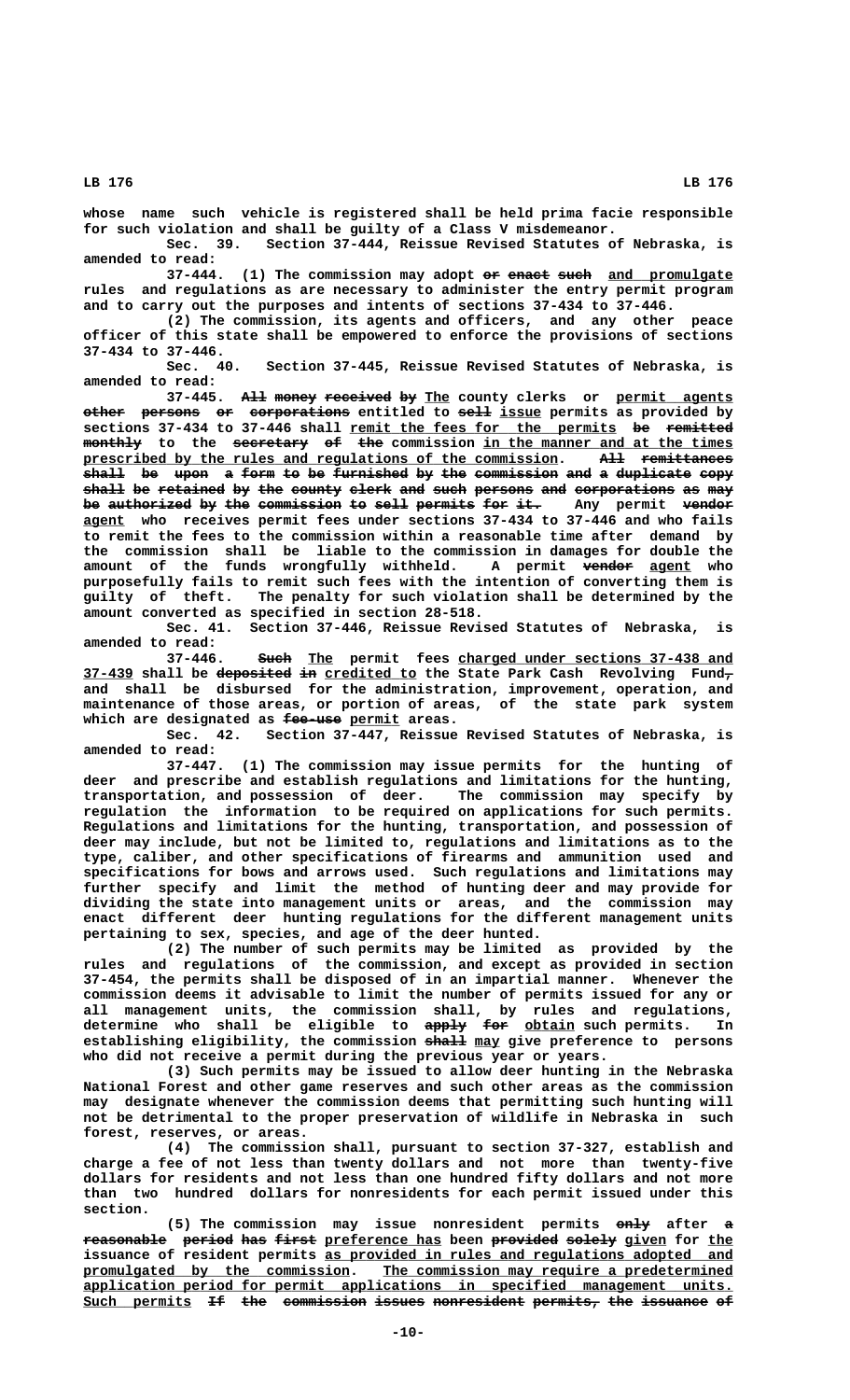**resident permits shall continue until permit quotas have been filled or a reasonable cutoff date reached. No permit shall be issued until after a —————————— —————— ———— ———————— —— —————— ———— reasonable period for making application, as established by the commission,** has expired. When more valid applications are received for any a designated **management unit than there are permits available, such permits shall be —————— \_\_\_\_\_\_ allocated on the basis of a public random drawing. All valid applications received during the predetermined application period shall be considered** equally in any such publie random drawing without regard to time of receipt of **such applications by the commission.**

**Sec. 43. Section 37-452, Reissue Revised Statutes of Nebraska, is amended to read:**

**37-452. No person shall be issued a permit to hunt deer, antelope, \_\_\_\_\_\_\_\_\_\_\_\_\_ elk, wild turkey, or mountain sheep unless such person is at least twelve years of age, except that any person who is twelve through fifteen years of \_\_\_\_\_\_\_\_\_\_\_\_ age shall only hunt deer, antelope, elk, wild turkey, or mountain sheep when accompanied by a person twenty-one years of age or over.**

**Sec. 44. Section 37-457, Reissue Revised Statutes of Nebraska, is amended to read:**

**37-457. (1) The commission may issue permits for hunting wild turkey and prescribe and establish regulations and limitations for the hunting, transportation, and possession of wild turkey. The number of such permits may be limited as provided by the regulations of the commission, but the permits shall be disposed of in an impartial manner. Such permits may be issued to allow wild turkey hunting in the Nebraska National Forest and other game reserves and such other areas as the commission may designate whenever the commission deems that permitting such hunting would not be detrimental to the proper preservation of wildlife in such forest, reserves, or areas.**

**(2) The commission shall, pursuant to section 37-327, establish and charge a fee of not less than fifteen dollars and not more than twenty dollars for residents and not less than fifty dollars and not more than sixty-five dollars for nonresidents for each permit issued under this section.**

(3) The commission may issue nonresident permits only after a reasonable time has first preference has been provided solely given for the issuance of resident permits as provided in rules and regulations adopted and promulgated by the commission. If the commission issues nonresident permits, the issuance of resident permits shall continue until permit quotas have been **filled or a reasonable cutoff date reached. The commission may require a —————— —— — —————————— —————— ———— ———————— \_\_\_\_\_\_\_\_\_\_\_\_\_\_\_\_\_\_\_\_\_\_\_\_\_\_\_\_\_\_\_\_ \_\_\_\_\_\_\_\_\_\_\_\_\_\_\_\_\_\_\_\_\_\_\_\_\_\_\_\_\_\_\_\_\_\_\_\_\_\_\_\_\_\_\_\_\_\_\_\_\_\_\_\_\_\_\_\_\_\_\_\_\_\_\_\_\_\_\_\_\_\_\_\_\_\_\_\_\_\_ predetermined application period for permit applications in specified management units. \_\_\_\_\_\_\_\_\_\_\_\_\_\_\_\_\_**

> **(4) The provisions of sections 37-447 and 37-452 for the distribution of deer permits also shall apply to the distribution of wild turkey permits. No permit to hunt wild turkey shall be issued without payment of the fee required by this section.**

> **Sec. 45. Section 37-458, Reissue Revised Statutes of Nebraska, is amended to read:**

> **37-458. (1) The commission shall, to aid in the protection of livestock and other domesticated animals, issue a special permit authorizing the holder to use aircraft for the purpose of shooting or attempting to shoot coyotes. Such permit shall be issued only after it is shown that (a) the coyote population is so large in an area as to present a substantial threat to livestock and other domesticated animals and (b) property owners will not be detrimentally affected by such issuance.**

> **(2) The annual fee for the permit shall be not less than five dollars and not more than seven dollars, as established by the commission pursuant to section 37-327, and the permit shall expire on December 31 following the date of issuance. The form of such permit and of the application for the permit shall be prescribed by the commission.**

> **(3) The commission shall adopt and promulgate necessary rules and regulations to carry out this section and may designate areas in which the coyote population may present a threat or cause substantial damage to livestock and restrict the issuance of permits only to such areas. The** commission, officers and agents of the commission, and any law enforcement or  **\_\_\_\_\_ other peace officer of this state shall have the authority to enforce this section and section 37-509.**

> **Sec. 46. Section 37-462, Reissue Revised Statutes of Nebraska, is amended to read:**

> **37-462. (1) It shall be unlawful for any person to perform taxidermy services on any game for any person other than himself or herself without first obtaining a taxidermist permit from the commission. The permit shall be conspicuously posted at the location where taxidermy services are performed. The application for the permit shall include the applicant's social security number. The annual fee for such permit shall be not less than**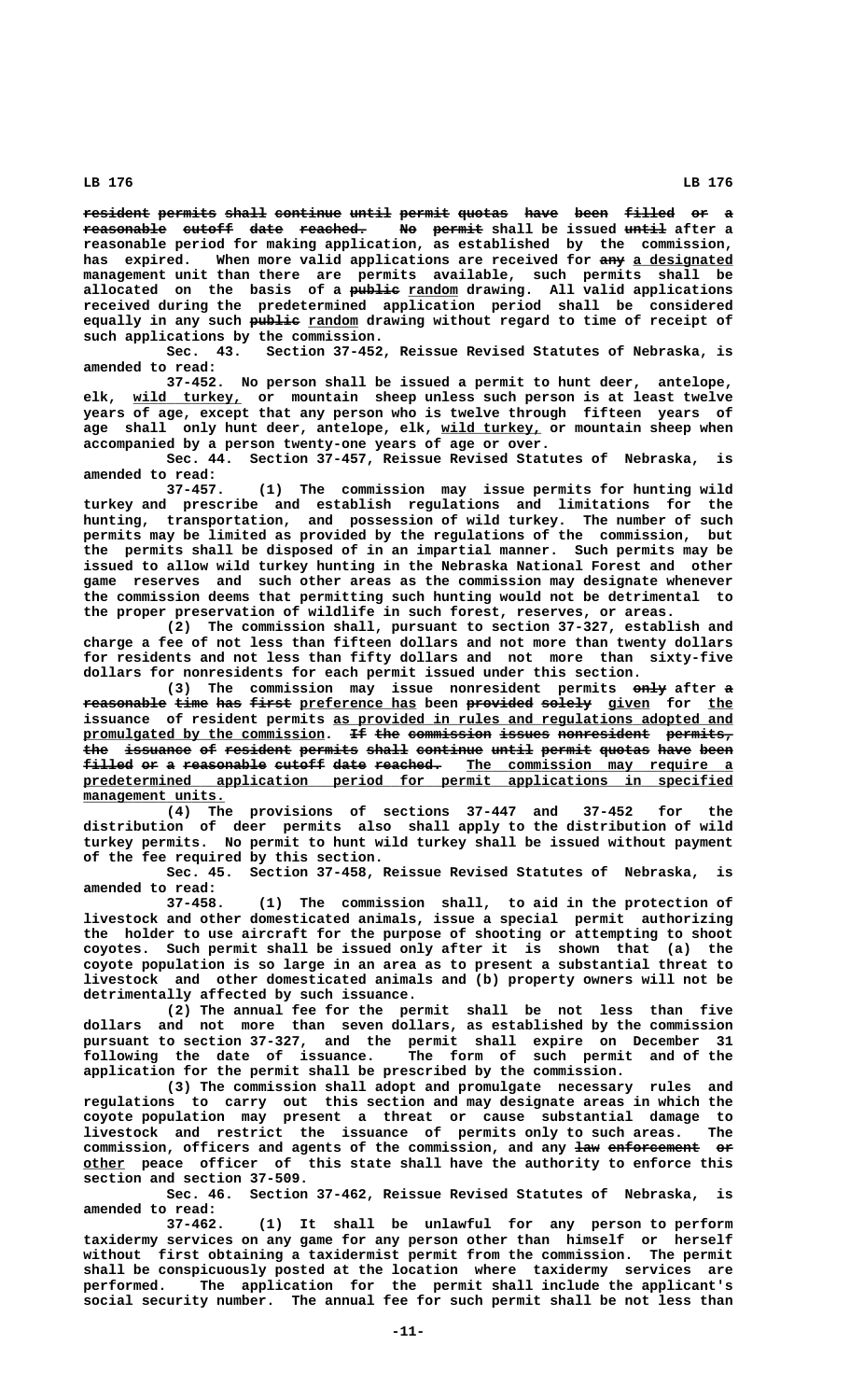**five dollars and not more than seven dollars, as established by the commission pursuant to section 37-327. Such permit shall expire on December 31 of the year for which issued.**

**(2) Original application for a taxidermist permit shall be made to the commission upon such form and containing such information as may be prescribed by the commission. The application shall include the address of the premises where taxidermist services will be provided and a statement of the applicant's qualifications and experience as a taxidermist. Requests for renewals of existing permits shall be made by letter to the commission not later than thirty days preceding the expiration date of the permit.**

**(3) A permit shall authorize a taxidermist to (a) receive, transport, hold in custody or possession, mount, or otherwise prepare game fish, game animals, fur-bearing animals, raptors, and all other birds and ————— ———— ———————— ——————————— ———————— ———————— ——— ——— ————— ————— ——**  $e$ reatures protected by the Game Law and return them such game to the legal owner or his or her agent from whom received and (b) sell eultured game fish, **game animals, game birds, or other birds and mammals which he or she has ———— ———————— ———— —————— —— ————— ————— ——— —————— lawfully acquired and mounted. Such mounted specimens may be placed on consignment by the taxidermist for sale and may be held by such consignee for the purpose of sale.**

**(4) Permitholders shall keep accurate records of operations, on a calendar-year basis, showing the names and addresses of persons from and to** whom specimens of game <del>fish, game animals, fur-bearing</del> animals, game birds,  $r$ aptors, or other birds or creatures protected by the Game Law or their the nests or eggs of such game were received or delivered, the number and species, **and the dates of receipt and delivery. In addition to other records required by this subsection, the permitholder shall maintain proper invoices or other** documents confirming his or her lawful acquisition of eultured game fish, game **animals, fur-bearing animals, game birds, or other birds or mammals being held ———————— ——————————— ———————— ———— —————— —— ————— ————— —— ——————** by him or her, including those game which are is on consignment for sale. **Permitholders shall retain such records not less than one year following the end of the calendar year covered by the records. Such records shall be available for inspection by duly authorized employees or agents of the commission during normal business hours.**

**(5) Any violation of this section shall constitute a Class III misdemeanor.**

**Sec. 47. Section 37-463, Reissue Revised Statutes of Nebraska, is amended to read:**

**37-463. (1) It shall be unlawful for any person, firm, or corporation dealing in raw furs to conduct such business without first obtaining from the commission a fur buyer's permit. If the applicant is an individual, the application shall include the applicant's social security number. The annual fee for this permit shall be not less than one hundred dollars and not more than one hundred thirty dollars for residents, as established by the commission pursuant to section 37-327. Any resident who has resided in this state continuously for a period of six months before making an application for a permit under this section shall be deemed to be a resident and may be issued a resident permit under this section. The fees for nonresidents of this state shall be equal to the fees charged for similar permits by the states of their respective residences but not less than five hundred dollars per annum for such nonresidents. Before a fur buyer's permit is issued to a nonresident of this state, the applicant shall execute and deliver to the secretary of the commission a corporate surety bond, running to the State of Nebraska, in the penal sum of one thousand dollars to be approved by the commission, conditioned that the permitholder shall faithfully comply with all the laws of this state. Dealers sending buyers into the field away from their place of business shall provide each such buyer with a separate fur buyer's permit. Every nonresident buyer entering the state or who has buyers in this state shall carry a nonresident fur buyer's permit.**

**(2) Every resident and nonresident fur buyer shall keep a complete record of all furs bought or sold in a record book to be provided by the commission or any other form of record keeping approved by the commission. Such record shall include, but not be limited to, the number and kind of furs bought or sold, the name and address of the seller or buyer, the date and place of purchase or sale, and the permit number of the seller or fur buyer.**

**(3) It shall be unlawful for any fur buyer to have raw furs in his, her, or its possession unless the record gives positive evidence of the origin of such furs and unless such record balances at all times. Such record shall be open to inspection by conservation officers at any and all times and shall be made available to such officers upon demand.**

**(4) Any violation of any of the provisions of this section shall — \_\_ constitute a Class V IV misdemeanor, and as a part of the penalty the court shall require the offender to purchase the required permit.**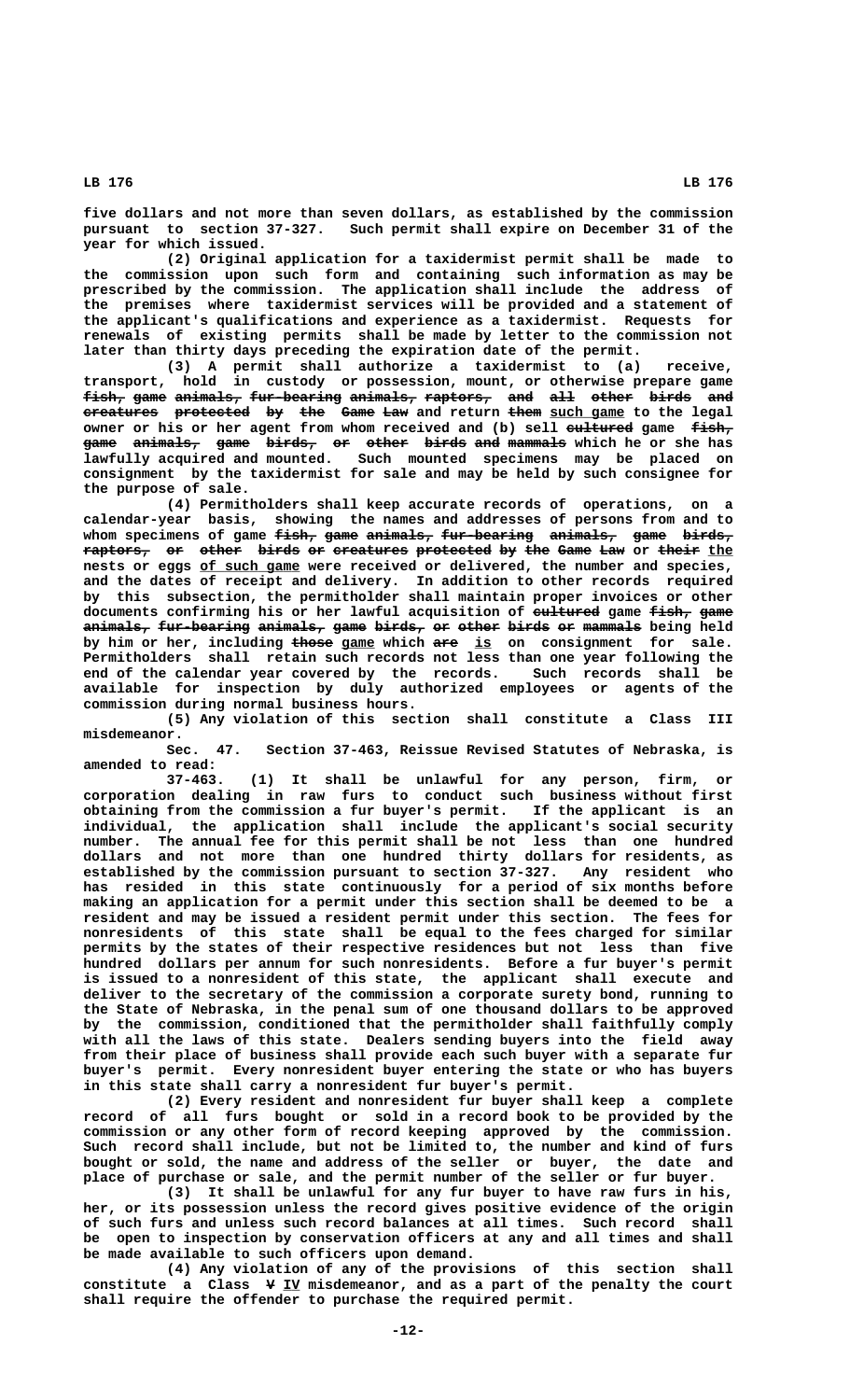**Sec. 48. Section 37-464, Reissue Revised Statutes of Nebraska, is amended to read:**

**37-464. Except as otherwise provided in the Game Law, it shall be** unlawful for any person, other than a person holding a fur farmer captive  **\_\_\_\_\_\_\_\_ wildlife permit, a fur buyer's permit, or a permit issued pursuant to section 37-460, with regard to pelts of beaver taken pursuant to such permits, and officers and employees of the commission, to possess the raw fur or pelt of any fur-bearing animal protected by the Game Law at any time other than during the open season for such fur-bearing animal and ten days immediately thereafter. Any person who by trapping or other lawful means has become the owner of the raw furs or pelts of such fur-bearing animals during the open season thereon and who during the ten days immediately after the close of such open season has been unable to obtain a satisfactory price for such furs or otherwise has been prevented from lawfully disposing of the same may, during such ten-day period, obtain from the commission a permit to retain possession of such furs for such further period of time as the commission may by rule and regulation designate. All applications for such permits shall be verified** under oath, state the number and kind of green untanned pelts on hand which it **is desired to carry over, be filed with the commission before the expiration of such ten-day period, and be accompanied by the certificate of an employee of the commission or the county sheriff that the applicant, to the personal knowledge of such employee or sheriff, then has on hand the number and kinds of furs for which the permit is applied for. Any person knowingly making or assisting in making a false certificate in connection with such an application shall be guilty of a Class V misdemeanor.**

**Sec. 49. Section 37-465, Reissue Revised Statutes of Nebraska, as amended by section 24, Legislative Bill 404, Ninety-sixth Legislature, First Session, 1999, is amended to read:**

**37-465. Permits for game farming, fur farming, and aquaculture ——————— ——— ———— ———————— ——— ———————— ——— ——————————** facilities may be issued by the commission upon written application by any **qualified person. Such application shall state An application for an ————————— ——————— ———— ——————————— ————— ————— \_\_\_\_\_\_\_\_\_\_\_\_\_\_\_\_\_\_\_\_\_\_\_\_ \_\_\_\_\_\_\_\_\_\_\_\_\_\_\_\_\_\_\_\_\_\_\_\_\_\_\_\_\_\_\_\_\_\_\_\_\_\_\_\_\_\_\_\_\_\_\_\_\_\_\_\_\_\_\_\_\_\_\_\_\_\_\_\_\_\_\_\_\_\_\_\_\_\_\_\_\_\_ aquaculture permit to operate an aquaculture facility shall be made to the \_\_\_\_\_\_\_\_\_\_\_\_\_\_\_\_\_\_\_\_\_\_\_\_\_\_\_\_\_\_\_\_\_\_\_\_\_\_\_\_\_\_\_\_\_\_\_\_\_\_\_\_\_\_\_\_\_\_\_\_\_\_\_\_\_\_\_\_\_\_\_\_\_\_\_\_\_\_ commission on a form prescribed by the commission. The application shall \_\_\_\_\_\_\_ include (1) the name, social security number if the applicant is an individual, residence, and place of business of the applicant, (2) the exact** description of the land upon which such game farm, fur farm, or aquaculture **the facility is to be located<del>, together with</del> and the nature of the applicant's title to the land, whether in fee or under lease, and (3) the kind and** approximate number of <del>game animals, game birds, fur-bearing animals, except</del>  $m$ utation foxes or  $m$ inks, or aquatic organisms authorized to be kept or reared **on such farm or in such in the facility. The annual fee for an aquaculture ———————— facility permit shall be not less than fifty dollars and not more than sixty-five dollars, as established by the commission pursuant to section 37-327. Such permits The permit shall expire <u>at midnight</u> on December 31 <u>in</u>** the year for which the permit is issued. Permits under this section shall not be required for possession or production of domesticated cervine animals as defined in section 54-701.03 by a permitholder under the Domesticated Cervine Animal Act.

> **Sec. 50. Section 37-466, Reissue Revised Statutes of Nebraska, is amended to read:**

> **37-466.** Upon payment of the permit fees required by the Game Law, game animals, not to include domesticated cervine animals as defined in  $\texttt{section 54-701.03}$ , and game birds, fur-bearing animals, and A holder of an  **\_\_\_\_\_\_\_\_\_\_\_\_\_\_\_\_\_\_\_\_\_\_\_\_\_\_\_\_\_\_\_ aquaculture permit may import aquatic organisms, lawfully held in possession** in any other state or country, may be imported into this state by any legal **holder** of a permit described in section 37-465 except as provided in sections 37-524 and 37-547 to 37-550. Such permit shall not confer upon the holder the **right (1) to take wild game animals, fur-bearing animals, game birds, or ————— ——— —— ———— ———— ———— ———————— ——————————— ———————— ———— —————— —** aquatic organisms from the natural resources of Nebraska or (2) to purchase  $\frac{1}{3}$  animals, birds, or aquatic organisms from anyone in Nebraska except the commission or persons holding legal permits for the propagation and disposal **of the same. —— ——— —————**

> **Sec. 51. Section 37-468, Reissue Revised Statutes of Nebraska, is amended to read:**

> **37-468. Any resident or nonresident who qualifies as an — \_\_\_\_\_\_\_\_\_\_\_\_\_\_ aquaculturist, after securing a an aquaculture permit as provided in section \_ \_\_\_\_\_\_\_\_ 37-465, may establish and maintain, upon private lands, ponds or tanks for the culture and propagation of aquatic organisms, subject to the restrictions imposed by the Game Law.**

> **Sec. 52. Section 37-469, Reissue Revised Statutes of Nebraska, is amended to read:**

**37-469. All holders of permits under section 37-465, except holders ——— ——————— —— ——————— ————— ——————— ——————— —————— ———————**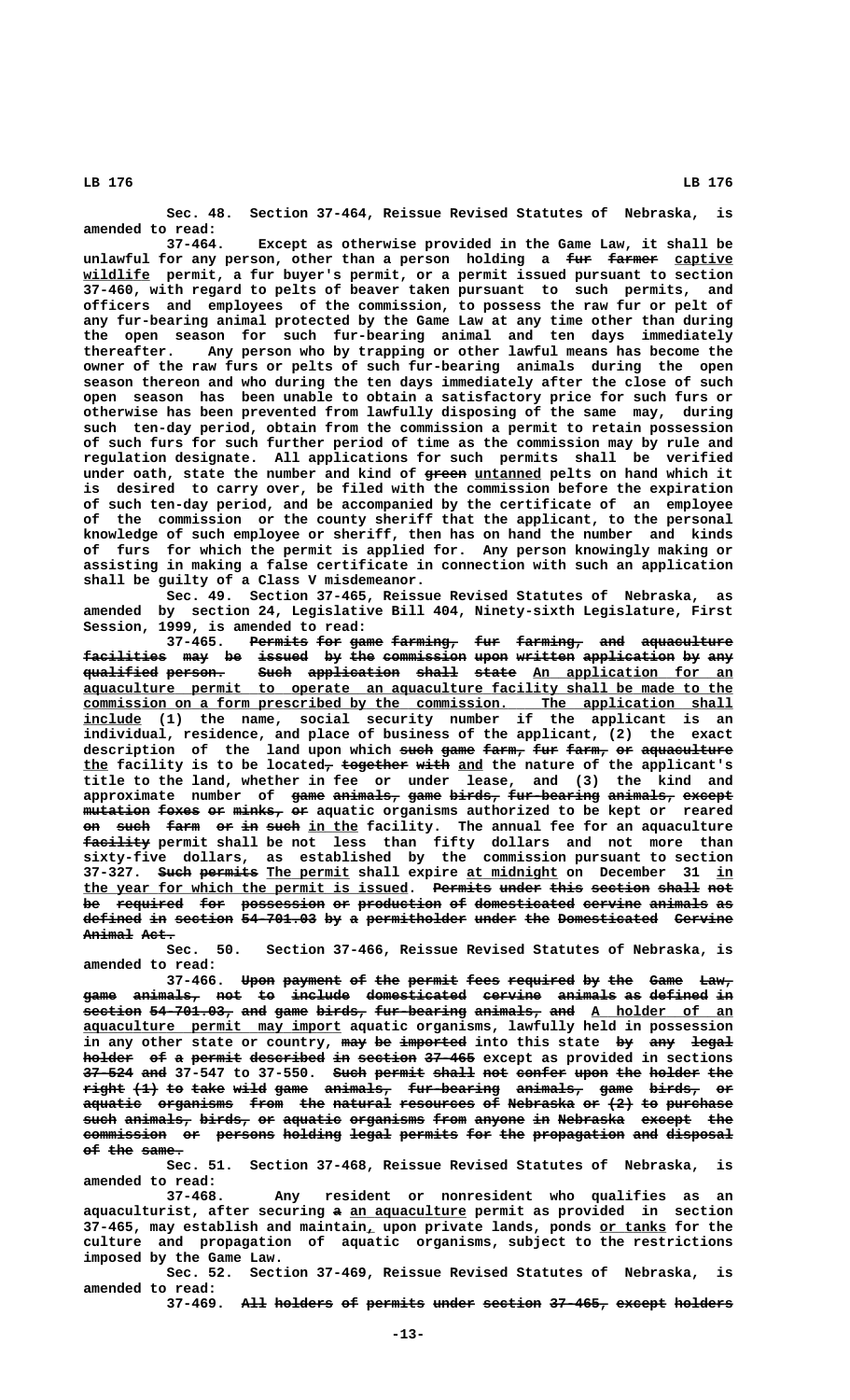**of permits for aquaculture facilities, shall make reports on the first day of —— ——————— ——— ——————————— ——————————— ————— ———— ——————— —— ——— ————— ——— ——** July and January A holder of an aquaculture permit shall report to the commission by January 15 for the preceding calendar year on forms provided by  **\_\_\_\_\_\_\_\_\_\_\_\_\_\_\_\_\_\_\_\_\_\_\_\_\_\_\_\_\_\_\_\_\_\_\_\_\_\_\_\_\_\_\_\_\_\_\_\_\_\_\_\_\_\_\_\_\_\_\_\_\_\_\_\_\_\_\_\_\_\_\_\_\_\_\_\_\_\_ the commission. The commission shall adopt and promulgate rules and \_\_\_\_\_\_\_\_\_\_\_\_\_\_\_\_\_\_\_\_\_\_\_\_\_\_\_\_\_\_\_\_\_\_\_\_\_\_\_\_\_\_\_\_\_\_\_\_\_\_\_\_\_\_\_\_\_\_\_\_\_\_\_\_\_\_\_\_\_\_\_\_\_\_\_\_\_\_ regulations specifying the requirements for the reports, including, but not \_\_\_\_\_\_\_\_\_\_\_\_\_\_\_\_\_\_\_\_\_\_\_\_\_\_\_\_\_\_\_\_\_\_\_\_\_\_\_\_\_\_\_\_\_\_\_\_\_\_\_\_\_\_\_\_\_\_\_\_\_\_\_\_\_\_\_\_\_\_\_\_\_\_\_\_\_\_ limited to, the total number and species of organisms sold or transported during the preceding calendar year. on blanks to be furnished by it. Such \_\_\_\_\_\_\_\_\_\_\_\_\_\_\_\_\_\_\_\_\_\_\_\_\_\_\_\_\_\_\_\_\_\_\_ —— —————— —— —— ————————— —— ——— ———** reports shall give a correct statement of the total number and kinds of **animals or birds sold or transported during the preceding six months, the** names of the persons to whom the same were sold or transported, together with the names of the persons by whom the same were tagged and sealed, a statement of the increase or decrease of all kinds of animals then possessed by such permitholder and such other data as the commission may deem necessary for the protection of game. Every such report shall be verified by the affidavit of the permitholder.

**Sec. 53. Section 37-471, Reissue Revised Statutes of Nebraska, is amended to read:**

37-471. Game and aquatie (1) Aquatic organisms propagated or raised under a <u>an aquaculture</u> permit issued under section 37-465 may be sold or **offered for sale and transported at any time, subject to rules and regulations** adopted and promulgated by the commission. The rules and regulations shall  **\_\_\_\_\_\_\_\_\_\_\_\_\_\_\_\_\_\_\_\_\_\_\_\_\_\_\_\_\_\_\_\_\_\_\_\_\_\_\_\_\_\_\_\_\_\_\_\_\_\_\_\_\_\_\_\_\_\_\_\_\_\_\_\_\_\_\_ include, but not be limited to, tagging and reporting requirements.**

 **\_\_\_\_\_\_\_\_\_\_\_\_\_\_\_\_\_\_\_\_\_\_\_\_\_\_\_\_\_\_\_\_\_\_\_\_\_\_\_\_\_\_\_\_\_\_\_\_\_\_\_\_\_\_\_\_\_\_\_\_\_\_\_\_\_\_\_\_ (2) Any person violating this section shall be guilty of a Class IV misdemeanor. \_\_\_\_\_\_\_\_\_\_\_\_**

**Sec. 54. Section 37-475, Reissue Revised Statutes of Nebraska, is amended to read:**

**37-475. Any officer authorized to enforce the Game Law may, at any** time, enter upon any game or fur farm or an aquaculture facility for the purpose of inspecting the same facility or for the purpose of enforcing the  **Game Law.**

**Sec. 55. Section 37-476, Reissue Revised Statutes of Nebraska, is amended to read:**

**37-476. Except as otherwise specifically provided, any person ————————— willfully violating any of the provisions of sections 37-465 to 37-475 shall be guilty of a Class V misdemeanor.**

**Sec. 56. Section 37-477, Reissue Revised Statutes of Nebraska, is amended to read:**

**37-477. (1) No person shall keep in captivity in this state any \_\_\_\_\_\_\_\_\_\_\_\_\_\_\_\_\_\_\_\_\_\_\_\_\_\_\_\_\_\_\_\_\_\_\_\_\_\_\_\_\_\_\_\_\_\_\_\_\_\_\_\_\_\_\_\_\_\_\_\_\_\_\_\_\_\_\_ wild birds, any wild mammals, any nongame wildlife in need of conservation as \_\_\_\_\_\_\_\_\_\_\_\_\_\_\_\_\_\_\_\_\_\_\_\_\_\_\_\_\_\_\_\_\_\_\_\_\_\_\_\_\_\_\_\_\_\_\_\_\_\_\_\_\_\_\_\_\_\_\_\_\_\_\_\_\_\_\_\_\_\_\_\_\_\_\_\_\_\_ determined by the commission under section 37-805, or any wildlife determined \_\_\_\_\_\_\_\_\_\_\_\_\_\_\_\_\_\_\_\_\_\_\_\_\_\_\_\_\_\_\_\_\_\_\_\_\_\_\_\_\_\_\_\_\_\_\_\_\_\_\_\_\_\_\_\_\_\_\_\_\_\_\_\_\_\_\_\_\_\_\_\_\_\_\_\_\_\_ to be an endangered or threatened species under the Endangered Species Act or section 37-806 or animals without first having obtained a permit to do so as \_\_\_\_\_\_\_\_\_\_\_\_\_\_ —— —————— provided by section 37-478 or 37-479.**

(2) For purposes of this section and section 37-478, wild birds or animals means (a) any crows and any fur-bearing animals, game animals, game birds, and upland game birds, as defined in sections 37-226, 37-228, 37-229, and 37-244, (b) any nongame wildlife in need of conservation as determined by the commission under section 37-805, and (c) any wildlife determined to be an endangered or threatened species under the Endangered Species Act or section  **37-806. ———————**

 **——— ——— \_\_\_ (3) Except as provided in subsection (4) (3) of this section, no person shall keep in captivity in this state any wolf, any skunk, or any \_\_\_ member of the families Felidae and Ursidae. This subsection shall not apply** to (a) the species Felis domesticus, (b) any municipal, state, or federal zoo, park, refuge, or wildlife area, or nature center owned or operated by a city,  $village, state, or federal agency, or (c) any bona fide curves or animal-$ </u> **exhibit, or (d)** any person who holds a commercial game or fur farmer captive  **\_\_\_\_\_\_\_\_ wildlife permit issued pursuant to section 37-479 and who raises Canada Lynx \_\_\_\_\_\_\_\_\_\_\_ \_ \_ \_\_\_\_\_\_\_\_\_ \_ (Lynx canadensis) or bobcats (Lynx rufus) solely for the purpose of producing furs for sale to individuals or businesses or for the purpose of producing** breeding stock for sale to persons engaged in fur  $f{f{a}}{r{m}}{r{p}{r{q}}{r{d}}{r{d}{r}{r{r{r}{r{r{r{r{e}}}}}}}}$ 

 **——— \_\_\_ (4) (3) Any person legally holding in captivity, on March 1, 1986,** any animal subject to the prohibition contained in subsection  $\left(3\right)$  (2) of this **section shall be allowed to keep the animal for the duration of its life. Such animal shall not be traded, sold, or otherwise disposed of without written permission from the commission.**

 **——— \_\_\_ (5) (4) The commission shall adopt and promulgate rules and** regulations governing the keeping purchase, possession, propagation, sale, and **barter** of wild birds, wild mammals, and wildlife or animals in captivity. **under this section. ————— ———— ————————**

**Sec. 57. Section 37-478, Reissue Revised Statutes of Nebraska, is amended to read:**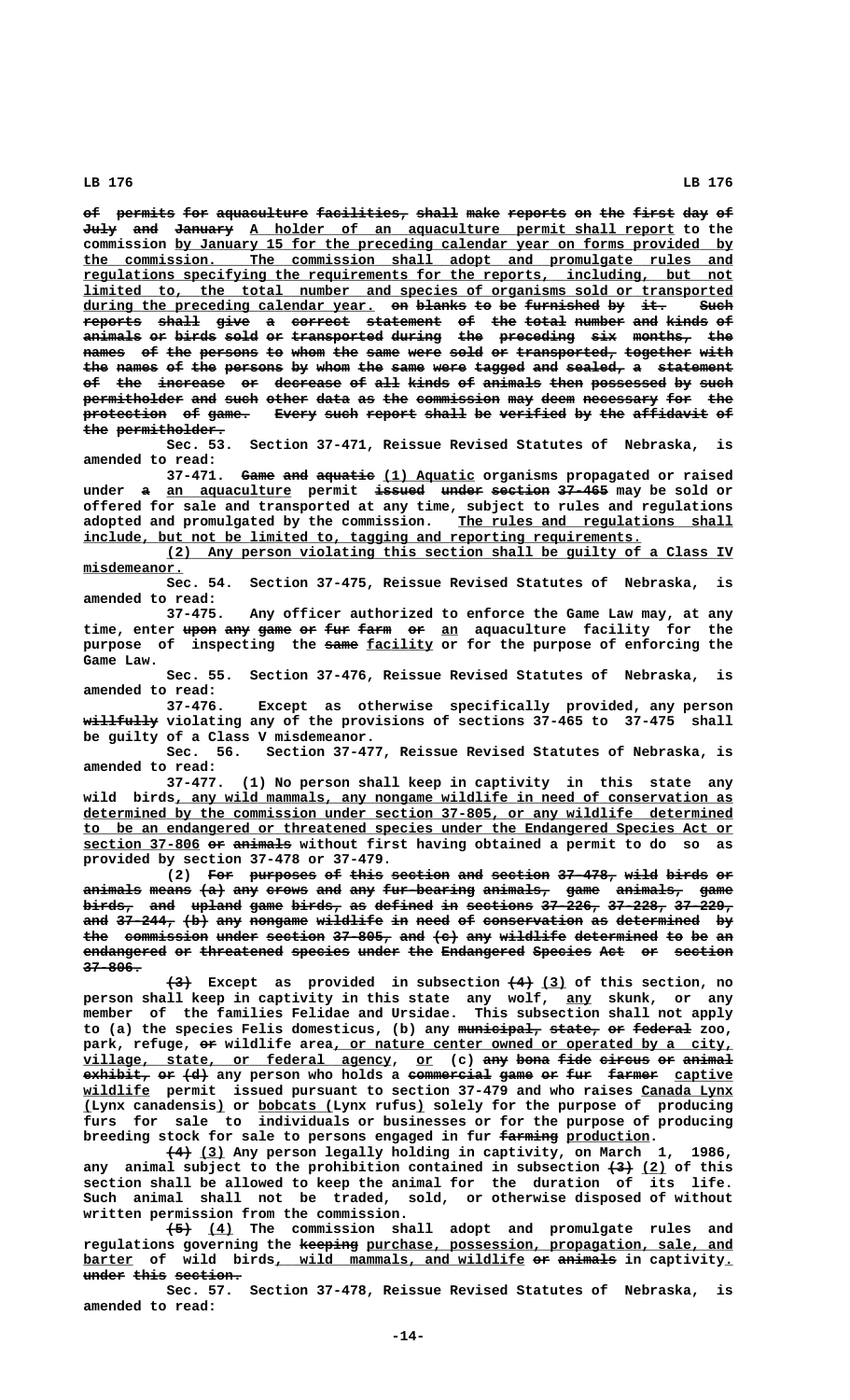37-478. A game fancier or pet permit may be issued to any citizen of this state authorizing the keeping of not more than fifty wild birds and animals acquired without violation of any law or any rule or regulation duly adopted and promulgated by the commission. (1) To conduct an auction in this  **\_\_\_\_\_\_\_\_\_\_\_\_\_\_\_\_\_\_\_\_\_\_\_\_\_\_\_\_\_\_\_\_\_\_\_\_\_\_\_\_\_\_\_\_\_\_\_\_\_\_\_\_\_\_\_\_\_\_\_\_\_\_\_\_\_\_\_\_\_\_\_\_\_\_\_\_\_\_ state of captive wild birds, captive wild mammals, or captive wildlife as \_\_\_\_\_\_\_\_\_\_\_\_\_\_\_\_\_\_\_\_\_\_\_\_\_\_\_\_\_\_\_\_\_\_\_\_\_\_\_\_\_\_\_\_\_\_\_\_\_\_\_\_\_\_\_\_\_\_\_\_\_\_\_\_\_\_\_\_\_\_\_\_\_\_\_\_\_\_ specified in subsection (1) of section 37-477, a person shall apply to the \_\_\_\_\_\_\_\_\_\_\_\_\_\_\_\_\_\_\_\_\_\_\_\_\_\_\_\_\_\_\_\_\_\_\_\_\_\_\_\_\_\_\_\_\_\_\_\_\_\_\_\_\_\_\_\_\_\_\_\_\_\_\_\_\_\_\_\_\_\_\_\_\_\_\_\_\_\_ commission on a form prescribed by the commission for a captive wildlife \_\_\_\_\_\_\_\_\_\_\_\_\_\_\_\_\_\_\_\_\_\_\_\_\_\_\_\_\_\_\_\_\_\_\_\_\_\_\_\_\_\_\_\_\_\_\_\_\_\_\_\_\_\_\_\_\_\_\_\_\_\_\_\_\_\_\_\_\_\_\_\_\_\_\_\_\_\_ auction permit. An applicant for a permit shall specify the dates of the** auction and shall apply for a permit for each auction to be held in the state. The application for the permit shall include the applicant's social security number. The annual fee for such permit shall be not less than seven fifty <code>dollars <del>and <code>£<del>i</del>fty cents and not more than ten <code><u>sixty-five</code> dollars, as</code></del></code></code></u> **established by the commission pursuant to section 37-327. The commission \_\_\_\_\_\_\_\_\_\_\_\_\_\_ \_\_\_\_\_\_\_\_\_\_\_\_\_\_\_\_\_\_\_\_\_\_\_\_\_\_\_\_\_\_\_\_\_\_\_\_\_\_\_\_\_\_\_\_\_\_\_\_\_\_\_\_\_\_\_\_\_\_\_\_\_\_\_\_\_\_\_\_\_\_\_\_\_\_\_\_\_\_ shall adopt and promulgate rules and regulations specifying application \_\_\_\_\_\_\_\_\_\_\_\_\_\_\_\_\_\_\_\_\_\_\_\_\_\_\_\_\_\_\_\_\_\_\_\_\_\_\_\_\_\_\_\_\_\_\_\_\_\_\_\_\_\_\_\_\_\_\_\_\_\_\_\_\_\_\_\_\_\_\_\_\_\_\_\_\_\_ requirements and procedures, reporting and inspection requirements, and other \_\_\_\_\_\_\_\_\_\_\_\_\_\_\_\_\_\_\_\_\_\_\_\_\_\_\_\_\_\_\_\_\_\_\_\_\_\_\_\_\_\_\_ requirements related to auction activities.**

 **\_\_\_\_\_\_\_\_\_\_\_\_\_\_\_\_\_\_\_\_\_\_\_\_\_\_\_\_\_\_\_\_\_\_\_\_\_\_\_\_\_\_\_\_\_\_\_\_\_\_\_\_\_\_\_\_\_\_\_\_\_\_\_\_\_\_\_\_ (2) A permitholder shall not (a) take wild birds, wild mammals, or \_\_\_\_\_\_\_\_\_\_\_\_\_\_\_\_\_\_\_\_\_\_\_\_\_\_\_\_\_\_\_\_\_\_\_\_\_\_\_\_\_\_\_\_\_\_\_\_\_\_\_\_\_\_\_\_\_\_\_\_\_\_\_\_\_\_\_\_\_\_\_\_\_\_\_\_\_\_ other wildlife from the wild in Nebraska or (b) purchase wild birds, wild**  $m$ mammals, or other wildlife from any person other than the commission or a person authorized to propagate and dispose of wild birds, wild mammals, or  **\_\_\_\_\_\_\_\_\_\_\_\_\_\_\_\_\_\_\_\_\_\_\_\_\_\_\_\_\_\_\_\_\_\_\_\_\_\_\_\_\_\_\_\_\_\_\_\_\_\_\_\_\_\_\_\_\_\_\_\_\_\_\_\_\_\_\_\_\_\_\_\_\_\_\_\_\_\_ other wildlife. A permit under this section is not required for an auction of \_\_\_\_\_\_\_\_\_\_\_\_\_\_\_\_\_\_\_\_\_\_\_\_\_\_\_\_\_\_\_\_\_\_\_\_\_\_\_\_\_\_\_\_\_\_\_\_\_\_\_\_\_\_\_\_\_\_\_\_\_ domesticated cervine animals as defined in section 54-701.03.**

**Sec. 58. Section 37-479, Reissue Revised Statutes of Nebraska, is amended to read:**

A commercial game or fur farmer permit may be issued to any **citizen of this state authorizing the possession and rearing in captivity of ——————— —— ———— ————— ——————————— ——— —————————— ——— ——————— —— ————————— — game birds, game animals, Lynx canadensis, Lynx rufus, or fur-bearing animals ———— —————— ———— ———————— ———— ——————————— ———— —————— —— ——————————— ——————** acquired without violation of any law or any rule or regulation duly adopted and promulgated by the commission. (1) To purchase, possess, propagate, or  **\_\_\_\_\_\_\_\_\_\_\_\_\_\_\_\_\_\_\_\_\_\_\_\_\_\_\_\_\_\_\_\_\_\_\_\_\_\_\_\_\_\_\_\_\_\_\_\_\_\_\_\_\_\_\_\_\_\_\_\_\_\_\_\_\_\_\_\_\_\_\_\_\_\_\_\_\_\_ sell captive wild birds, captive wild mammals, or captive wildlife as \_\_\_\_\_\_\_\_\_\_\_\_\_\_\_\_\_\_\_\_\_\_\_\_\_\_\_\_\_\_\_\_\_\_\_\_\_\_\_\_\_\_\_\_\_\_\_\_\_\_\_\_\_\_\_\_\_\_\_\_\_\_\_\_\_\_\_\_\_\_\_\_\_\_\_\_\_\_ specified in subsection (1) of section 37-477 or to sell parts thereof, except as provided in section 37-505, a person shall apply to the commission on a** a form prescribed by the commission for a captive wildlife permit. The  **\_\_\_\_\_\_\_\_\_\_\_\_\_\_\_\_\_\_\_\_\_\_\_\_\_\_\_\_\_\_\_\_\_\_\_\_\_\_\_\_\_\_\_\_\_\_\_\_\_\_\_\_\_\_\_\_\_\_\_\_\_\_\_\_\_\_\_\_\_\_\_\_\_\_\_\_\_\_ commission shall adopt and promulgate rules and regulations specifying \_\_\_\_\_\_\_\_\_\_\_\_\_\_\_\_\_\_\_\_\_\_\_\_\_\_\_\_\_\_\_\_\_\_\_\_\_\_\_\_\_\_\_\_\_\_\_\_\_\_\_\_\_\_\_\_\_\_\_\_\_\_\_\_\_\_\_\_\_\_\_\_\_\_\_\_\_\_ application requirements and procedures. The permit shall expire on December \_\_\_ 31. The application for the permit shall include the applicant's social security number. The annual fee for such permit shall be not less than twenty-five dollars and not more than thirty dollars, as established by the** commission pursuant to section 37-327. The holder of any such permit shall **comply with all provisions of sections 37-465 to 37-469, 37-471 to 37-473, —————— ———— ——— —————————— —— ———————— —————— —— ——————— —————— —— ———————** 37-475, and 37-477 to 37-482. A holder of a captive wildlife permit shall report to the commission by January 15 for the preceding calendar year on forms provided by the commission. The commission shall adopt and promulgate  **\_\_\_\_\_\_\_\_\_\_\_\_\_\_\_\_\_\_\_\_\_\_\_\_\_\_\_\_\_\_\_\_\_\_\_\_\_\_\_\_\_\_\_\_\_\_\_\_\_\_\_\_\_\_\_\_\_\_\_\_\_\_\_\_\_\_ rules and regulations specifying the requirements for the reports.**

 **\_\_\_\_\_\_\_\_\_\_\_\_\_\_\_\_\_\_\_\_\_\_\_\_\_\_\_\_\_\_\_\_\_\_\_\_\_\_\_\_\_\_\_\_\_\_\_\_\_\_\_\_\_\_\_\_\_\_\_\_\_\_\_\_\_\_\_\_ (2) A permitholder shall not (a) take wild birds, wild mammals, or \_\_\_\_\_\_\_\_\_\_\_\_\_\_\_\_\_\_\_\_\_\_\_\_\_\_\_\_\_\_\_\_\_\_\_\_\_\_\_\_\_\_\_\_\_\_\_\_\_\_\_\_\_\_\_\_\_\_\_\_\_\_\_\_\_\_\_\_\_\_\_\_\_\_\_\_\_\_ wildlife from the wild in Nebraska or (b) purchase wild birds, wild mammals, \_\_\_\_\_\_\_\_\_\_\_\_\_\_\_\_\_\_\_\_\_\_\_\_\_\_\_\_\_\_\_\_\_\_\_\_\_\_\_\_\_\_\_\_\_\_\_\_\_\_\_\_\_\_\_\_\_\_\_\_\_\_\_\_\_\_\_\_\_\_\_\_\_\_\_\_\_\_ or wildlife from any person other than the commission or a person authorized \_\_\_\_\_\_\_\_\_\_\_\_\_\_\_\_\_\_\_\_\_\_\_\_\_\_\_\_\_\_\_\_\_\_\_\_\_\_\_\_\_\_\_\_\_\_\_\_\_\_\_\_\_\_\_\_\_\_\_\_\_\_\_\_\_\_\_\_\_\_\_\_\_\_\_\_\_\_ to propagate and dispose of wild birds, wild mammals, or wildlife. A permit**  $under$  this section is not required for possession or production of  **\_\_\_\_\_\_\_\_\_\_\_\_\_\_\_\_\_\_\_\_\_\_\_\_\_\_\_\_\_\_\_\_\_\_\_\_\_\_\_\_\_\_\_\_\_\_\_\_\_\_\_\_\_\_\_\_\_\_\_\_\_ domesticated cervine animals as defined in section 54-701.03.**

**Sec. 59. Section 37-480, Reissue Revised Statutes of Nebraska, is amended to read:**

37-480. The permits required by sections 37-477 to 37-481 may be issued by the commission upon written application therefor by any person qualified to receive the same. Such application shall be in such form as the **commission may prescribe.** (1) Wild birds or wild mammals raised and processed  **\_\_\_\_\_\_\_\_\_\_\_\_\_\_\_\_\_\_\_\_\_\_\_\_\_\_\_\_\_\_\_\_\_\_\_\_\_\_\_\_\_\_\_\_\_\_\_\_\_\_\_\_\_\_\_\_\_\_\_\_\_\_\_\_\_\_\_\_\_\_\_\_\_\_\_\_\_\_ by holders of captive wildlife permits for food trade only shall not be \_\_\_\_\_\_\_\_\_\_\_\_\_\_\_\_\_\_\_\_\_\_\_\_\_\_\_\_\_\_\_\_\_\_\_\_\_\_\_\_\_\_\_\_\_\_\_\_\_\_\_\_\_\_\_\_\_\_\_\_\_\_\_\_\_\_\_\_\_\_\_\_\_\_\_\_\_\_ required to be marked as specified in rules and regulations of the commission, \_\_\_\_\_\_\_\_\_\_\_\_\_\_\_\_\_\_\_\_\_\_\_\_\_\_\_\_\_\_\_\_\_\_\_\_\_\_\_\_\_\_\_\_\_\_\_\_\_\_\_\_\_\_\_\_\_\_\_\_\_\_\_\_\_\_\_\_\_\_\_\_\_\_\_\_\_\_ but any such dressed and packaged wild bird or wild mammal shall be identified** with a label listing the contents of the package, the name of the  **\_\_\_\_\_\_\_\_\_\_\_\_\_\_\_\_\_\_\_\_\_\_\_\_\_\_\_\_\_\_\_\_\_\_\_\_\_\_\_\_\_\_\_ permitholder, and his or her permit number.**

 **\_\_\_\_\_\_\_\_\_\_\_\_\_\_\_\_\_\_\_\_\_\_\_\_\_\_\_\_\_\_\_\_\_\_\_\_\_\_\_\_\_\_\_\_\_\_\_\_\_\_\_\_\_\_\_\_\_\_\_\_\_\_\_\_\_\_\_\_ (2) The sale, purchase, or barter of any wild bird or the carcass of \_\_\_\_\_\_\_\_\_\_\_\_\_\_\_\_\_\_\_\_\_\_\_\_\_\_\_\_\_\_\_\_\_\_\_\_\_\_\_\_\_\_\_\_\_\_\_\_\_\_\_\_\_\_\_\_\_\_\_\_\_\_\_\_\_\_\_\_\_\_\_\_\_\_\_\_\_\_ a wild bird bearing shot marks or external wounds of any kind is prohibited, \_\_\_\_\_\_\_\_\_\_\_\_\_\_\_\_\_\_\_\_\_\_\_\_\_\_\_\_\_\_\_\_\_\_\_\_\_\_\_\_\_\_\_\_\_\_\_\_\_\_\_\_\_\_\_\_\_\_\_\_\_\_\_\_\_\_\_\_\_\_\_\_\_\_\_\_\_\_ except that such wild birds may be bought or sold if they are obtained from \_\_\_\_\_\_\_\_\_\_\_\_\_\_\_\_\_\_\_\_\_\_\_\_\_\_\_\_\_\_\_\_\_\_\_\_\_\_\_\_\_\_\_\_\_\_\_\_\_\_\_\_\_\_\_\_\_\_\_\_\_\_\_\_\_\_\_\_\_\_\_\_\_\_\_\_\_\_ the holder of a captive wildlife permit, they are shot in a dog trial approved \_\_\_\_\_\_\_\_\_\_\_\_\_\_\_\_\_\_\_\_\_\_\_\_\_\_\_\_\_\_\_\_\_\_\_\_\_\_\_\_\_\_\_\_\_\_\_\_\_\_\_\_\_\_\_\_\_\_\_\_\_\_\_\_\_\_\_\_\_\_\_\_\_\_\_\_\_\_ as a training program by the commission, and they are marked, possessed, and \_\_\_\_\_\_\_\_\_\_\_\_\_\_\_\_\_\_\_\_\_\_\_\_\_\_\_\_\_\_\_\_\_\_\_\_\_\_\_\_\_\_\_\_\_\_\_\_\_\_\_\_\_\_\_\_\_\_\_\_\_\_\_\_\_ transported according to rules and regulations of the commission.**

**Sec. 60. Section 37-481, Reissue Revised Statutes of Nebraska, is amended to read:**

**37-481. Sections 37-477 to 37-480 shall not be construed to require** the obtaining of a permit by  $(1)$  any municipal, state, or federal zoo, park, refuge, or wildlife area or  $(2)$  any bona fide circus or animal exhibit for the

### **LB 176 LB 176**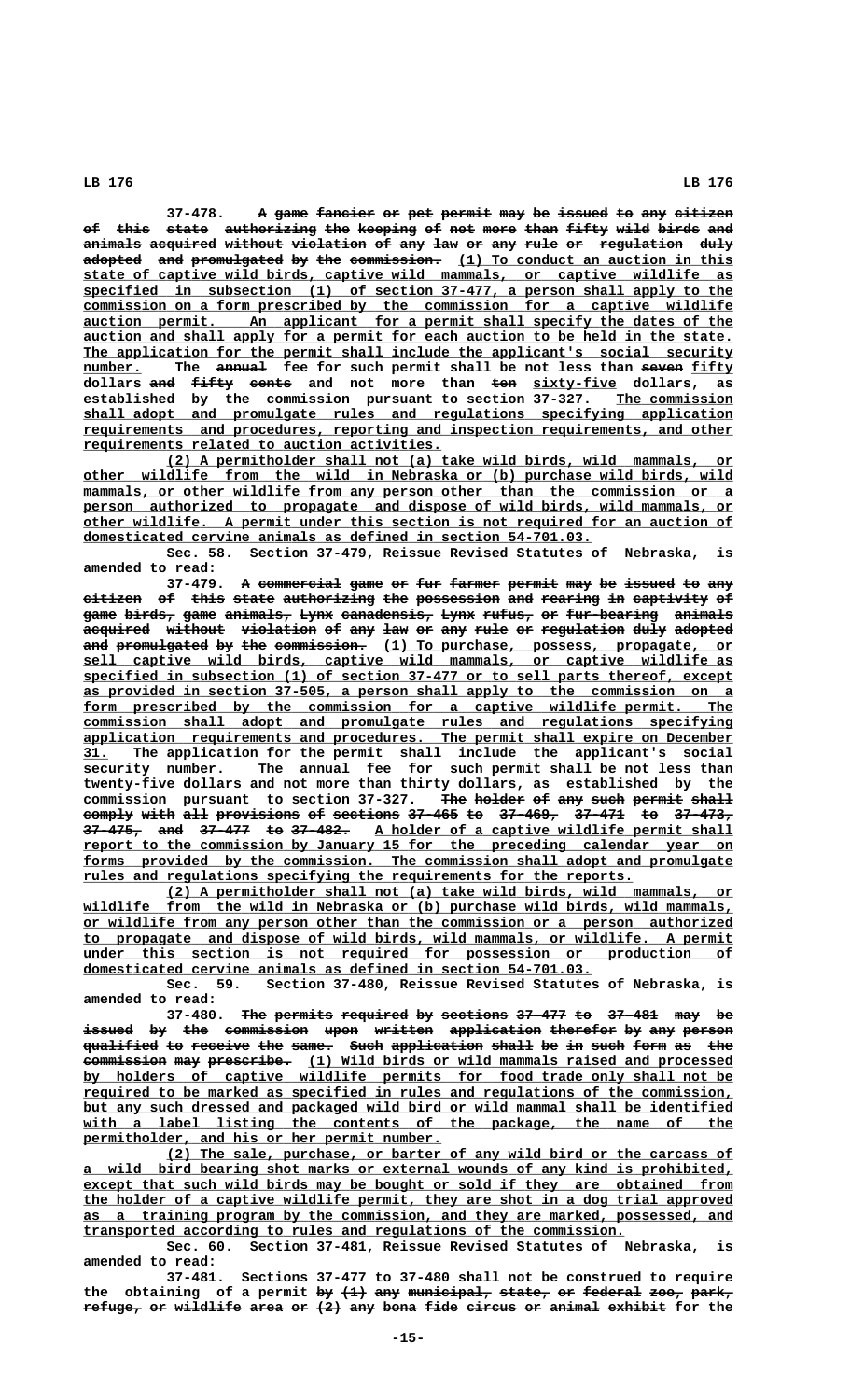**\_\_\_\_\_\_\_\_\_\_\_\_\_\_\_\_\_\_\_\_\_\_\_\_\_\_\_\_\_\_\_\_\_\_\_ purpose of keeping in captivity wild birds, wild mammals, or wildlife as specified in subsection (1) of section 37-477 or animals or for the purpose of \_\_\_\_\_\_\_\_\_\_\_\_\_\_\_\_\_\_\_\_\_\_\_\_\_\_\_\_\_\_\_\_\_\_\_\_\_\_\_\_\_\_\_\_\_ —— ——————** purchasing, possessing, propagating, selling, trading bartering, or otherwise disposing of any wild birds, or animals wild mammals, or wildlife as specified  **\_\_\_\_\_\_\_\_\_\_\_\_\_\_\_\_\_\_\_\_\_\_\_\_\_\_\_\_\_\_\_\_\_\_\_\_\_\_\_\_\_\_\_\_\_\_\_\_\_\_\_\_\_\_\_\_\_\_\_\_\_\_\_\_\_\_\_\_\_\_\_\_\_\_\_\_\_\_ in subsection (1) of section 37-477 by (1) any zoo, park, refuge, wildlife \_\_\_\_\_\_\_\_\_\_\_\_\_\_\_\_\_\_\_\_\_\_\_\_\_\_\_\_\_\_\_\_\_\_\_\_\_\_\_\_\_\_\_\_\_\_\_\_\_\_\_\_\_\_\_\_\_\_\_\_\_\_\_\_\_\_\_\_\_\_\_\_\_\_\_\_\_\_ area, or nature center owned or operated by a city, village, state, or federal \_\_\_\_\_\_\_\_\_\_\_\_\_\_\_\_\_\_\_\_\_\_\_\_\_\_\_\_\_\_\_\_\_\_\_\_\_\_\_\_\_\_\_\_\_\_\_\_\_\_\_\_\_\_\_\_\_\_\_\_\_\_\_\_\_\_\_\_\_\_\_\_\_\_\_\_\_\_ agency or (2) any circus licensed by the United States Department of Agriculture. \_\_\_\_\_\_\_\_\_\_\_**

> **Sec. 61. Section 37-482, Reissue Revised Statutes of Nebraska, is amended to read:**

> **37-482. Any person violating the provisions of sections 37-477 to** 37-481 shall be guilty of a Class IV misdemeanor. Any conservation officer or  **\_\_\_\_\_\_\_\_\_\_\_\_\_\_\_\_\_\_\_\_\_\_\_\_\_\_\_\_\_\_\_\_\_\_\_\_\_\_\_\_\_\_\_\_\_\_\_\_\_\_\_\_\_\_\_\_\_\_\_\_\_\_\_\_\_\_\_\_\_\_\_\_\_\_\_\_\_\_ other peace officer authorized to enforce the Game Law may, at any time, enter \_\_\_\_\_\_\_\_\_\_\_\_\_\_\_\_\_\_\_\_\_\_\_\_\_\_\_\_\_\_\_\_\_\_\_\_\_\_\_\_\_\_\_\_\_\_\_\_\_\_\_\_\_\_\_\_\_\_\_\_\_\_\_\_\_\_\_\_\_\_\_\_\_\_\_\_\_\_ a facility associated with a captive wildlife auction permit or a captive \_\_\_\_\_\_\_\_\_\_\_\_\_\_\_\_\_\_\_\_\_\_\_\_\_\_\_\_\_\_\_\_\_\_\_\_\_\_\_\_\_\_\_\_\_\_\_\_\_\_\_\_\_\_\_\_\_\_\_\_\_\_\_\_\_\_\_\_\_\_\_\_\_\_\_\_\_\_ wildlife permit for the purpose of inspecting the facility or enforcing the Game Law. \_\_\_\_\_\_\_\_\_**

> **Sec. 62. Section 37-467, Reissue Revised Statutes of Nebraska, is amended to read:**

> Game lawfully acquired from the holder of a permit under **section** sections 37-465 and 37-479 may be sold in this state. The burden of **proof is upon the buyer, seller, or possessor to show by competent and satisfactory evidence that game in his or her possession or sold by him or her was lawfully acquired from such a permitholder.**

> **Sec. 63. Section 37-483, Reissue Revised Statutes of Nebraska, is**

**amended to read: 37-483. The construction, operation, and maintenance of a facility commonly known as a recall pen, also known as a recapture pen, which is used** for the recapture of banded marked game birds originating from licensed game  $f$ arms the holder of a captive wildlife permit in conjunction with dog training **or dog trial activities shall be legal when if the person owning or ———— \_\_** controlling such recall pen<sub>1</sub> shall, prior to the operation thereof, have paid pays an annual fee of not less than ten dollars to and not more than thirteen  **\_\_\_\_\_\_\_\_\_\_\_\_\_\_\_\_\_\_\_\_\_\_\_\_\_\_ \_\_\_\_\_\_\_\_\_\_\_\_\_\_\_\_\_\_\_\_\_\_\_\_\_\_\_ dollars, as established by the commission pursuant to section 37-327, for each recall pen under his or her ownership or control. The commission is hereby —— ————— authorized to shall adopt and promulgate rules and regulations for the —————————— —— \_\_\_\_\_**  $\tt{issumce}$  of  $\tt{permits}$  for  $\tt{recall}$   $\tt{pens}$  and for the possession $_{\cal{T}}$  and use $_{\cal{T}}$  a<del>nd</del>  **————————— licensing of recall pens. Nothing in this section shall authorize the use of \_\_\_\_\_ recall pens for the trapping of other wild birds.**

**Sec. 64. Section 37-495, Reissue Revised Statutes of Nebraska, is amended to read:**

**37-495. It shall be the duty of every person holding any license issued under sections 37-484 to 37-496 to have the same in his or her possession for immediate presentation for inspection to the conservation** officers and employees of the commission<sub>7</sub> any sheriff, deputy sheriff, or any other  $\frac{1}{100}$  **police** peace officer making demand for same.

 **\_\_\_\_\_\_\_\_\_\_\_\_\_\_\_\_\_\_\_\_\_\_\_\_\_\_\_\_\_\_\_\_\_\_\_\_\_\_\_\_\_\_\_\_\_\_\_\_\_\_\_\_\_\_\_\_\_\_ Sec. 65. All conservation officers, all wildlife managers employed \_\_\_\_\_\_\_\_\_\_\_\_\_\_\_\_\_\_\_\_\_\_\_\_\_\_\_\_\_\_\_\_\_\_\_\_\_\_\_\_\_\_\_\_\_\_\_\_\_\_\_\_\_\_\_\_\_\_\_\_\_\_\_\_\_\_\_\_\_\_\_\_\_\_\_\_\_\_ by the commission, and all other staff designated by the commission shall be \_\_\_\_\_\_\_\_\_\_\_\_\_\_\_\_\_\_\_\_\_\_\_\_\_\_\_\_\_\_\_\_\_\_\_\_\_\_\_\_\_\_\_\_\_\_\_\_\_\_\_\_\_\_\_\_\_\_\_\_\_\_\_\_\_\_\_\_\_\_\_\_\_\_\_\_\_\_ authorized to take any wildlife from the wild that has escaped captivity, is \_\_\_\_\_\_\_\_\_\_\_\_\_\_\_\_\_\_\_\_\_\_\_\_\_\_\_\_\_\_\_\_\_\_\_\_\_\_\_\_\_\_\_\_\_\_\_\_\_\_\_\_\_\_\_\_\_\_\_\_\_\_\_\_\_\_\_\_\_\_\_\_\_\_\_\_\_\_ diseased, is needed for scientific study, is considered dangerous to human or \_\_\_\_\_\_\_\_\_\_\_\_\_\_\_\_\_\_\_\_\_\_\_\_\_\_\_\_\_\_\_\_\_\_\_\_\_\_\_\_\_\_\_\_\_\_\_\_\_\_\_\_\_\_\_\_\_\_\_\_\_\_\_\_\_\_\_\_\_\_\_\_\_\_\_\_\_\_ livestock health, is damaging agricultural crops, or is otherwise deemed \_\_\_\_\_\_\_\_\_\_\_\_\_\_\_\_\_\_\_\_\_\_\_\_\_\_\_\_\_\_\_\_\_\_\_\_\_\_\_\_\_\_\_\_\_\_\_\_\_\_\_\_\_\_\_\_\_\_\_\_\_\_\_\_\_\_\_\_\_\_\_\_\_\_\_\_\_\_ unsuitable to remain in the wild, as stipulated in rules and regulations \_\_\_\_\_\_\_\_\_\_\_\_\_\_\_\_\_\_\_\_\_\_\_\_\_\_\_\_\_\_\_\_\_\_\_\_\_\_\_\_\_\_ adopted and promulgated by the commission.**

**Sec. 66. Section 37-503, Reissue Revised Statutes of Nebraska, is amended to read:**

It shall be unlawful for anyone, except a holder of a game farm or aquaculture facility an aquaculture permit, a captive wildlife auction **permit, or a captive wildlife permit, to have in his or her possession, except** during the open season thereon, any unmounted game<sub>r</sub> game bird, or game fish, except as provided in sections  $37-460$ <sup> $7$ </sup>  $37-478$ <sup> $7$ </sup> and  $37-562$  or the rules and regulations of the commission made adopted pursuant to such sections.

**Sec. 67. Section 37-504, Reissue Revised Statutes of Nebraska, is amended to read:**

**37-504. (1) Any person who at any time, except during an open season ordered by the commission as authorized in the Game Law, unlawfully hunts, traps, or has in his or her possession any elk, deer, antelope, swan, or wild turkey shall be guilty of a Class III misdemeanor.**

**(2) Any person who at any time, except during an open season ordered by the commission as authorized in the Game Law, unlawfully hunts, traps, or has in his or her possession any mountain sheep shall be guilty of a Class II misdemeanor.**

**(3) Any person who at any time, except during an open season ordered by the commission as authorized in the Game Law, unlawfully hunts, traps, or**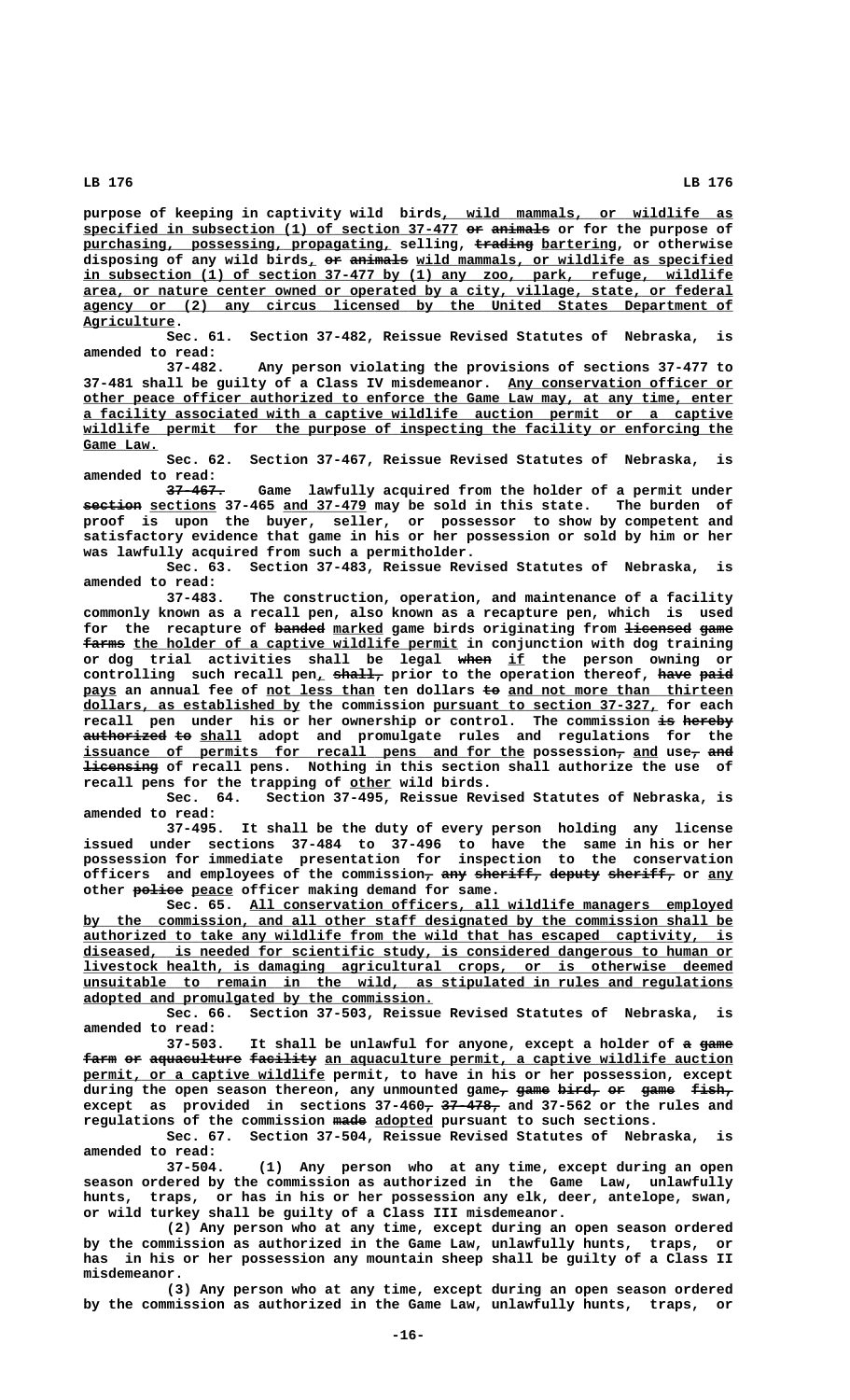**has in his or her possession any quail, pheasant, partridge, Hungarian partridge, wood duck, eider duck, curlew, grouse, mourning dove, or sandhill crane shall be guilty of a Class III misdemeanor.**

**(4) Any person who unlawfully takes any game or unlawfully has in** his or her possession any such game shall be guilty of a Class  $\frac{1}{2}$  III  **misdemeanor.**

(5) Any person who, in violation of the Game Law, hunts takes any **mourning dove that is not flying shall be guilty of a Class V misdemeanor.**

**(6) Any person who, in violation of the Game Law, has in his or her** possession any nongame, song, or insectivorous protected bird, or destroys or **takes the eggs or nest of any such bird, shall be guilty of a Class V misdemeanor.**

**(7) The provisions of this section shall not render it unlawful for** anyone operating a captive wildlife facility game or fur farm or an **aquaculture facility, pursuant to the laws of this state, to at any time kill game or fish actually raised thereon or lawfully placed thereon by such person.**

**(8) A person holding a special permit pursuant to the Game Law for the taking of any game or any birds not included in the definition of game shall not be liable under this section while acting under the authority of**

 **such permit.** In addition to the penalties provided in subsections (1), (3),  **\_\_\_\_\_\_\_\_\_\_\_\_\_\_\_\_\_\_\_\_\_\_\_\_\_\_\_\_\_\_\_\_\_\_\_\_\_\_\_\_\_\_\_\_\_\_\_\_\_\_\_\_\_\_\_\_\_\_\_\_\_\_\_\_\_\_\_\_\_\_\_\_\_\_\_\_\_\_ and (4) of this section, any person convicted pursuant to subsection (1) or \_\_\_\_\_\_\_\_\_\_\_\_\_\_\_\_\_\_\_\_\_\_\_\_\_\_\_\_\_\_\_\_\_\_\_\_\_\_\_\_\_\_\_\_\_\_\_\_\_\_\_\_\_\_\_\_\_\_\_\_\_\_\_\_\_\_\_\_\_\_\_\_\_\_\_\_\_\_ (3) of this section shall be fined at least one hundred dollars and any person \_\_\_\_\_\_\_\_\_\_\_\_\_\_\_\_\_\_\_\_\_\_\_\_\_\_\_\_\_\_\_\_\_\_\_\_\_\_\_\_\_\_\_\_\_\_\_\_\_\_\_\_\_\_\_\_\_\_\_\_\_\_\_\_\_\_\_\_\_\_\_\_\_\_\_\_\_\_ convicted pursuant to subsection (4) of this section shall be fined at least fifty dollars. \_\_\_\_\_\_\_\_\_\_\_\_\_\_**

**Sec. 68. Section 37-506, Reissue Revised Statutes of Nebraska, is amended to read:**

**37-506. Whenever the possession, use, importation, storage, taxidermy for millinery purposes, sale, or offering or exposing for sale of**  $\texttt{fish_{\tau}}$  o<u>r</u> game<del>,</del> <del>or</del> song, insectivorous, or other birds</del> is prohibited or **restricted, the prohibition or restriction, when not specifically stated to be** otherwise, shall mean any part of such fish<sub>7</sub> or game. 7 or song<sub>7</sub>  $i$ nsectivorous, or other birds.

**Sec. 69. Section 37-508, Reissue Revised Statutes of Nebraska, is amended to read:**

**37-508. (1) No game or fish, protected by the Game Law, may be placed in cold storage in any licensed cold storage plant, butcher shop, ice cream factory, ice house, or other place used for commercial refrigerating purposes except by the lawful owner of such game or fish in his or her own name, and the same shall be tagged as the commission by rule and regulation**

 **may require. (2) Game and fish legally taken and tagged in states other than Nebraska may be stored within the State of Nebraska as provided for in the rules and regulations of the commission.**

**(3)(a) Every cold storage plant owner or operator in whose plant game or fish protected by the Game Law is held after the prescribed storage season, as established by the rules and regulations of the commission, and following the close of the open season thereon, (b) every person having in cold storage any such game or fish after such time, and (c) every person who fails to tag game or fish in accordance with the rules and regulations of the commission when placing the same in cold storage shall be guilty of a Class III misdemeanor.**

**(4) It is hereby made the duty of every food inspector, hotel inspector, and sanitary inspector, in the employ of the state, to immediately** report to the ehief game warden and the commission any violations of this **section that come to the attention of such inspector while in the discharge of the duties of such inspector.**

**Sec. 70. Section 37-514, Reissue Revised Statutes of Nebraska, is amended to read:**

**37-514. Except as provided in section 37-4,107, it shall be unlawful to hunt any wildlife by projecting or casting the rays of a spotlight, headlight, or other artificial light attached to or used from a vehicle or boat in any field, pasture, woodland, forest, prairie, water area, or other area which may be inhabited by wildlife while having in possession or control, either singly or as one of a group of persons, any firearm or bow and arrow. Nothing in this section shall prohibit the hunting on foot of raccoon with the aid of a handlight or the hunting of species of wildlife not protected by the Game Law in the protection of property by landowners or operators or their regular employees on land under their control on foot or from a motor vehicle with the aid of artificial light. Any person violating this section shall be guilty of a Class III misdemeanor and shall be fined at**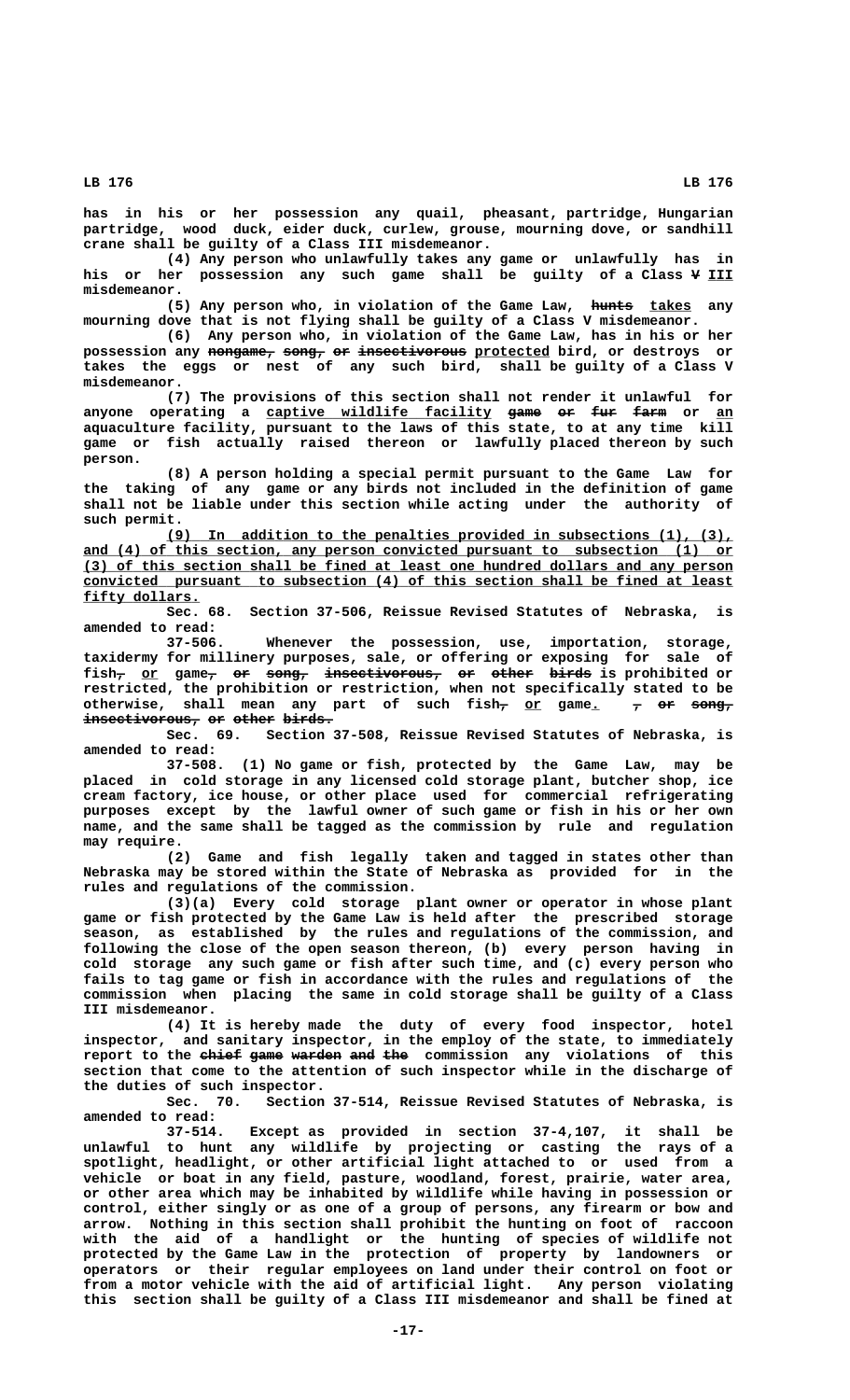**least <del>fifty</del> one hundred fifty dollars.**<br>: Sec. 71. Section 37-525,

Section 37-525, Reissue Revised Statutes of Nebraska, is **amended to read:**

**37-525. (1) It shall be unlawful for any person to kill or capture** game birds or game animals during any closed season while training or running a dog except as provided in section 37-536. Game 37-483, except that game birds obtained from the holder of a game farm captive wildlife permit which have been <del>transported and are tagged</del> marked according to commission regulations and which are being used for training purposes by the holder of a **required permit may be pursued and taken at any time, on specified land areas designated, approved, and operated according to rules and regulations ——————————— ————————— ——— ———————** established by the commission, on privately owned lands, or during a sporting **dog trial which is conducted under written authority of the commission as\_\_ \_\_\_\_\_\_\_\_\_\_\_\_\_\_\_\_\_\_\_\_\_\_\_\_\_\_\_\_\_\_\_\_\_\_\_\_\_\_\_\_\_\_\_\_\_\_\_\_\_\_\_\_\_\_\_\_\_\_\_\_\_\_\_\_\_\_\_\_\_\_\_\_\_\_\_\_\_\_ required in section 37-412, or for purposes of novice hunter education under \_\_\_\_\_\_\_\_\_\_\_\_\_\_\_\_\_\_\_\_\_\_\_\_\_\_\_\_\_\_\_\_\_\_\_\_\_\_\_\_\_\_\_\_\_\_\_\_\_\_\_\_\_\_\_\_\_\_\_\_\_\_\_\_\_\_\_\_\_\_\_\_\_\_\_\_\_\_ authority of a permit issued by the commission. Game animals may be pursued** but not taken under such authority, except that this restriction shall not apply to novice hunter education provided under authority of a permit issued  **\_\_\_\_\_\_\_\_\_\_\_\_\_\_\_\_\_\_\_\_\_\_\_\_\_\_\_\_\_\_\_\_\_\_\_\_\_\_\_\_\_\_\_\_\_\_\_\_\_\_\_\_\_\_\_\_\_\_\_\_\_\_\_\_\_\_\_\_\_\_\_\_\_\_\_\_\_\_ by the commission. The commission shall adopt and promulgate rules and \_\_\_\_\_\_\_\_\_\_\_\_\_\_\_\_\_\_\_\_\_\_\_\_\_\_\_\_\_\_\_\_\_\_\_\_\_\_\_\_\_\_\_\_\_\_\_\_\_\_\_\_\_\_\_\_\_\_\_\_\_\_\_\_\_\_\_\_\_\_\_\_\_\_\_\_\_\_ regulations to carry out and administer the novice hunter education program** and permit issuance under such program. A person who purchases game birds from the holder of a captive wildlife permit shall have in his or her  **\_\_\_\_\_\_\_\_\_\_\_\_\_\_\_\_\_\_\_\_\_\_\_\_\_\_\_\_\_\_\_\_\_\_\_\_\_\_\_\_\_\_\_\_\_\_\_\_\_\_\_\_\_\_\_\_\_\_\_\_\_\_\_\_\_\_\_\_\_\_\_\_\_\_\_\_\_\_ possession a receipt from the permitholder listing the species and number of birds purchased. \_\_\_\_\_\_\_\_\_\_\_\_\_\_\_\_**

 **\_\_\_\_\_\_\_\_\_\_\_\_\_\_\_\_\_\_\_\_\_\_\_\_\_\_\_\_\_\_\_\_\_\_\_\_\_\_\_\_\_\_\_\_\_\_\_\_\_\_\_\_\_\_\_\_\_\_\_\_\_\_\_\_\_\_\_\_ (2) Any person in legal possession of game birds marked according to \_\_\_\_\_\_\_\_\_\_\_\_\_\_\_\_\_\_\_\_\_\_\_\_\_\_\_\_\_\_\_\_\_\_\_\_\_\_\_\_\_\_\_\_\_\_\_\_\_\_\_\_\_\_\_\_\_\_\_\_\_\_\_\_\_\_\_\_\_\_\_\_\_\_\_\_\_\_ commission regulations may pursue and take such game birds on publicly owned \_\_\_\_\_\_\_\_\_\_\_\_\_\_\_\_\_\_\_\_\_\_\_\_\_\_\_\_\_\_\_\_\_\_\_\_\_\_\_\_\_\_\_\_\_\_\_\_\_\_\_\_\_\_\_\_\_\_\_\_\_\_\_\_\_\_\_\_\_\_\_\_\_\_\_\_\_\_ lands that have been approved by the commission and posted with authorized dog \_\_\_\_\_\_\_\_\_\_\_\_\_\_\_\_\_\_\_ training area signs.**

 $(2)$  (3) No dog under the provisions of this section shall be run  **\_\_\_\_\_\_\_\_\_\_\_\_\_\_\_\_\_\_\_\_ upon private property under this section at any time without the express permission of the landowner or tenant.**

 **——— \_\_\_ (3) (4) Any person violating this section shall be guilty of a Class III misdemeanor and shall be fined at least fifty dollars.**

**Sec. 72. Section 37-527, Reissue Revised Statutes of Nebraska, is amended to read:**

**37-527. (1) For purposes of this section, hunter orange means a daylight fluorescent orange color with a dominant wave length between five hundred ninety-five and six hundred five nanometers, an excitation purity of not less than eighty-five percent, and a luminance factor of not less than forty percent.**

(2) Any person hunting deer, antelope, elk, or mountain sheep with a  $f$ **irearm** during an authorized firearm season in this state shall display on his **or her head, chest, and back a total of not less than four hundred square inches of hunter orange material.**

**(3) Any person who violates this section shall be guilty of a Class V misdemeanor.**

 **\_\_\_\_\_\_\_\_\_\_\_\_\_\_\_\_\_\_\_\_\_\_\_\_\_\_\_\_\_\_\_\_\_\_\_\_\_\_\_\_\_\_\_\_\_\_\_\_\_\_\_\_\_\_\_\_\_\_\_\_\_\_\_\_\_\_\_\_ (4) This section shall not apply to archery hunters hunting during a**  $non-center-free$  firearm season or in a management unit where a current  **\_\_\_\_\_\_\_\_\_\_\_\_\_\_\_\_\_\_\_\_\_\_\_\_\_\_\_\_\_\_\_\_\_\_\_\_\_\_\_ center-fire firearm season is not open.**

**Sec. 73. Section 37-536, Reissue Revised Statutes of Nebraska, is amended to read:**

It shall be unlawful to use any club, rifle, pistol, **revolver, swivel gun, or shotgun larger than ten gauge in hunting any game birds or to trap, snare, net, or attempt to trap, snare, or net any game birds** except as otherwise provided in section 37-483.  $\tau$  except that game birds **obtained from the holder of a game farm permit or otherwise legally obtained ———————— ———— ——— —————— —— — ———— ———— —————— —— ————————— ——————— ———————** which have been transported and are tagged in accordance with commission rules and regulations and which are being used for dog training purposes may be reclaimed through the use of recall boxes or recall pens by the holder of a **written permit issued by the commission, subject to rules and regulations ——————— —————— —————— —— ——— ——————————— ——————— —— ————— ——— —————————— established by the commission. Such person owning or controlling any device ——————————— —— ——— ——————————— ———— —————— —————— —— ——————————— ——— ————— used for reclaiming purposes shall, prior to the operation thereof, pay an ———— ——— —————————— ———————— —————— ————— —— ——— ————————— ———————— ——— —** annual fee of ten dollars to the commission for each such device under his or **her ownership or control. The commission may adopt and promulgate rules and ——— ————————— —— ———————— ——— —————————— ——— ————— ——— —————————— ————— ———**  $\texttt{regulation of the possession}\$   $\texttt{use}$   $\texttt{a}$   $\texttt{use}$   $\texttt{use}$   $\texttt{use}$   $\texttt{use}$   $\texttt{use}$   $\texttt{use}$   $\texttt{use}$   $\texttt{use}$ **Any person violating this section shall be guilty of a Class III misdemeanor and shall be fined at least fifty dollars.**

**Sec. 74. Section 37-540, Reissue Revised Statutes of Nebraska, is amended to read:**

**37-540. It shall be unlawful (1) for any person to hunt or have in** his or her possession, living or dead, any song, insectivorous, or nongame **protected bird or part of any such bird, other than an English sparrow, \_\_\_\_\_\_\_\_\_ — ————— ———— —— ——————— ———————— European starling, or common pigeon, or (2) for any person to take or ———————— ————————— —— —————— ———————**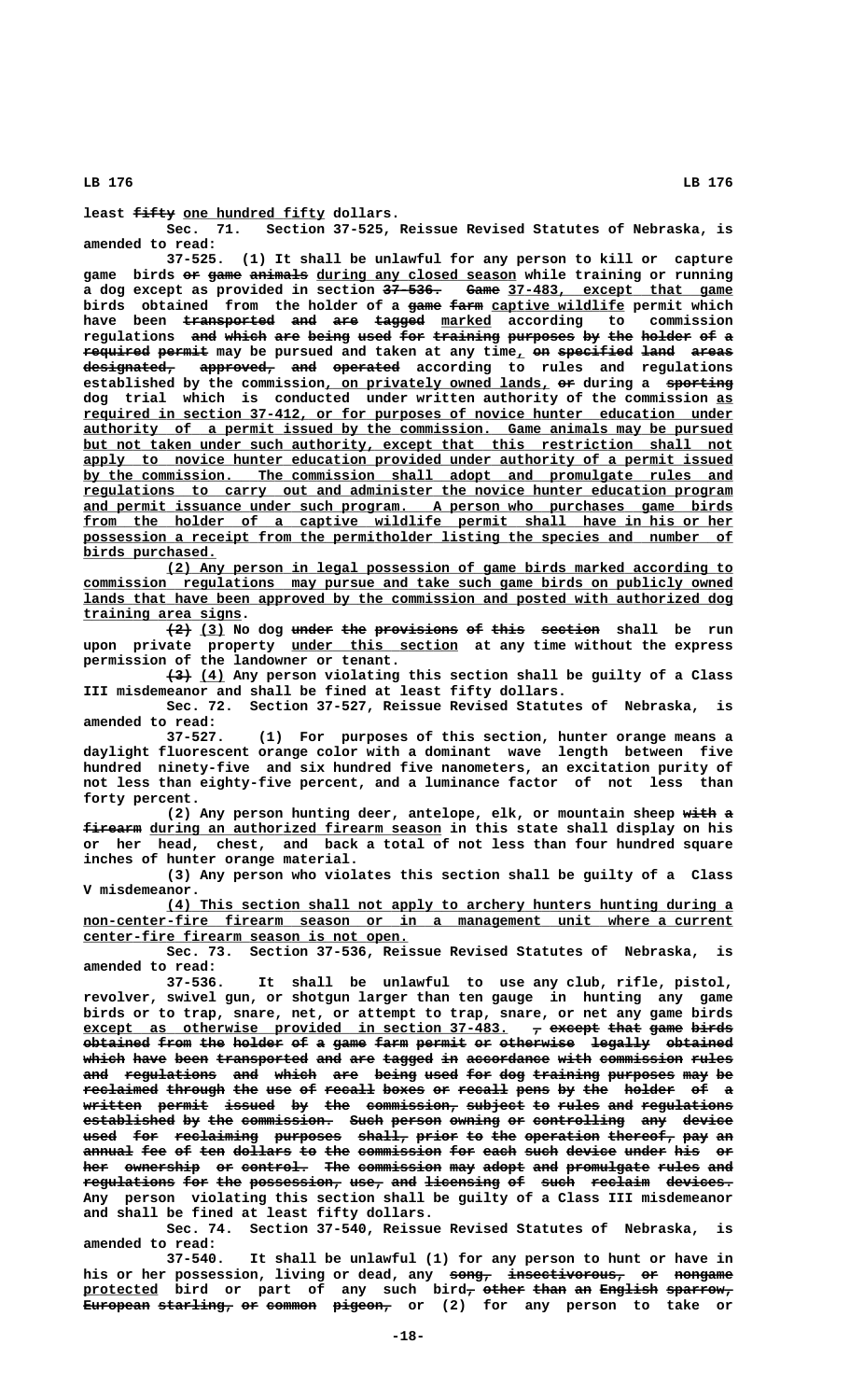${\bf n}$  edlessly destroy the nests or eggs of any  ${\bf n}$   ${\bf o}$   ${\bf n}$   ${\bf n}$   ${\bf n}$   ${\bf o}$   ${\bf n}$   ${\bf o}$   ${\bf n}$   ${\bf n}$   ${\bf n}$   ${\bf n}$   ${\bf n}$ protected birds or to have in his or her possession the nests or eggs of such birds. thereof other than nests and eggs of the birds excepted in subdivision  $\overline{+1}$  of this section.

**This section shall not be construed to apply to the possession of species lawfully acquired prior to the effective date of protection of a given species or to prohibit importation into the state of species which may be otherwise lawfully imported into the state or the United States or lawfully taken, acquired, or removed from another state if the person engaging therein demonstrates by substantial proof that such species was lawfully taken or removed from such state.**

**Sec. 75. Section 37-543, Reissue Revised Statutes of Nebraska, is amended to read:**

**37-543. (1) It shall be unlawful for any person to take any fish, except as provided in this section, by means other than fishing with hook and line.**

**(2) It shall be unlawful for any person to use, while fishing in this state in any lake, pond, or reservoir or in their inlets, outlets, and canals within one-half mile of such lake, pond, or reservoir, more than two lines with two hooks on each line, except that this subsection shall not apply to ice fishing.**

**(3) It shall be unlawful for any person to take any fish by snagging fish externally by hook and line, except in the Missouri River, as provided by rules and regulations of the commission.**

**(4) It shall be unlawful for any person to use, while fishing in any waters in this state, a line having more than five hooks thereon or lines having more than fifteen hooks in the aggregate. One hook means a single, double, or treble pointed hook, and all hooks attached as a part of an artificial bait or lure shall be counted as one hook.**

**(5) Nongame fish may be taken by spearing or by bow and arrow as provided by rules and regulations of the commission.**

**(6) Sport fish may be taken by bow and arrow as provided by rules and regulations of the commission.**

**(7) The commission may by rules and regulations allow, control, regulate, or prohibit the use of seines, nets, and other devices and methods** in the taking of fish<sub>1</sub> from the Missouri River. The commission may adopt **rules and regulations as to the method of taking, bag limits, size limits,** possession, transporting, or selling of all species of fish. in the Missouri  **River. ——————**

**(8) Any person violating this section shall be guilty of a Class III misdemeanor and shall be fined at least fifty dollars.**

Section 37-545, Reissue Revised Statutes of Nebraska, is **amended to read:**

**37-545. When authorized by the commission and when necessary for proper fish management, the owner of any privately owned pond may remove fish therefrom by methods other than hook and line and in any quantity. The commission shall adopt and promulgate rules and regulations which authorize the use of commercial fishing permits, equipment, and methods authorized in sections 37-4,104 and 37-543. Nongame fish and bullheads seined or taken pursuant to this section may be sold by the commercial fishing permitholder. Such sale of bullheads shall not be deemed a violation of section 37-505. The removal of fish in accordance with this section shall not be deemed a \_\_\_\_\_\_\_\_\_\_ —— ——————— violation of section 37-507, 37-543, or 37-556, or 37-623, except that the owner of a privately owned pond which is privately stocked and which does not connect by inflow or outflow with other water outside such land shall be exempt from any regulation or control.**

**Any person violating this section shall be guilty of a Class III misdemeanor and shall be fined at least fifty dollars.**

**Sec. 77. Section 37-546, Reissue Revised Statutes of Nebraska, is amended to read:**

**37-546. (1) It shall be unlawful (a) to take baitfish except for** use as bait<sub>7</sub> (b) to take baitfish by the use of minnow seines of more than twenty feet in length or four feet in depth, (c) to take baitfish with minnow  $s$ eines or traps, the meshes of which are other than one-fourth inch square,  **——— \_\_\_\_\_\_ (d) or (b) for any person except an aquaculturist or bait dealer to buy, sell, barter, offer to buy, sell, or barter, or have in his or her possession** baitfish for any purpose whatsoever except for use as bait. No  $\tau$  and  $\leftarrow$  to **keep or retain any sport fish taken while taking baitfish for use as bait, and** sport fish so taken, of whatever size, shall be immediately returned to the **water from which taken and no baitfish shall be taken from reservoirs, lakes, \_\_\_\_\_\_\_\_\_\_\_\_\_\_\_\_\_\_\_\_\_\_\_\_\_\_\_\_\_\_\_\_\_\_\_\_\_\_\_\_\_\_\_\_\_\_\_\_\_\_\_\_\_\_\_\_\_\_\_\_\_ or bayous except as provided in rules and regulations of the commission.**

 **\_\_\_\_\_\_\_\_\_\_\_\_\_\_\_\_\_\_\_\_\_\_\_\_\_\_\_\_\_\_\_\_\_\_\_\_\_\_\_\_\_\_\_\_\_\_\_\_\_\_\_\_\_\_\_\_\_\_\_\_\_\_\_ (2) The commission may adopt and promulgate rules and regulations**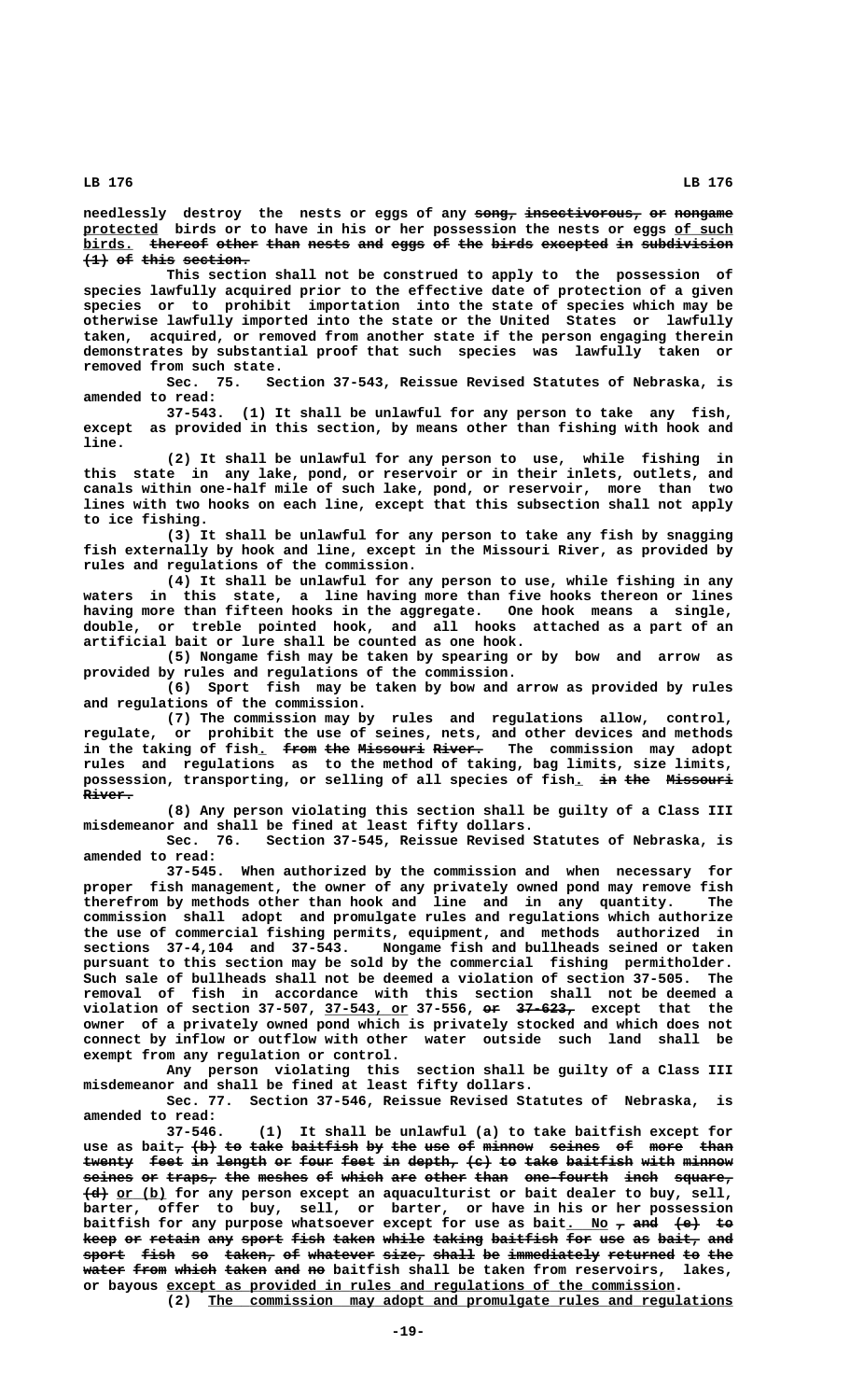**\_\_\_\_\_\_\_\_\_\_\_\_\_\_\_\_\_\_\_\_\_\_\_\_\_\_\_\_\_\_\_\_\_\_\_\_\_\_\_\_\_\_\_\_\_\_\_\_\_\_\_\_\_\_\_\_\_\_\_\_\_\_\_\_\_\_\_\_\_\_\_\_\_\_\_\_\_\_ pertaining to the taking, transportation, possession, buying, selling, and \_\_\_\_\_\_\_\_\_\_\_\_\_\_\_\_\_\_\_\_\_\_ bartering of baitfish.**

 **\_\_\_ \_\_\_\_\_\_\_\_\_\_\_\_\_\_\_\_\_\_\_\_\_\_\_\_\_\_\_\_ (3) Any person violating this section or the rules and regulations \_\_\_\_\_\_\_\_\_\_\_\_\_\_\_\_\_\_\_\_\_\_\_\_\_\_\_\_\_\_\_\_\_\_\_\_\_\_\_\_\_\_ adopted and promulgated under this section shall be guilty of a Class III misdemeanor and shall be fined at least fifty dollars.**

**Sec. 78. Section 37-547, Reissue Revised Statutes of Nebraska, is amended to read:**

It is the intent of the Legislature to prevent the release or importation into the State of Nebraska of any live fish, mollusk, reptile,  $c$ **erustacean, or amphibian wildlife** which may cause economic or ecologic harm or **be injurious to human beings, agriculture, horticulture, forestry, or wildlife or wildlife resources of the state. It is further the intent of the** Legislature to prevent the commercial exploitation or exportation of any dead or live <del>fish, mollusk, reptile, crustacean, er amphibian</del> wildlife taken from  **the wild.**

**Sec. 79. Section 37-548, Reissue Revised Statutes of Nebraska, is amended to read:**

**37-548. (1) It shall be unlawful for any person to import into the** state or release to the wild any live  $f$ <sup>igh</sup>, mollusk, reptile, crustacean, or  **————————— \_\_\_\_\_\_\_\_ amphibian wildlife including the viable gametes, eggs or sperm, except those** which are approved by rules and regulations of the commission or as otherwise  **\_\_\_\_\_\_\_\_\_\_\_\_\_\_\_\_\_\_\_\_\_\_\_\_ provided in the Game Law. It shall be unlawful to commercially exploit or export from the state any dead or live fish, mollusk, reptile, crustacean, or ————— ———————— ———————— ——————————— —— ————————— \_\_\_\_\_\_\_\_ amphibian wildlife taken from the wild except those which are exempted by rules and regulations of the commission. Any person violating this subsection** shall be guilty of a Class  $\exists \Psi$  III misdemeanor.

> **(2) The commission shall adopt and promulgate rules and regulations to carry out subsection (1) of this section. In adopting such rules and regulations, the commission shall be governed by the Administrative Procedure** Act. Such rules and regulations shall include a listing of (a) the wildlife  $\frac{1}{\text{species}}$  of figh, mollusks, reptiles, crustaceans, or amphibians which may be **released or imported into the state and fish, mollusks, reptiles, crustaceans, \_\_\_\_\_\_\_\_\_\_\_ ————— ————————— ————————— ———————————**  $o$ **r** amphibians (b) the wildlife taken from the wild which may be commercially exploited or exported from the state. The rules and regulations for release,  $\frac{1}{2}$  **importation, commercial exploitation, and exportation of species other than \_\_\_\_\_\_\_\_\_\_\_\_\_\_\_\_\_\_\_\_\_\_\_\_\_\_\_\_\_\_\_\_\_\_\_\_\_\_\_\_\_\_\_\_\_\_\_\_\_\_\_\_\_\_\_\_\_\_\_\_\_\_\_\_\_\_\_\_\_\_\_\_\_\_\_\_\_\_ commercial fish and bait fish shall include, but not be limited to, \_\_\_\_\_\_\_\_\_\_\_\_\_\_\_\_\_\_\_\_\_\_\_\_\_\_\_\_\_\_\_\_\_\_\_\_\_\_\_\_\_\_\_\_\_\_\_\_\_\_\_\_\_\_\_\_\_\_\_\_\_\_\_\_\_\_\_\_\_\_\_\_\_\_\_\_\_\_ requirements for annual permits for release or importation or for commercial \_\_\_\_\_\_\_\_\_\_\_\_\_\_\_\_\_\_\_\_\_\_\_\_\_\_\_\_\_\_\_\_\_\_\_\_\_\_\_\_\_\_\_\_\_\_\_\_\_\_\_\_\_\_\_\_\_\_\_\_\_\_\_\_\_\_\_\_\_\_\_\_\_\_\_\_\_\_ exploitation or exportation, permit fees, the number of individual animals of \_\_\_\_\_\_\_\_\_\_\_\_\_\_\_\_\_\_\_\_\_\_\_\_\_\_\_\_\_\_\_\_\_\_\_\_\_\_\_\_\_\_\_\_\_\_\_\_\_\_\_\_\_\_\_\_\_\_\_\_\_\_\_\_\_\_\_\_\_\_\_\_\_\_\_\_\_\_ a particular species that may be released, imported, collected, or exported \_\_\_\_\_\_\_\_\_\_\_\_\_\_\_\_\_\_\_\_\_\_\_\_\_\_\_\_\_\_\_\_\_\_\_\_\_\_\_\_\_\_\_\_\_\_\_\_\_\_\_\_\_\_\_\_\_\_\_\_\_\_\_\_\_\_\_\_\_\_\_\_\_\_\_\_\_\_ under a permit, and the manner and location of release or collection of a \_\_\_\_\_\_\_\_\_\_\_\_\_\_\_\_\_\_\_ particular species. The rules and regulations may be amended, modified, or repealed from time to time, based upon investigation and the best available, \_\_\_\_\_\_\_\_ — \_\_\_\_\_\_\_\_\_\_\_\_\_\_\_\_\_\_\_\_\_\_\_\_\_\_\_\_\_\_\_\_ scientific, commercial, or other reliable data.**

 **\_\_\_\_\_\_\_\_\_\_\_\_\_\_\_\_\_\_\_\_\_\_\_\_\_\_\_\_\_\_\_\_\_\_\_\_\_\_\_\_\_\_\_\_\_\_\_\_\_\_\_\_\_\_\_\_\_\_\_\_\_\_\_\_ (3) The commission shall establish permit fees as required by** subsection (2) of this section to cover the cost of permit processing and  **\_\_\_\_\_\_\_\_\_\_\_\_\_\_\_\_\_\_\_\_\_\_\_\_\_\_\_\_\_\_\_\_\_\_\_\_\_\_\_\_\_\_\_\_\_\_\_\_\_\_\_\_\_\_\_\_\_\_\_\_\_\_\_\_\_\_\_\_\_\_\_\_\_\_\_\_\_\_ enforcement of the permits and research into and management of the ecological \_\_\_\_\_\_\_\_\_\_\_\_\_\_\_\_\_\_\_\_\_\_\_\_\_\_\_\_\_\_\_\_\_\_\_\_\_\_\_\_\_\_\_\_\_\_\_\_\_\_\_\_\_\_\_\_\_\_\_\_\_\_\_\_\_\_\_\_\_\_\_\_\_\_\_\_\_\_ effects of release, importation, commercial exploitation, and exportation.** The commission shall remit the fees to the State Treasurer for credit to the **Nongame and Endangered Species Conservation Fund.** 

> **(4) The commission may determine that a fish, mollusk, reptile, \_\_\_ — ————— ———————— ———————**  $c$ rustacean, or amphibian the release, importation, commercial exploitation, or  **\_\_\_\_\_\_\_\_\_\_\_\_\_\_\_\_\_\_\_\_\_\_\_ \_\_\_\_\_\_\_\_ exportation of wildlife causes economic or ecologic harm by utilizing the best \_\_\_\_\_\_\_\_ available scientific, commercial, and other reliable data after consultation, as appropriate, with federal agencies, other interested state and county agencies, and interested persons and organizations.**

> **——— \_\_\_ (4) (5) The commission shall, upon its own recommendation or upon the petition of any person who presents to the commission substantial evidence ———— \_\_\_\_\_\_\_\_\_\_\_\_\_ \_\_\_\_\_\_\_ that as to whether such additional species will or will not cause ecologic or economic harm, conduct a review of any listed or unlisted species proposed to** be removed from or added to the **lists** list published pursuant to subsection  **——— \_\_\_\_\_\_\_\_\_\_\_\_\_\_\_\_\_\_ \_\_\_\_\_\_\_\_\_\_\_\_\_\_\_\_\_\_\_\_\_\_\_\_\_\_\_\_\_\_\_\_\_ (2) subdivision (2)(a) of this section. The review shall be conducted** pursuant to subsection (4) of this section.

> **\_\_\_\_\_\_\_\_\_\_\_\_\_\_\_\_\_\_\_\_\_\_\_\_\_\_\_\_\_\_\_\_\_\_\_\_\_\_\_\_\_\_\_\_\_\_\_\_\_\_\_\_\_\_\_\_\_\_\_\_\_\_\_\_\_\_\_\_ (6) The commission shall, upon its own recommendation or upon the \_\_\_\_\_\_\_\_\_\_\_\_\_\_\_\_\_\_\_\_\_\_\_\_\_\_\_\_\_\_\_\_\_\_\_\_\_\_\_\_\_\_\_\_\_\_\_\_\_\_\_\_\_\_\_\_\_\_\_\_\_\_\_\_\_\_\_\_\_\_\_\_\_\_\_\_\_\_ petition of any person who presents to the commission substantial evidence \_\_\_\_\_\_\_\_\_\_\_\_\_\_\_\_\_\_\_\_\_\_\_\_\_\_\_\_\_\_\_\_\_\_\_\_\_\_\_\_\_\_\_\_\_\_\_\_\_\_\_\_\_\_\_\_\_\_\_\_\_\_\_\_\_\_\_\_\_\_\_\_\_\_\_\_\_\_ that commercial exploitation or exportation will cause ecologic or economic** harm or significant impact to a wildlife population, conduct a review of any  **\_\_\_\_\_\_\_\_\_\_\_\_\_\_\_\_\_\_\_\_\_\_\_\_\_\_\_\_\_\_\_\_\_\_\_\_\_\_\_\_\_\_\_\_\_\_\_\_\_\_\_\_\_\_\_\_\_\_\_\_\_\_\_\_\_\_\_\_\_\_\_\_\_\_\_\_\_\_ listed or unlisted species proposed to be added to or removed from the list \_\_\_\_\_\_\_\_\_\_\_\_\_\_\_\_\_\_\_\_\_\_\_\_\_\_\_\_\_\_\_\_\_\_\_\_\_\_\_\_\_\_\_\_\_\_\_\_\_\_\_\_\_\_\_\_\_\_\_\_\_\_\_\_\_\_\_\_\_\_\_\_\_\_\_\_\_\_ published pursuant to subdivision (2)(b) of this section. The review shall be \_\_\_\_\_\_\_\_\_\_\_\_\_\_\_\_\_\_\_\_\_\_\_\_\_\_\_\_\_\_\_\_\_\_\_\_\_\_\_\_\_\_\_\_\_\_\_\_\_\_\_\_\_ conducted pursuant to subsection (4) of this section.**

> **Sec. 80. Section 37-549, Reissue Revised Statutes of Nebraska, is amended to read:**

**37-549. Subsection (1) of section 37-548 shall not apply to:**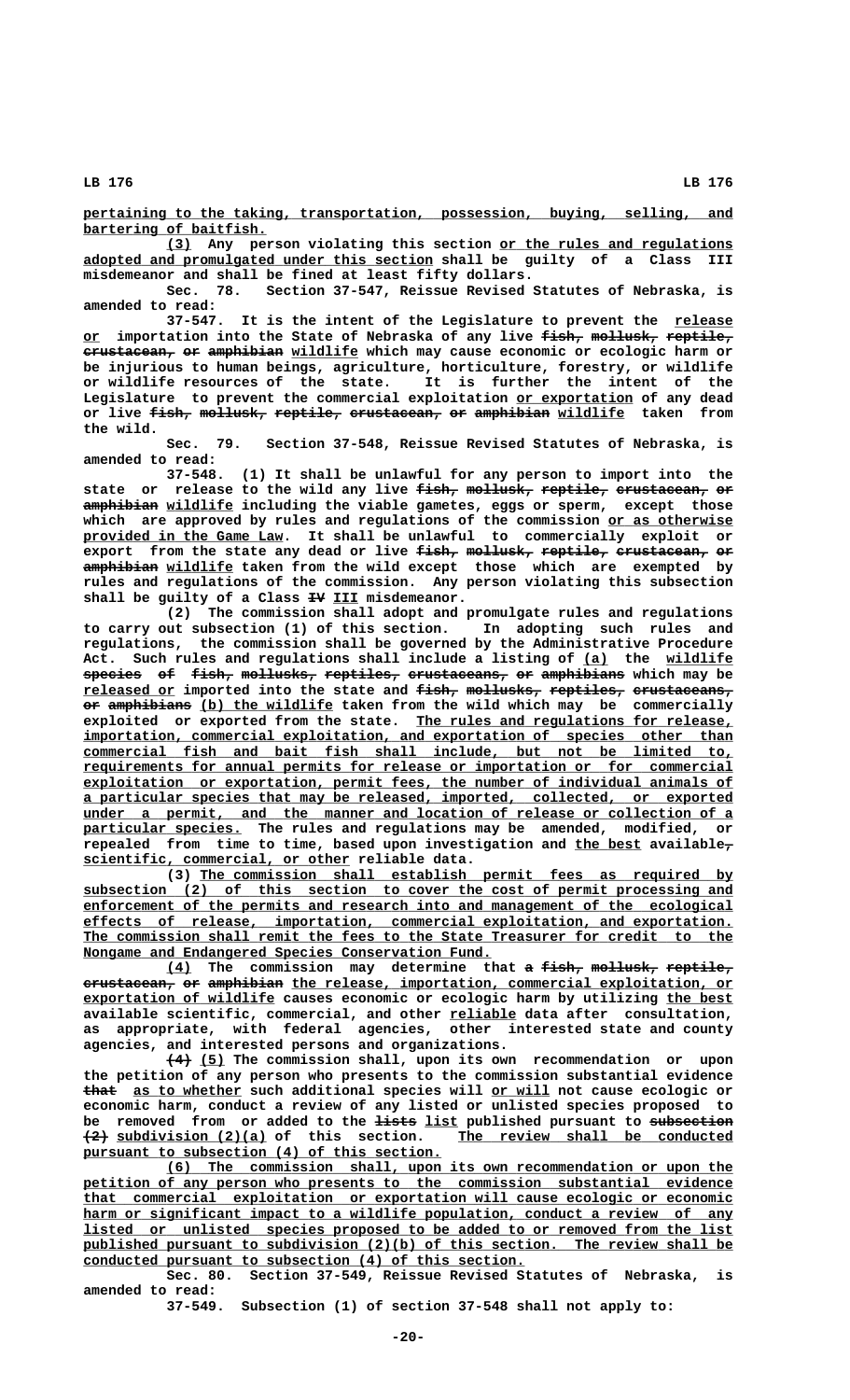**(1) The importation by a person engaged in the business of buying for the purpose of selling, canning, preserving, processing, or handling for shipments or sale for immediate or future consumption fish, oysters, clams, crabs, shrimp, prawns, lobsters, or other commercial edible aquatic products;**

(2) The importation and exportation of legally acquired game  **species; ————————**

 **——— (3) The buying, selling, bartering, importing, exporting, or otherwise disposing of any wildlife produced at any municipal, state, or federal museum, zoo, park, refuge, or wildlife area; and**

 **——— \_\_\_ (4) (3) The importation of fish, mollusks, reptiles, crustaceans, and amphibians intended for exhibition, aquarium, or other totally contained purposes.**

**This section shall not be construed to allow the importation or possession of a species otherwise protected or regulated by the Game Law.**

**Sec. 81. Section 37-550, Reissue Revised Statutes of Nebraska, is amended to read:**

**37-550. Nothing in section 37-548 shall be construed to prevent the** continuous shipment in interstate commerce of legally possessed live  $f$ ish,  $m$ ollusks, reptiles, crustaceans, and amphibians wildlife species or eggs of **such species for breeding or stocking purposes when such shipment legally originates outside of this state and legally terminates outside of this state. Sec. 82. Section 37-556, Reissue Revised Statutes of Nebraska, is**

**amended to read:**

It shall be unlawful for any person<sub>7</sub> association, or  **——————————— ———— \_\_\_\_ corporation to place the carcass of any dead animal, fish, or fowl bird in or near any of the waters of this state or leave such carcass where the whole or any part thereof may be washed or carried into any of the waters of this**  ${\tt state.}$  Any person<del>, association, or corporation</del> guilty of violating this **section shall be guilty of a Class II misdemeanor, and every day that any such unlawful act continues or is permitted to continue shall constitute a separate offense and be punishable as such.**

**Sec. 83. Section 37-560, Reissue Revised Statutes of Nebraska, is amended to read:**

**37-560. The commission is authorized, when written request has been filed by the property owner, to remove by any means at any time any deer, antelope, or elk causing damage to real or personal property. If it is necessary to kill any such deer, antelope, or elk to remove the same, the** carcass thereof shall first be offered <del>to local hospitals or other local</del>  $\frac{1}{2}$   $\frac{1}{2}$   $\frac{1}{2}$   $\frac{1}{2}$   $\frac{1}{2}$   $\frac{1}{2}$   $\frac{1}{2}$   $\frac{1}{2}$   $\frac{1}{2}$   $\frac{1}{2}$   $\frac{1}{2}$   $\frac{1}{2}$   $\frac{1}{2}$   $\frac{1}{2}$   $\frac{1}{2}$   $\frac{1}{2}$   $\frac{1}{2}$   $\frac{1}{2}$   $\frac{1}{2}$   $\frac{1}{2}$   $\frac{1}{2}$   $\frac{1}{2}$   $\$ use in institutions under its jurisdiction for human consumption. If the institutions or department do not desire the same human consumption is not  **\_\_\_\_\_\_\_\_ possible, such carcass may be sold or disposed of in any other manner.**

**Sec. 84. Section 37-601, Reissue Revised Statutes of Nebraska, is amended to read:**

**37-601. All prosecutions for violations of the Game Law shall be brought in the name of the State of Nebraska before any court having** jurisdiction thereof. It shall be the duty of all county prosecuting  $\overline{\text{at့} }$  **attorneys** in their respective <del>counties</del> jurisdictions to prosecute all persons **charged with violations of the Game Law.**

**Sec. 85. Section 37-602, Reissue Revised Statutes of Nebraska, is amended to read:**

**37-602. Prosecutions shall be brought before a court of competent jurisdiction in the county within which the offense was committed. If the offense charged is that of having sold, having transported, or having in ——————— \_\_\_\_\_\_\_ —————— ————— ————— possession game, wild animals mammals, wild fowls, birds, fish, or green hides \_\_\_\_\_\_\_\_ raw furs in violation of law, prosecutions may be brought in any county** through which or into which any such game, wild animals mammals, wild fowls<sub>r</sub> birds, fish, or green hides raw furs have been transported or brought. All prosecutions shall be commenced within one year eighteen months from the time **the offense charged was committed.**

**Sec. 86. Section 37-604, Reissue Revised Statutes of Nebraska, is amended to read:**

**37-604. It shall be the duty of all conservation officers,** sheriffs, deputy sheriffs, and other **police** peace officers to make prompt **investigation of and arrests for any violations of the Game Law observed or reported by any person and to cause a complaint to be filed before a court having jurisdiction thereof in case there seems just ground for such complaint and evidence procurable to support the same. Upon the filing of such a complaint it shall be the duty of such officer to render assistance in the prosecution of the party complained against. Sheriffs, deputy sheriffs, and —————— \_\_\_\_\_ other police peace officers making arrests and serving warrants under this section shall receive fees and mileage under the provisions of the statutes of**

 **LB 176 LB 176**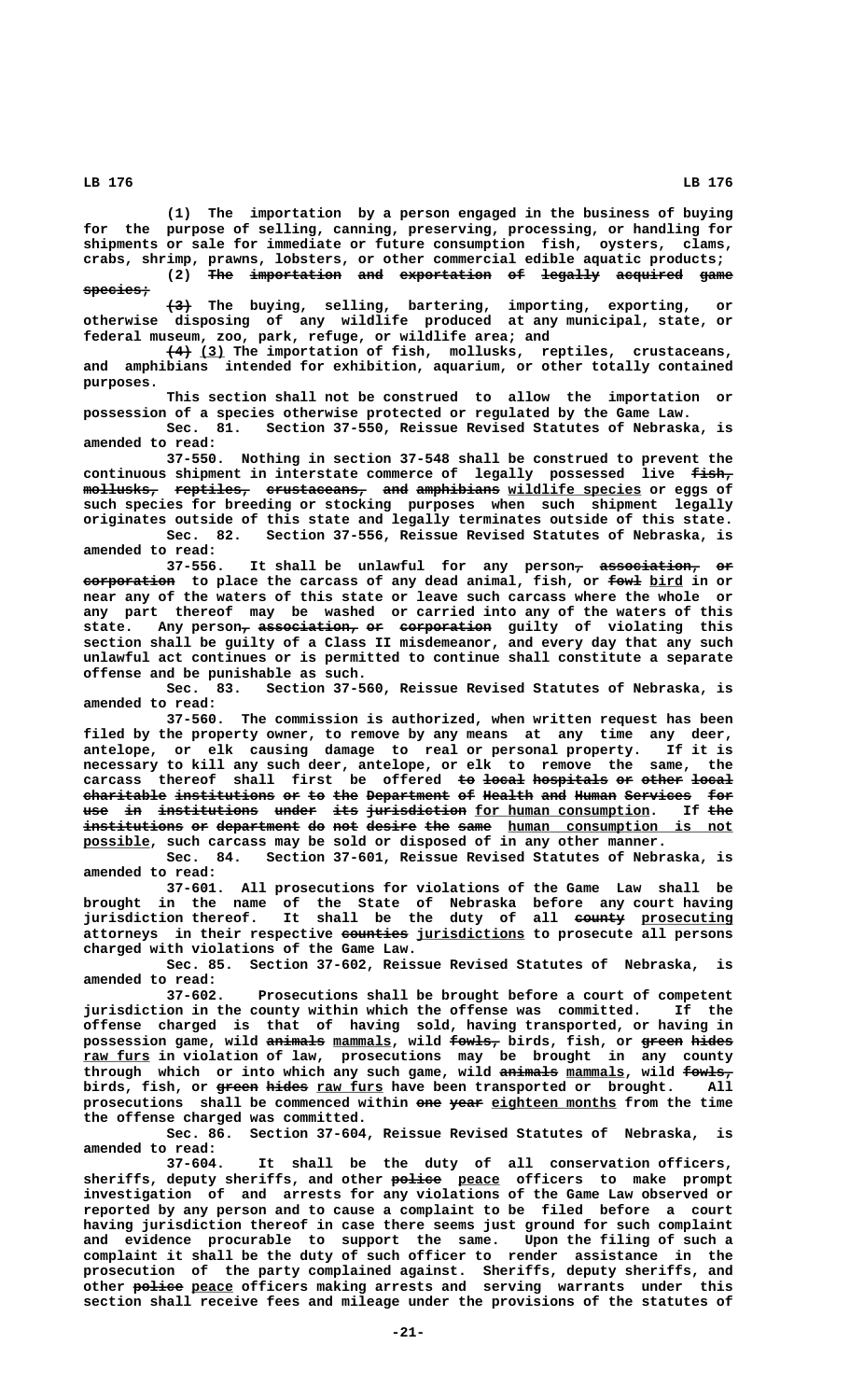**the state with mileage to be computed at the rate provided for county sheriffs in section 33-117. Conservation officers shall serve writs and processes, civil and criminal, when such writs and processes pertain to enforcement of duties imposed by law on the commission. Any officer or person purporting to enforce the laws of this state or rules and regulations adopted and promulgated pursuant thereto shall on the demand of any person apprehended by him or her exhibit to such person his or her written commission of authority as such enforcement officer.**

**Sec. 87. Section 37-607, Reissue Revised Statutes of Nebraska, is amended to read:**

37-607. It shall be the duty of every conservation officer<sub>7</sub> as well as of the sheriffs in their respective counties, and any other peace officer **to arrest any person whom he or she has reason to believe has committed a violation of the Game Law and, with or without a warrant, to open, enter, and examine all camps, wagons, cars, stages, tents, packs, warehouses, stores, outhouses, stables, barns and other places, boxes, barrels, and packages where** he or she has reason to believe any song, insectivorous, or other birds, game, **fish, or raw furs, taken or held in violation of the Game Law, are to be found and to seize the same, except that a dwelling house actually occupied can be entered only upon authority of a search warrant.**

**Sec. 88. Section 37-613, Reissue Revised Statutes of Nebraska, is amended to read:**

**37-613. (1) Any person who takes or possesses contrary to the Game Law any wildlife shall be liable to the State of Nebraska for the damages caused thereby. Such damages shall be:**

**(a) Five thousand dollars for each mountain sheep;**

**(b) One thousand five hundred dollars for each elk or moose or each individual animal of a threatened or endangered species of wildlife;**

**(c) Seven hundred fifty dollars for each deer, antelope, bear, swan, or paddlefish;**

**(d) One hundred dollars for each wild turkey;**

(e) Seventy-five dollars for each wild goose<sub>r</sub> other game bird, other **game animal, fur-bearing animal, other than raccoons, or the raw pelts thereof, or nongame wildlife in need of conservation as designated by the commission pursuant to section 37-805;**

**(f) Fifty dollars for each wild bird not otherwise listed in this section;**

**(g) Fifty dollars for each game fish measuring more than twelve inches in length;**

**(h) Twenty-five dollars for each raccoon;**

**(i) Twenty dollars for each other game fish; and**

**(j) Twenty dollars for any other species of game not otherwise listed in this subsection.**

(2) Such damages may be collected by the commission by civil suit **<u>action</u>. In every case of conviction for any of such offenses, the court or magistrate before whom such conviction is obtained shall further enter judgment in favor of the State of Nebraska and against the defendant for liquidated damages in the amount set forth in this section and collect such damages by execution or otherwise. Failure to obtain conviction on a criminal charge shall not bar a separate civil action for such liquidated damages. Damages collected pursuant to this section shall be remitted to the secretary of the commission who shall remit them to the State Treasurer for credit to the State Game Fund.**

**Sec. 89. Section 37-614, Reissue Revised Statutes of Nebraska, is amended to read:**

**37-614. (1) When a person pleads guilty to or is convicted of any violation listed in this subsection, the court shall, in addition to any other penalty, revoke and require the immediate surrender of all permits to hunt, fish, and harvest fur held by such person and suspend the privilege of such person to hunt, fish, and harvest fur and to purchase such permits for a period of not less than one nor more than three years. The court shall consider the number and severity of the violations of the Game Law in determining the length of the revocation and suspension. The violations shall be:**

(a) Negligently or purposely causing or starting any prairie fire or forest fire while hunting, fishing, or fur harvesting;

 **——— (b) Carelessly or purposely killing or causing injury to livestock** with a firearm or bow and arrow<u>;</u> w<del>hile hunting, fishing, or fur harvesting;</del>

 **——— \_\_\_ (c) (b) Purposely taking or having in his or her possession a number of game animals, game fish, game birds, or fur-bearing animals exceeding twice the limit established pursuant to section 37-314;**

 $\overline{+d}$  (c) Taking any species of wildlife protected by the Game Law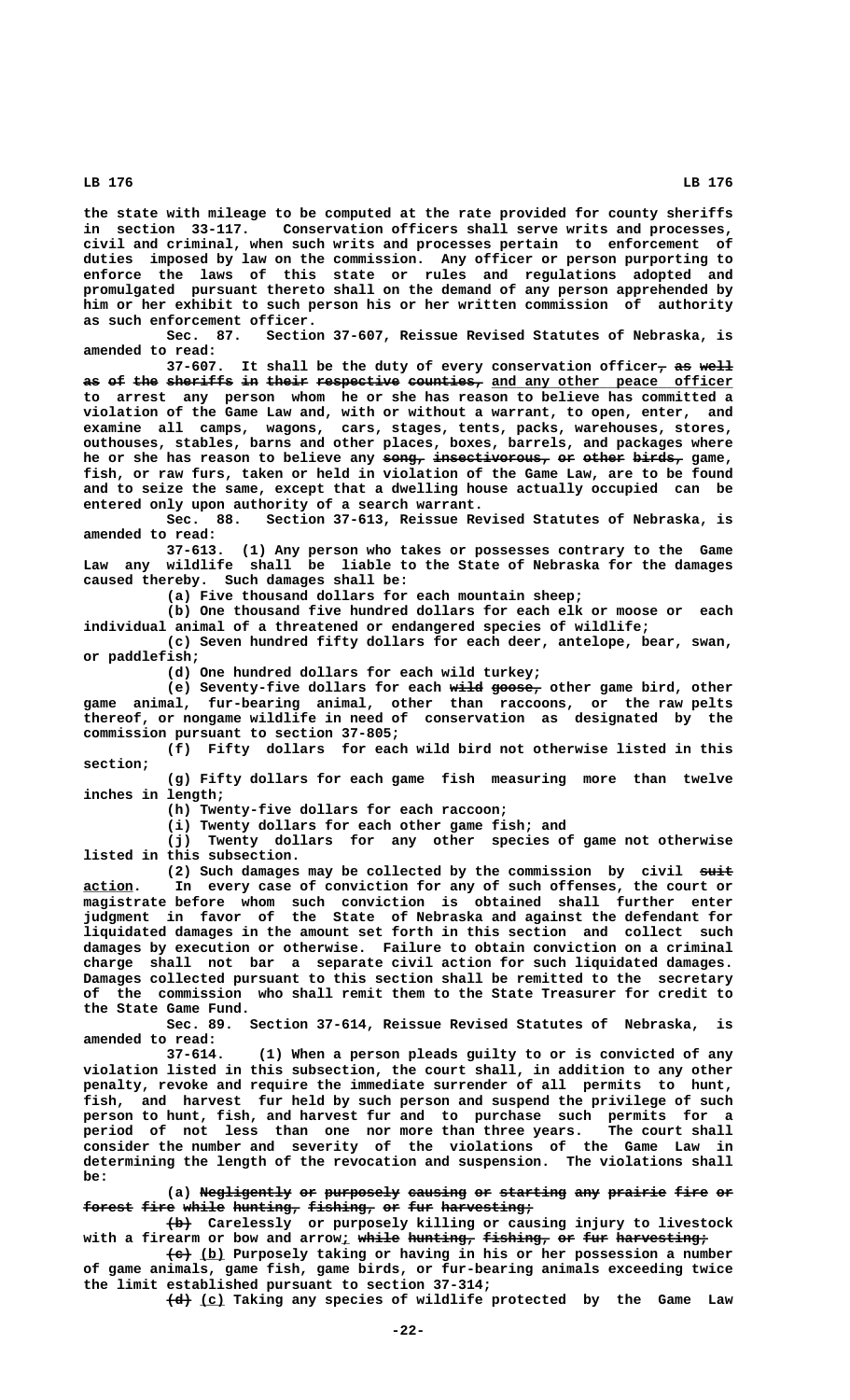**during a closed season in violation of section 37-502;**

 $\overline{e}$  (d) Resisting or obstructing any officer or any employee of the **commission in the discharge of his or her lawful duties in violation of section 37-609; and**

 $\{\text{f}\}\$  (e) Being a habitual offender of the Game Law.

**(2) When a person pleads guilty to or is convicted of any violation listed in this subsection, the court may, in addition to any other penalty, revoke and require the immediate surrender of all permits to hunt, fish, and harvest fur held by such person and suspend the privilege of such person to hunt, fish, and harvest fur and to purchase such permits for a period of not less than one nor more than three years. The court shall consider the number and severity of the violations of the Game Law in determining the length of the revocation and suspension. The violations shall be:**

**(a) Hunting, fishing, or fur harvesting without a permit in violation of section 37-411;**

**(b) Hunting from a vehicle, aircraft, or boat in violation of section 37-513, 37-514, 37-515, 37-535, or 37-538; and**

**(c) Knowingly taking any wildlife on private land without permission in violation of section 37-722.**

**(3) When a person pleads guilty to or is convicted of any violation of the Game Law or the rules and regulations of the commission not listed in subsection (1) or (2) of this section, the court may, in addition to any other penalty, revoke and require the immediate surrender of all permits to hunt, fish, and harvest fur held by such person and suspend the privilege of such person to hunt, fish, and harvest fur and to purchase such permits for a period of one year.**

**Sec. 90. Section 37-617, Reissue Revised Statutes of Nebraska, is amended to read:**

**37-617. The court shall notify the commission of any suspension, revocation, or conviction under sections 37-614 to 37-616. The commission** shall notify vendors of permits to hunt, fish, and harvest fur permit agents **of any suspension or revocation under sections 37-614 to 37-616 and the date such suspension or revocation expires.**

**Sec. 91. Section 37-619, Reissue Revised Statutes of Nebraska, is amended to read:**

**37-619. All game taken and all game and raw furs bought, sold, bartered, shipped, or had in possession contrary to any of the provisions of the Game Law shall be and the same are declared to be contraband and shall be** seized and confiscated by any sheriff, conservation officer, other peace  **\_\_\_\_\_\_\_\_ officer, or other employee of the commission.**

**Sec. 92. Section 37-622, Reissue Revised Statutes of Nebraska, is amended to read:**

**37-622.** Whenever any conservation officer<sub>7</sub> employee of the **commission, sheriff, deputy sheriff, or other police peace officer of the ——————————— ———————— —————— ———————— —————— \_\_\_\_\_ state has reason to believe that any person has in his or her possession any game, aquatic organisms, raw fur, nets, or devices contrary to law, the officer<sub>7</sub> employee<sub>7</sub> or sheriff may file or cause to be filed a sworn complaint to such effect before any magistrate having jurisdiction and may procure a search warrant and execute such warrant.**

**Sec. 93. Section 37-623, Reissue Revised Statutes of Nebraska, is amended to read:**

**37-623. Every device, net, and trap and every ferret possessed, used, or attempted to be used by any person in taking any game contrary to the Game Law is hereby declared to be a public nuisance and subject to seizure and confiscation by any conservation officer or other person charged with the enforcement of the Game Law. Ferrets and every device, net, and trap, the use of which is wholly prohibited, shall be destroyed upon seizure. All guns and nets while being used illegally shall be seized upon the arrest of the person so using them, but all guns, legal fish nets, or other hunting or fishing equipment, used illegally which are seized for evidence upon arrest, shall be returned by the court to the person from whom such guns, legal fish nets, or other hunting or fishing equipment was seized following disposition of the** case. The possession of any and all seines, except minnow nets, shall be **construed as illegal possession and shall render such nets subject to ————————— —— ——————— —————————— ——— ————— —————— ———— ———— ——————— — confiscation and destruction by the state, and any person or persons ———————————— ——— ——————————— —— ——— —————— ——— ——— —————— —— ——————** possessing the same shall be guilty of a Class V misdemeanor. This section shall not apply to the possession and legal use of seines or nets as provided **in sections 37-543 and 37-545.** 

**Sec. 94. Section 37-706, Reissue Revised Statutes of Nebraska, is amended to read:**

**37-706. (1) For the better protection of birds and the establishment of breeding places therefor, the following area within the State**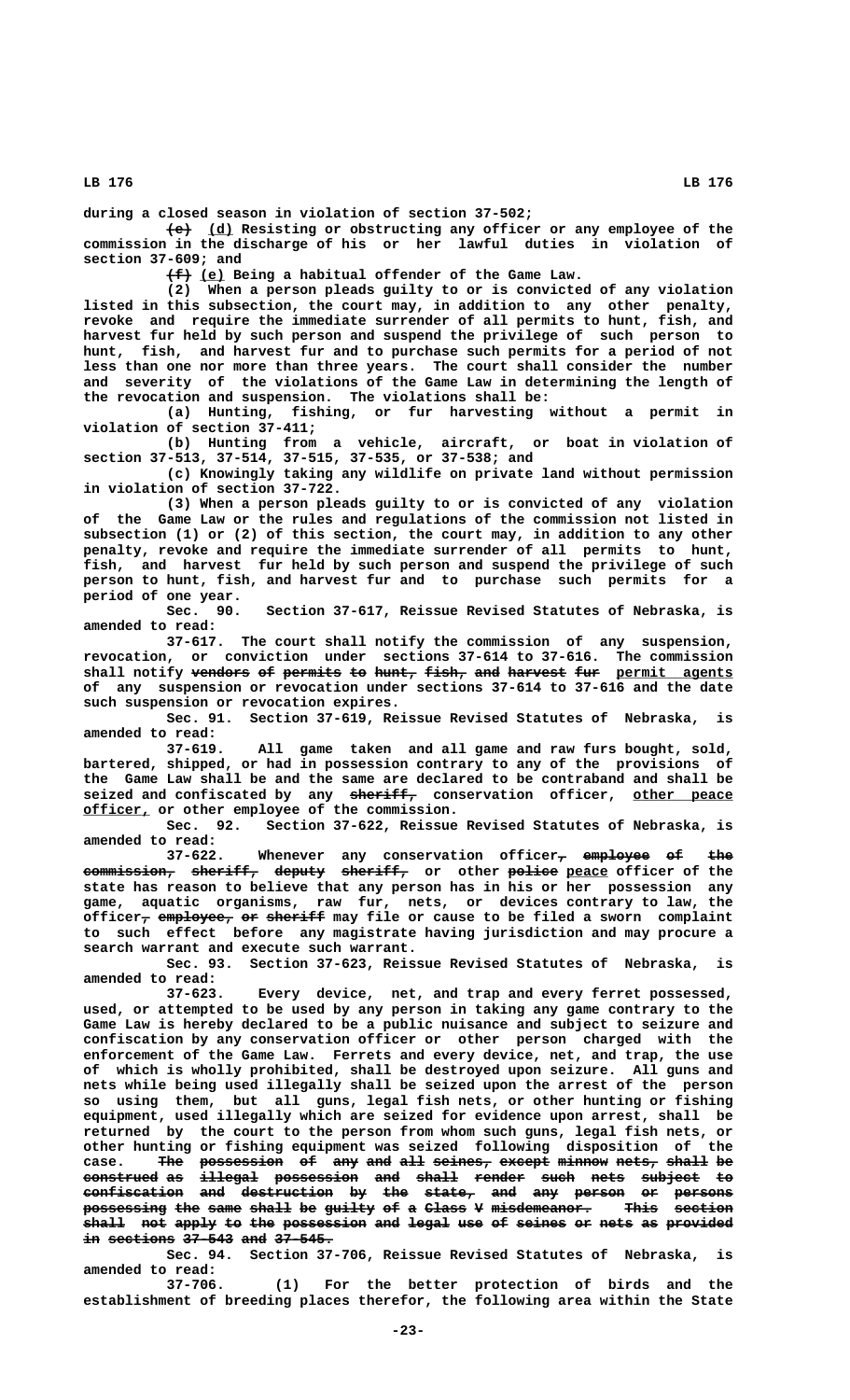**of Nebraska is hereby set aside, designated, and established as a state game refuge: All that portion of the State of Nebraska on the North Platte River** and for twenty rods one hundred ten yards back of the banks of said stream on **the land side in Garden County, Nebraska, and, except for the repair for existing alterations, future alterations in the banks by the damming of such stream shall not be recognized as effecting legal changes of such refuge boundary.**

**(2) For the better protection of birds and the establishment of breeding and resting places therefor, the following areas within the State of Nebraska are hereby set aside, designated, and established as state game refuges: (a) All that portion of the State of Nebraska on the Platte River and** for twenty rods one hundred ten yards on each side of the banks of said stream **from the west line of Dodge County and Saunders County east and southeast to the bridge across said Platte River, west of Venice, Nebraska, on U.S. Route No. 30A and State Route No. 92; (b) all that portion of the State of Nebraska** embracing the channel or channels of the Niobrara River and for twenty rode **one hundred ten yards back from the banks of such stream on the land side in Boyd and Holt Counties, extending from the west line of Boyd and Holt Counties on the west to State Highway No. 11 on the east, and manmade alterations in the banks of such streams shall not be recognized as effecting legal changes of refuge boundaries; and (c) all that portion of the State of Nebraska on the** North Platte River, and for twenty rods one hundred ten yards on each side of **the banks of the stream in sections twenty-one, twenty-six, twenty-seven, twenty-eight, thirty-four, thirty-five, and thirty-six, township fourteen north, range thirty, west of the sixth principal meridian, Lincoln County, Nebraska.**

**Sec. 95. Section 37-724, Reissue Revised Statutes of Nebraska, is amended to read:**

**37-724. The landowner or tenant who is the principal operator of a farm or ranch may post such property with signs reading Hunting By Written Permission Only, which signs shall be at least eleven by fourteen inches with letters at least one and one-half inches high, and which shall be placed at** each field entrance and at intervals of not less more than four hundred forty **yards and at all property corners. The name and address of the owner or tenant shall be on each sign.**

**Sec. 96. Section 37-726, Reissue Revised Statutes of Nebraska, is amended to read:**

37-726. Anyone who is apprehended by a <del>law enforcement</del> conservation  **\_\_\_\_\_\_\_\_\_\_\_\_\_\_\_\_\_\_\_\_\_\_ officer or other peace officer hunting upon the private property of another which has been legally posted as provided in section 37-724 shall be subject to arrest and prosecution without the signing of a complaint by the operator of the property.**

**Sec. 97. Section 37-728, Reissue Revised Statutes of Nebraska, is amended to read:**

**37-728. Whenever an invitee takes fish in any body of water which is entirely upon privately owned land and which is entirely privately stocked and the invitee wishes to remove the fish from the premises, the owner or operator by consent of the owner shall furnish to such invitee a written statement setting forth the name of the owner, the name of the invitee, the number of fish taken, and that such fish were taken in a body of water which is entirely upon privately owned land and which is entirely privately stocked.** Any person who makes or exhibits to a law enforcement conservation officer or  **\_\_\_\_\_\_\_\_\_\_\_\_ other peace officer a false statement of the facts required by this section shall be guilty of a Class V misdemeanor.**

**Sec. 98. Section 37-811, Reissue Revised Statutes of Nebraska, is amended to read:**

**37-811. There is hereby created the Nongame and Endangered Species** Conservation Fund. The fund which shall be used to assist in carrying out the Nongame and Endangered Species Conservation Act, to pay for research into and  $management$  of the ecological effects of the release, importation, commercial  **\_\_\_\_\_\_\_\_\_\_\_\_\_\_\_\_\_\_\_\_\_\_\_\_\_\_\_\_\_\_\_\_\_\_\_\_\_\_\_\_\_\_\_\_\_\_\_\_\_\_\_\_\_\_\_\_\_\_\_\_\_\_\_\_\_\_\_\_\_\_\_\_\_\_\_\_\_\_ exploitation, and exportation of wildlife species pursuant to section 37-548, and to pay any expenses incurred by the Department of Revenue or any other agency in the administration of the income tax designation program required by section 77-27,119.01. Money shall be transferred into such fund from the General Fund by the State Treasurer in an amount to be determined by the Tax Commissioner which shall be equal to the total amount of contributions designated pursuant to section 77-27,119.01. Any money in the Nongame and Endangered Species Conservation Fund available for investment shall be invested by the state investment officer pursuant to the Nebraska Capital Expansion Act and the Nebraska State Funds Investment Act.**

**Sec. 99. Section 37-1001, Reissue Revised Statutes of Nebraska, is amended to read:**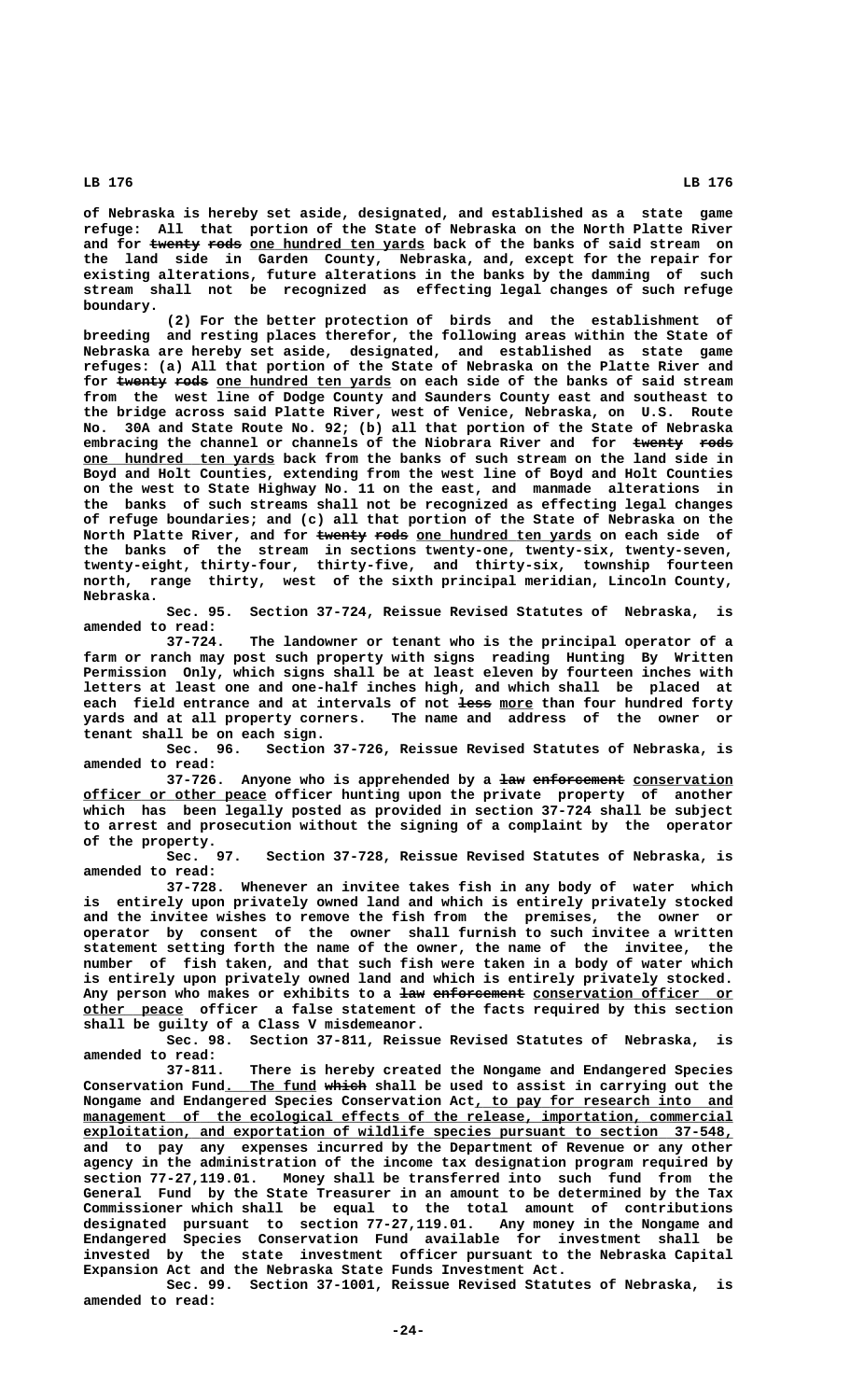**37-1001. Sections 37-1001 to 37-1008 shall be known and may be cited as the Trail Development Assistance Act. The Trail Development** Assistance Act shall terminate January 1, 2010, ten years after September 6,  **————— 1991, and any money in the Trail Development Assistance Fund at such time shall be transferred to the General Fund.**

**Sec. 100. Section 37-1202, Reissue Revised Statutes of Nebraska, is amended to read:**

**37-1202. For the purposes of the State Boat Act, unless the context otherwise requires, the definitions found in sections 37-1203 to 37-1210 and \_\_\_ \_\_\_\_\_\_\_\_\_\_\_\_\_\_\_\_\_\_\_\_\_\_\_ section 101 of this act shall be used.**

 **\_\_\_\_\_\_\_\_\_\_\_\_\_\_\_\_\_\_\_\_\_\_\_\_\_\_\_\_\_\_\_\_\_\_\_\_\_\_\_\_\_\_\_\_\_\_\_\_\_\_\_\_\_\_\_\_ Sec. 101. Personal watercraft shall mean a class of motorboat less \_\_\_\_\_\_\_\_\_\_\_\_\_\_\_\_\_\_\_\_\_\_\_\_\_\_\_\_\_\_\_\_\_\_\_\_\_\_\_\_\_\_\_\_\_\_\_\_\_\_\_\_\_\_\_\_\_\_\_\_\_\_\_\_\_\_\_\_\_\_\_\_\_\_\_\_\_\_ than sixteen feet in length which uses an internal combustion engine powering \_\_\_\_\_\_\_\_\_\_\_\_\_\_\_\_\_\_\_\_\_\_\_\_\_\_\_\_\_\_\_\_\_\_\_\_\_\_\_\_\_\_\_\_\_\_\_\_\_\_\_\_\_\_\_\_\_\_\_\_\_\_\_\_\_\_\_\_\_\_\_\_\_\_\_\_\_\_ a jet pump as its primary source of motive propulsion and is designed to be \_\_\_\_\_\_\_\_\_\_\_\_\_\_\_\_\_\_\_\_\_\_\_\_\_\_\_\_\_\_\_\_\_\_\_\_\_\_\_\_\_\_\_\_\_\_\_\_\_\_\_\_\_\_\_\_\_\_\_\_\_\_\_\_\_\_\_\_\_\_\_\_\_\_\_\_\_\_ operated by a person sitting, standing, or kneeling on the watercraft rather \_\_\_\_\_\_\_\_\_\_\_\_\_\_\_\_\_\_\_\_\_\_\_\_\_\_\_\_\_\_\_\_\_\_\_\_\_\_\_\_\_\_\_\_\_\_\_\_\_\_ than in the conventional manner of boat operation.**

Sec. 102. Except as provided in sections 103 to 109 of this act,  **\_\_\_\_\_\_\_\_\_\_\_\_\_\_\_\_\_\_\_\_\_\_\_\_\_\_\_\_\_\_\_\_\_\_\_\_\_\_\_\_\_\_\_\_\_\_\_\_\_\_\_\_\_\_\_\_\_\_\_\_\_\_\_\_\_\_\_\_\_\_\_\_\_\_\_\_\_\_ personal watercraft shall be subject to all applicable laws, rules, and \_\_\_\_\_\_\_\_\_\_\_\_\_\_\_\_\_\_\_\_\_\_\_\_\_\_\_\_\_\_\_\_\_\_\_\_\_\_\_\_\_\_\_\_\_\_\_\_\_\_\_\_\_\_\_\_\_\_\_\_\_\_\_\_\_\_\_\_\_\_\_\_\_\_\_\_\_\_ regulations which govern the operation, equipment, registration, and numbering \_\_\_\_\_\_\_\_\_\_\_\_\_\_\_\_\_\_\_\_\_\_\_\_\_\_\_\_\_\_\_\_\_\_\_\_\_\_\_\_\_\_\_\_\_\_\_\_\_\_\_\_\_\_\_\_\_\_\_\_\_\_\_\_\_\_\_\_\_\_\_\_\_\_\_\_\_\_ of and all other matters relating to vessels whenever a personal watercraft is \_\_\_\_\_\_\_\_\_\_\_\_\_\_\_\_\_\_\_\_\_\_\_\_\_\_\_\_\_\_\_\_\_\_\_\_\_ operated on the waters of this state.**

**sec.** 103. (1) A personal watercraft may not be operated on the waters of this state unless each person aboard the personal watercraft is  **\_\_\_\_\_\_\_\_\_\_\_\_\_\_\_\_\_\_\_\_\_\_\_\_\_\_\_\_\_\_\_\_\_\_\_\_\_\_\_\_\_\_\_\_\_\_\_\_\_\_\_\_\_\_\_\_\_\_\_\_\_\_\_\_\_\_\_\_\_\_\_\_\_\_\_\_\_\_ wearing a Type I, Type II, Type III, or Type V United States Coast \_\_\_\_\_\_\_\_\_\_\_\_\_\_\_\_\_\_\_\_\_\_\_\_\_\_\_\_\_\_\_\_\_ Guard-approved floatation device.**

 **\_\_\_\_\_\_\_\_\_\_\_\_\_\_\_\_\_\_\_\_\_\_\_\_\_\_\_\_\_\_\_\_\_\_\_\_\_\_\_\_\_\_\_\_\_\_\_\_\_\_\_\_\_\_\_\_\_\_\_\_\_\_\_\_\_\_\_\_ (2) Each person operating a personal watercraft on the waters of** this state which is equipped by the manufacturer with a lanyard-type engine  **\_\_\_\_\_\_\_\_\_\_\_\_\_\_\_\_\_\_\_\_\_\_\_\_\_\_\_\_\_\_\_\_\_\_\_\_\_\_\_\_\_\_\_\_\_\_\_\_\_\_\_\_\_\_\_\_\_\_\_\_\_\_\_\_\_\_\_\_\_\_\_\_\_\_\_\_\_\_ cutoff switch shall attach the lanyard to the operator's person, clothing, or \_\_\_\_\_\_\_\_\_\_\_\_\_\_\_\_\_\_\_\_\_\_\_\_\_\_\_\_\_\_\_\_\_ floatation device as appropriate.**

 **\_\_\_\_\_\_\_\_\_\_\_\_\_\_\_\_\_\_\_\_\_\_\_\_\_\_\_\_\_\_\_\_\_\_\_\_\_\_\_\_\_\_\_\_\_\_\_\_\_\_\_\_\_\_\_ Sec. 104. A person shall not operate a personal watercraft on the \_\_\_\_\_\_\_\_\_\_\_\_\_\_\_\_\_\_\_\_\_\_\_\_\_\_\_\_\_\_\_\_\_\_\_\_\_\_\_\_\_\_\_\_\_\_\_\_\_\_\_\_\_\_\_\_\_\_\_\_\_\_\_\_\_\_\_\_\_\_\_\_\_\_\_\_\_\_ waters of this state during the period beginning one-half hour after sunset through one-half hour before sunrise.**<br>Sec. 105. (1) A person sl

 **\_\_\_\_\_\_\_\_\_\_\_\_\_\_\_\_\_\_\_\_\_\_\_\_\_\_\_\_\_\_\_\_\_\_\_\_\_\_\_\_\_\_\_\_\_\_\_\_\_\_\_\_\_\_\_ Sec. 105. (1) A person shall operate a personal watercraft on the** waters of this state in a reasonable and prudent manner. A maneuver which  **\_\_\_\_\_\_\_\_\_\_\_\_\_\_\_\_\_\_\_\_\_\_\_\_\_\_\_\_\_\_\_\_\_\_\_\_\_\_\_\_\_\_\_\_\_\_\_\_\_\_\_\_\_\_\_\_\_\_\_\_\_\_\_\_\_\_\_\_\_\_\_\_\_\_\_\_\_\_ unreasonably or unnecessarily endangers life, limb, or property is prohibited \_\_\_\_\_\_\_\_\_\_\_\_\_\_\_\_\_\_\_\_\_\_\_\_\_\_\_\_\_\_\_\_\_\_\_\_\_\_\_\_\_\_\_\_\_\_\_\_\_\_\_\_\_\_\_\_\_\_\_\_\_\_\_\_\_\_\_\_\_\_\_\_\_\_\_\_\_\_ and includes weaving through congested vessel traffic or jumping the wake \_\_\_\_\_\_\_\_\_\_\_\_\_\_\_\_\_\_\_\_\_\_\_\_\_\_\_\_\_\_\_\_\_\_\_\_\_\_\_\_\_\_\_\_\_\_\_\_\_\_\_\_\_\_\_\_\_\_\_\_\_\_\_\_\_\_\_ produced by another vessel at a distance of less than thirty yards.**

 **\_\_\_\_\_\_\_\_\_\_\_\_\_\_\_\_\_\_\_\_\_\_\_\_\_\_\_\_\_\_\_\_\_\_\_\_\_\_\_\_\_\_\_\_\_\_\_\_\_\_\_\_\_\_\_\_\_\_\_\_\_\_\_\_\_\_\_\_ (2) A person shall not operate a personal watercraft on the waters \_\_\_\_\_\_\_\_\_\_\_\_\_\_\_\_\_\_\_\_\_\_\_\_\_\_\_\_\_\_\_\_\_\_\_\_\_\_\_\_\_\_\_\_\_\_\_\_\_\_\_\_\_\_\_\_\_\_\_\_\_\_\_\_\_\_\_ of this state unless he or she is facing forward on the watercraft.**

Sec. 106. A person shall not operate a personal watercraft on the waters of this state to tow a person on water skis, kneeboards, inflatable  **\_\_\_\_\_\_\_\_\_\_\_\_\_\_\_\_\_\_\_\_\_\_\_\_\_\_\_\_\_\_\_\_\_\_\_\_\_\_\_\_\_\_\_\_\_\_\_\_\_\_\_\_\_\_\_\_\_\_\_\_\_\_\_\_\_\_\_\_\_\_\_\_\_\_\_\_\_\_ crafts, or any other device unless the personal watercraft is designed to \_\_\_\_\_\_\_\_\_\_\_\_\_\_\_\_\_\_\_\_\_\_\_\_\_\_\_\_\_\_\_\_\_\_\_\_\_\_\_\_\_\_\_\_\_\_\_\_\_\_\_\_\_\_\_\_\_\_\_\_\_\_\_\_\_\_\_\_\_\_\_\_\_\_\_\_\_\_ accommodate more than one person and the personal watercraft is recommended by the manufacturer to tow such devices.**<br>Sec. 107. Effective May

**Effective May 1, 2000, a person under sixteen years of \_\_\_\_\_\_\_\_\_\_\_\_\_\_\_\_\_\_\_\_\_\_\_\_\_\_\_\_\_\_\_\_\_\_\_\_\_\_\_\_\_\_\_\_\_\_\_\_\_\_\_\_\_\_\_\_\_\_\_\_\_\_\_\_\_\_\_\_\_\_\_\_\_\_\_\_\_\_ age shall not operate a personal watercraft on the waters of this state unless \_\_\_\_\_\_\_\_\_\_\_\_\_\_\_\_\_\_\_\_\_\_\_\_\_\_\_\_\_\_\_\_\_\_\_\_\_\_\_\_\_\_\_\_\_\_\_\_\_\_\_\_\_\_\_\_\_\_\_\_\_\_\_\_\_\_\_\_\_\_\_\_\_\_\_\_\_\_ he or she has completed a boating safety course approved by the commission and \_\_\_\_\_\_\_\_\_\_\_\_\_\_\_\_\_\_\_\_\_\_\_\_\_\_\_\_\_\_\_\_\_\_\_\_\_\_\_\_\_\_\_\_\_\_\_\_\_\_\_\_\_\_\_\_\_\_\_\_\_\_\_\_\_\_\_\_\_\_\_\_\_\_\_\_\_\_ has been issued a valid boating safety certificate. No person under fourteen \_\_\_\_\_\_\_\_\_\_\_\_\_\_\_\_\_\_\_\_\_\_\_\_\_\_\_\_\_\_\_\_\_\_\_\_\_\_\_\_\_\_\_\_\_\_\_\_\_\_\_\_\_\_\_\_\_\_\_\_\_\_\_\_\_\_\_\_\_\_\_\_\_\_\_\_\_\_ years of age shall operate a personal watercraft on the waters of this state.** The commission may charge a fee of no more than ten dollars for a boating  **\_\_\_\_\_\_\_\_\_\_\_\_\_\_\_\_\_\_\_\_\_\_\_\_\_\_\_\_\_\_\_\_\_\_\_\_\_\_\_ safety course required by this section.**

Sec. 108. Effective May 1, 2000, the owner of a boat livery, or his  **\_\_\_\_\_\_\_\_\_\_\_\_\_\_\_\_\_\_\_\_\_\_\_\_\_\_\_\_\_\_\_\_\_\_\_\_\_\_\_\_\_\_\_\_\_\_\_\_\_\_\_\_\_\_\_\_\_\_\_\_\_\_\_\_\_\_\_\_\_\_\_\_\_\_\_\_\_\_ or her agent or employee, shall not lease, hire, or rent a personal watercraft \_\_\_\_\_\_\_\_\_\_\_\_\_\_\_\_\_\_\_\_\_\_\_\_\_\_\_\_\_\_\_\_\_\_\_\_\_\_\_\_\_\_\_\_\_\_\_\_\_\_\_\_\_\_\_\_\_\_\_\_\_\_\_\_\_\_\_\_\_\_\_\_\_\_\_\_\_\_ to, or for operation by, any person under sixteen years of age unless the \_\_\_\_\_\_\_\_\_\_\_\_\_\_\_\_\_\_\_\_\_\_\_\_\_\_\_\_\_\_\_\_\_\_\_\_\_\_\_\_\_\_\_\_\_\_\_\_\_\_\_\_\_\_\_\_\_\_\_\_\_\_\_\_\_\_\_\_\_\_\_\_\_\_\_\_ person presents his or her certificate issued under section 107 of this act.** Sec. 109. Sections 101 to 108 of this act shall not apply to a

 **\_\_\_\_\_\_\_\_\_\_\_\_\_\_\_\_\_\_\_\_\_\_\_\_\_\_\_\_\_\_\_\_\_\_\_\_\_\_\_\_\_\_\_\_\_\_\_\_\_\_\_\_\_\_\_\_\_\_\_\_\_\_\_\_\_\_\_\_\_\_\_\_\_\_\_\_\_\_ person participating in a regatta, race, marine parade, tournament, or \_\_\_\_\_\_\_\_\_\_\_\_\_\_\_\_\_\_\_\_\_\_\_\_\_\_\_\_\_\_\_\_\_\_\_\_\_\_\_\_\_\_\_\_\_\_\_\_\_\_\_\_\_\_\_\_\_\_\_\_\_\_\_\_\_\_\_\_\_\_\_\_\_\_\_\_\_\_ exhibition which has been authorized or permitted by the commission pursuant \_\_\_\_\_\_\_\_\_\_\_\_\_\_\_\_\_\_\_\_\_\_\_\_\_\_\_\_\_\_\_\_\_\_\_\_\_\_\_\_\_\_\_\_\_\_\_\_\_\_\_\_\_\_\_\_\_\_\_\_\_\_\_\_\_\_\_\_\_\_\_\_\_\_\_\_\_\_ to sections 37-1262 and 37-1263 or is otherwise exempt from the provisions of \_\_\_\_\_\_\_\_\_\_\_\_\_\_\_\_\_\_\_ the State Boat Act.**

**Sec. 110. Section 37-1213, Reissue Revised Statutes of Nebraska, is amended to read:**

**37-1213. Vessels subject to sections 37-1201 to 37-1273 and 37-1291 ———————— ——————— —— ——————— ——— ——————— \_\_\_\_\_\_\_\_\_\_\_\_\_\_\_\_\_\_ the State Boat Act shall be divided into four classes as follows:**

**Class 1. Less than sixteen feet in length including all canoes regardless of length;**

**Class 2. Sixteen feet or over and less than twenty-six feet in length;**

**Class 3. Twenty-six feet or over and less than forty feet in length; and**

**Class 4. Forty feet or over.**

**Sec. 111. Section 37-1214, Reissue Revised Statutes of Nebraska, is amended to read:**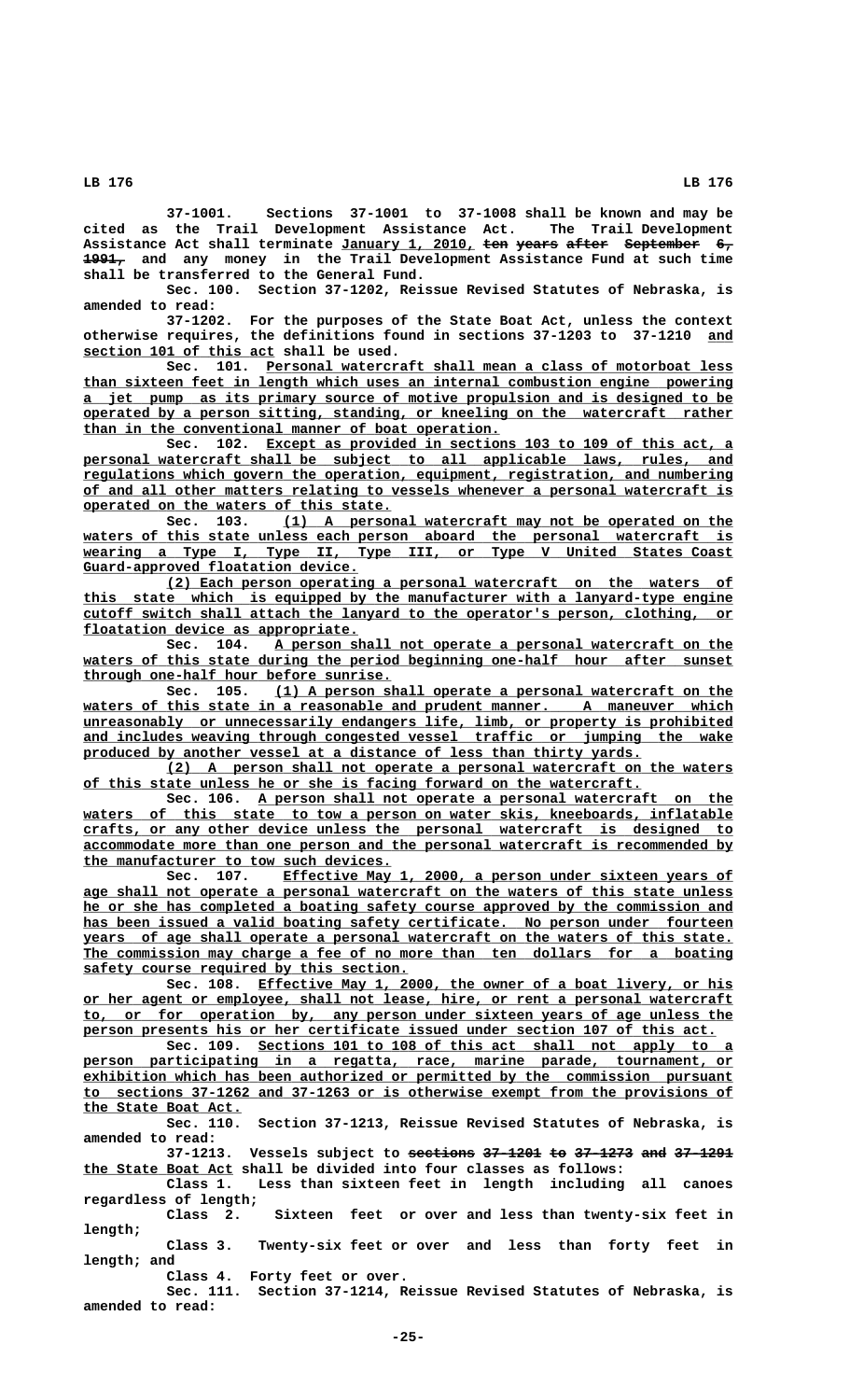**37-1214. (1) Except as otherwise provided in section 37-1211, the** owner of each motorboat shall register such vessel or renew the registration every three years as provided in section 37-1226. The owner of such vessel  **\_\_\_\_\_\_\_ shall file an initial application for a certificate of number pursuant to section 37-1216 with the county treasurer of the county in which the applicant resides or, in the case of a nonresident, with any county treasurer on forms approved and provided by the commission. The application shall be signed by the owner of the vessel, shall contain the year manufactured, and shall be accompanied by a fee for the three-year period of not less than fifteen dollars and not more than twenty dollars for Class 1 boats, not less than thirty dollars and not more than forty dollars for Class 2 boats, not less than forty-five dollars and not more than sixty dollars for Class 3 boats, and not less than seventy-five dollars and not more than one hundred dollars for Class 4 boats, as established by the commission pursuant to section 37-327.**

**(2) If a county board consolidates services under the office of a designated county official other than the county treasurer pursuant to section 23-186, the powers and duties of the county treasurer relating to registration under sections 37-1214 to 37-1227 shall be performed by the designated county official.**

**Sec. 112. Section 37-1224, Reissue Revised Statutes of Nebraska, is amended to read:**

37-1224. When the owner of any vessel registered under sections **37-1201 to 37-1273 and 37-1291 the State Boat Act moves out of the state or ——————— —— ——————— ——— ——————— \_\_\_\_\_\_\_\_\_\_\_\_\_\_\_\_\_\_ upon the transfer of ownership of any vessel, such owner or transferor shall be credited with the number of unexpired months remaining in the registration period. If such vessel is removed from the state or transferred within the same calendar month in which it was registered, no refund shall be allowed for such month. Any individual moving out of the state or transferring ownership to any vessel may file a claim for refund with the commission upon forms provided by the commission. The commission shall make payment to the claimant from money available from the State Game Fund appropriated for such purpose, but no refund shall be paid if less than twelve months remains in the registration period.**

**Sec. 113. Section 37-1225, Reissue Revised Statutes of Nebraska, is amended to read:**

**37-1225. In the event that an agency of the United States Government shall have in force an overall system of identification numbering for vessels within the United States, the commission may by rules and regulations adopt such numbering system as the numbering system pursuant to sections 37-1201 to 37-1273 and 37-1291** the State Boat Act.

**Sec. 114. Section 37-1226, Reissue Revised Statutes of Nebraska, is amended to read:**

 **\_\_\_ 37-1226. (1) Every certificate of number and number awarded pursuant to the State Boat Act shall continue in full force and effect for a period of three years unless sooner terminated or discontinued. The numbering periods shall commence January 1 of each year and expire on December 31 of every three-year numbering period thereafter.**

 **\_\_\_ (2) Certificates of number and the number awarded may be renewed by the owner by presenting the previously issued certificate of number to the** county treasurer or designated county official or an agent authorized to issue  **\_\_\_\_\_\_\_\_\_\_\_\_\_\_\_\_\_\_\_\_\_\_\_\_\_\_\_\_\_\_\_\_\_\_\_\_\_\_\_\_\_\_\_\_\_\_\_\_\_\_\_\_\_\_\_\_\_\_\_\_\_\_\_\_\_\_\_\_\_\_\_\_\_\_\_\_\_\_ renewals. An owner whose registration has expired shall have until March 1** following the year of expiration to renew such registration.

 **\_\_\_\_\_\_\_\_\_\_\_\_\_\_\_\_\_\_\_\_\_\_\_\_\_\_\_\_\_\_\_\_\_\_\_\_\_\_\_\_\_\_\_\_\_\_\_\_\_\_\_\_\_\_\_\_\_\_\_\_\_\_\_\_\_\_\_\_ (3) The fee for renewal shall be the same as for original \_\_\_\_\_\_\_\_\_\_\_\_\_\_\_\_\_\_\_\_\_\_\_\_\_\_\_\_\_\_\_\_\_\_\_\_\_\_\_\_\_\_\_ registration as provided in section 37-1214.**

**Sec. 115. Section 37-1228, Reissue Revised Statutes of Nebraska, is amended to read:**

**37-1228.** Certificates of number and the number awarded shall expire Becember 31 of each three-year numbering period and shall no longer be of any **force or effect unless renewed pursuant to sections 37-1201 to 37-1273 and ————— —— —————— —————— ——————— ———————— —— ———————— ——————— —— ——————— ———** 37-1291. The fee for renewal registration shall be the same as for original  ${\tt registration.}$  Owners whose registration has expired shall have until March 1  $\texttt{following}$  t<del>h</del>e <del>year</del> <del>of expiration to renew such registration.</del> Every **certificate of number shall contain the following information: Name and address of the owner, classification number or letter as classified by the commission, length, type of construction, material used in the boat, whether inboard or outboard motor power, type of fuel, make, the horsepower rating of motor or motors, and the hull identification number.**

**Sec. 116. Section 37-1231, Reissue Revised Statutes of Nebraska, is amended to read:**

**37-1231. No number other than the number awarded to a vessel or** granted reciprocity pursuant to <del>sections 37-1201 to 37-1273 and 37-1291</del> the  **\_\_\_\_\_\_\_\_\_\_\_\_\_\_ State Boat Act shall be attached on either side of the bow of such vessel.**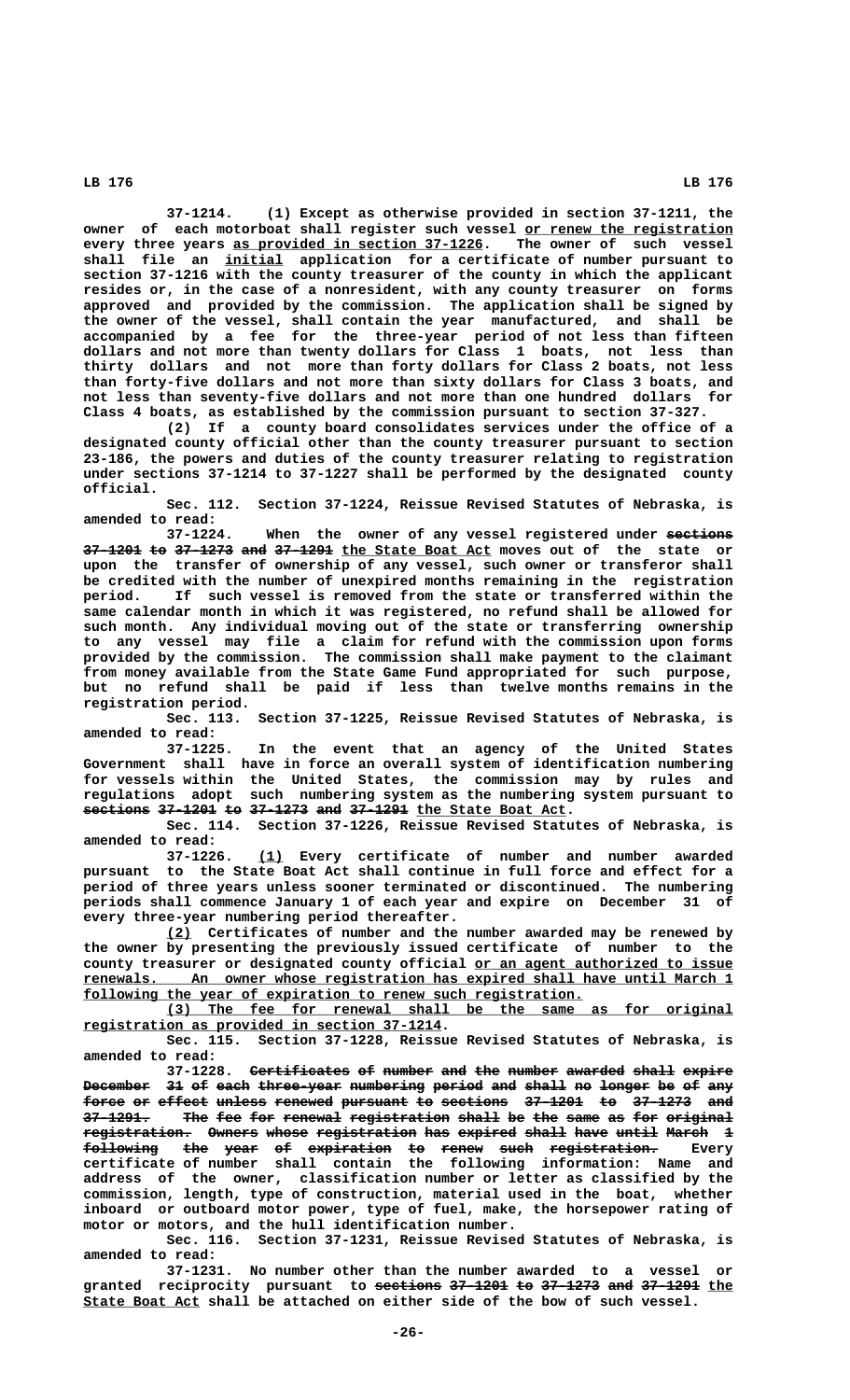**Sec. 117. Section 37-1241, Reissue Revised Statutes of Nebraska, is amended to read:**

**37-1241. (1) Every vessel except sailboards shall carry at least one life preserver, ring buoy, or other device of the sort prescribed by the regulations of the commission for each person on board, so placed as to be readily accessible, except that every vessel carrying passengers for hire shall carry so placed as to be readily accessible at least one life preserver of the sort prescribed by the regulations of the commission for each person on board. Every vessel except canoes, kayaks, sailboards, and personal watercraft shall carry at least one throwable floatation device which shall be in addition to the devices required for each person on board.**

**(2) Subsection (1) of this section shall not apply to any racing shell or rowing scull during an authorized race or regatta or an officially supervised training session if at least one approved floatation device is carried aboard an accompanying vessel for each person in such racing shell or rowing scull. Such floatation devices shall be in addition to those required for each person aboard the accompanying vessel.**

 **\_\_\_\_\_\_\_\_\_\_\_\_\_\_\_\_\_ — (3) For purposes of this section, sailboard means :**

 $\{a\}$  Personal watercraft shall mean a class of inboard vessel less than sixteen feet in length which uses an internal combustion engine powering a jet pump as its primary source of motive propulsion and is designed to be **operated** by a person sitting, standing, or kneeling on the vessel rather than in the conventional manner of boat operation; and

 $\{\pm\}$  Sailboard shall mean a surfboard-type vessel with no freeboard **and using a free-sail system with a swivel-mounted mast not secured to a hull by guys or stays.**

**Sec. 118. Section 37-1248, Reissue Revised Statutes of Nebraska, is amended to read:**

**37-1248. No person shall operate or give permission for the operation of a vessel which is not equipped as required by sestions 37-1201 to**  $37-1273$  and  $37-1291$  the State Boat Act.

**Sec. 119. Section 37-1249, Reissue Revised Statutes of Nebraska, is amended to read:**

**37-1249. A vessel shall not be required to be numbered pursuant to sections 37-1201 to 37-1273 and 37-1291** <u>the State Boat Act</u> if it is:

**(1) Already covered by a number in full force and effect which has been awarded to it pursuant to federal law or a federally approved numbering** system of another state<del>;</del> PROVIDED, that and if such boat shall not have has  **\_\_\_ not been within this state for a period in excess of sixty consecutive days;**

**(2) A vessel from a country other than the United States temporarily using the waters of this state;**

**(3) A vessel whose owner is the United States, a state, or a subdivision thereof; or**

**(4) A ship's lifeboat.**

**Sec. 120. Section 37-1250, Reissue Revised Statutes of Nebraska, is amended to read:**

**37-1250. The commission may by rule and regulation exempt a vessel** from numbering under <del>sections 37-1201 to 37-1273 and 37-1291</del> the State Boat Act after the commission has found that the numbering of certain vessels will **not materially aid in their safety and identification.**

**Sec. 121. Section 37-1254.02, Reissue Revised Statutes of Nebraska, is amended to read:**

**37-1254.02. (1) Any person who has in his or her actual physical control a motorboat under propulsion upon the waters of this state shall be deemed to have given his or her consent to submit to a chemical test of his or her blood, breath, or urine for the purpose of determining the amount of alcohol content in such blood, breath, or urine.**

**(2) Any law enforcement officer who has been duly authorized to make arrests for violations of laws of this state or ordinances of any city or village may require any person arrested for any offense arising out of acts alleged to have been committed while the person was in the actual physical control of a motorboat under propulsion upon the waters of this state under the influence of alcohol to submit to a chemical test of his or her blood, breath, or urine for the purpose of determining the alcohol content of such blood, breath, or urine when the officer has reasonable grounds to believe that the person was in the actual physical control of a motorboat under propulsion upon the waters of this state while under the influence of alcohol.**

**(3) Any law enforcement officer who has been duly authorized to make arrests for violations of laws of this state or ordinances of any city or village may require any person who has in his or her actual physical control a motorboat under propulsion upon the waters of this state to submit to a preliminary test of his or her breath for alcohol content if the officer has**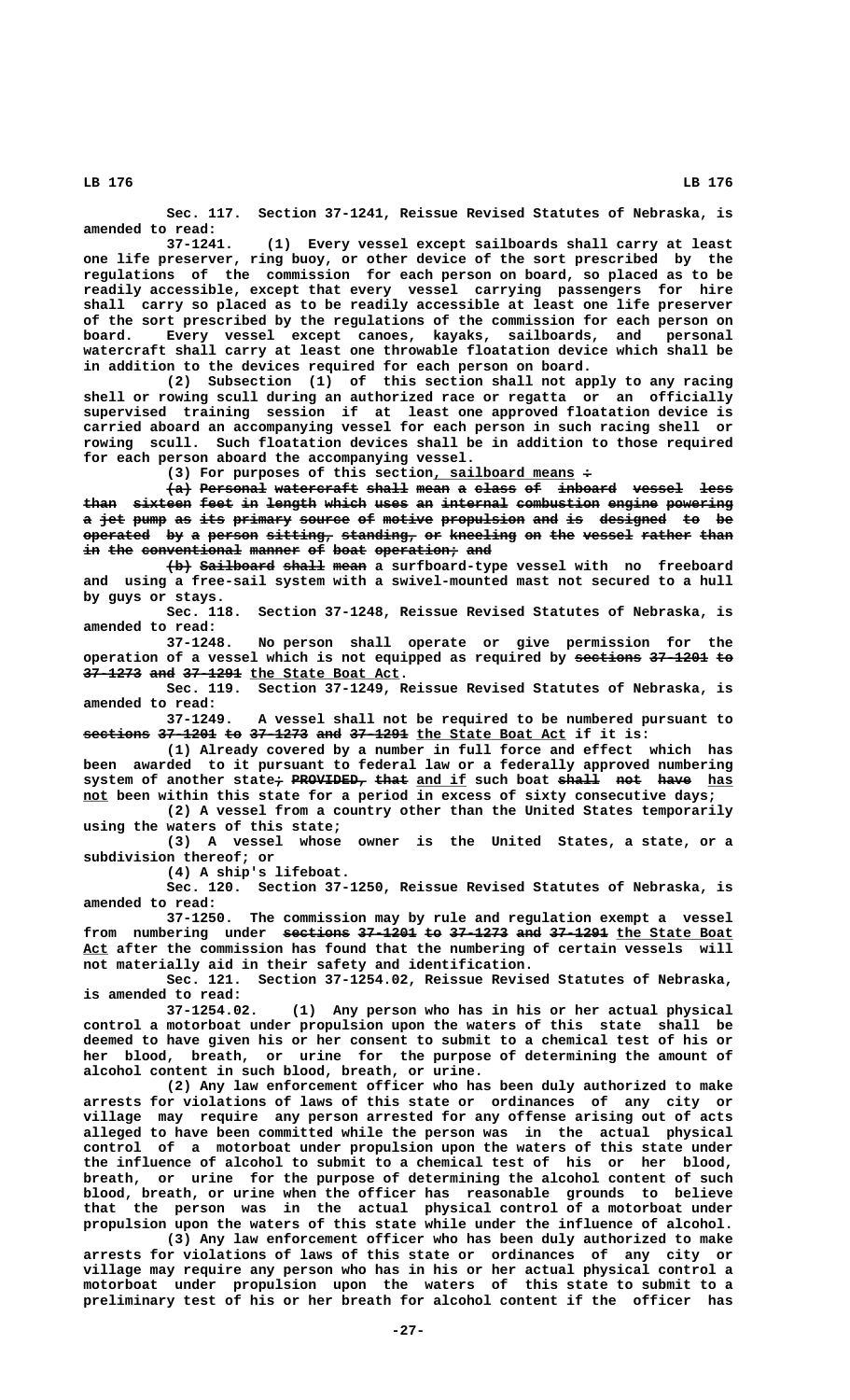**reasonable grounds to believe that such person has alcohol in his or her body or has committed any violation of this section and section 37-1254.01. Any person who refuses to submit to such preliminary breath test or whose preliminary breath test results indicate an alcohol content of ten-hundredths of one gram or more by weight of alcohol per two hundred ten liters of his or her breath shall be placed under arrest. Any person who refuses to submit to**

such preliminary breath test shall be guilty of a Class  $\Psi$  III misdemeanor. **(4) Any person arrested pursuant to this section may, upon the direction of a law enforcement officer, be required to submit to a chemical test of his or her blood, breath, or urine for a determination of the alcohol content. Any person who refuses to submit to a chemical blood, breath, or urine test required pursuant to this section shall be guilty of a Class II misdemeanor, and the court shall, as part of the judgment of conviction, order such person not to be in the actual physical control of any motorboat under propulsion upon the waters of this state for any purpose for a period of six months from the date of such conviction. If the court places such person on probation or suspends the sentence for any reason, the court shall, as one of the conditions of probation or sentence suspension, order such person not to be in the actual physical control of any motorboat under propulsion upon the waters of this state for any purpose for a period of sixty days from the date of the order.**

**(5) Any person who is required to submit to a preliminary breath test or to a chemical blood, breath, or urine test pursuant to this section shall be advised of the consequences of refusing to submit to such test.**

**Sec. 122. Section 37-1264, Reissue Revised Statutes of Nebraska, is amended to read:**

**37-1264. The provisions of sections 37-1201 to 37-1273 and 37-1291 ———————— ——————— —— ——————— ——— ——————— \_\_\_\_\_\_\_\_\_\_\_\_\_\_\_\_\_\_ the State Boat Act and of other applicable laws of this state shall govern the operation, equipment, numbering, and all other matters relating thereto** whenever any vessel shall be operated on the waters of this state<sub>7</sub> or when any **activity regulated by sections 37-1201 to 37-1273 and 37-1291 the act shall ———————— ——————— —— ——————— ——— ——————— \_\_\_\_\_\_\_\_** take place thereon; but nothing in sections 37-1201 to 37-1273 and 37-1291 the  **\_\_\_ act shall be construed to prevent the adoption of any ordinance or local law relating to operation and equipment of vessels the provisions of which are identical to the provisions of <del>sections</del> 37-1201 to 37-1273 and 37-1291,**  $a$ mendments thereto, the act or rules or regulations issued thereunder, but **such ordinances or local laws shall be operative only so long as and to the** extent that they continue to be identical to provisions of sections 37-1201 to 37-1273 and 37-1291, amendments thereto, the State Boat Act or rules or **regulations issued thereunder.**

**Sec. 123. Section 37-1268, Reissue Revised Statutes of Nebraska, is amended to read:**

 **\_\_\_\_\_\_\_\_\_ 37-1268. The commission shall adopt and promulgate such rules and** regulations as are necessary to carry out <del>sections 37-1201 to 37-1273 and</del>  **——————— \_\_\_\_\_\_\_\_\_\_\_\_\_\_\_\_\_\_\_\_\_ 37-1291 the State Boat Act. In adopting such rules and regulations, the commission shall be governed by the provisions of the Administrative Procedure Act.**

**Sec. 124. Section 37-1270, Reissue Revised Statutes of Nebraska, is amended to read:**

37-1270. Any person who violates any provisions of sections 37-1201 to 37-1269 the State Boat Act, or any provisions of the rules and regulations established by the Game and Parks Commission commission pursuant thereto, for **which a penalty is not otherwise provided, shall be guilty of a Class V misdemeanor for each such violation.**

**Sec. 125. Section 37-1271, Reissue Revised Statutes of Nebraska, is amended to read:**

**37-1271. Any person who violates any provision of section 37-1251 \_ —— \_\_\_\_\_\_\_\_\_\_\_\_\_\_\_\_\_\_\_\_\_\_\_\_\_\_\_\_\_\_\_\_\_\_\_\_ or 37-1252, or sections 37-1258 to 37-1261, or sections 103 to 106 and 108 of \_\_\_\_\_\_\_\_ this act shall be guilty of a Class IV misdemeanor for each violation.**

**Sec. 126. Section 37-1291, Reissue Revised Statutes of Nebraska, is amended to read:**

**37-1291. Sections 37-1201 to 37-1291 and sections 101 to 109 of \_\_\_\_\_\_\_\_\_\_\_\_\_\_\_\_\_\_\_\_\_\_\_\_\_\_ \_\_\_\_\_\_\_\_ this act shall be known and may be cited as the State Boat Act.**

**Sec. 127. Sections 78 to 81 and 130 of this act become operative on January 1, 2000. Sections 1 to 77, 82 to 99, 111, 114, 115, 121, 129, and 131 of this act become operative three calendar months after the adjournment of this legislative session. The other sections of this act become operative on their effective date.**

**Sec. 128. Original sections 37-1202, 37-1213, 37-1224, 37-1225, 37-1231, 37-1241, 37-1248 to 37-1250, 37-1264, 37-1268, 37-1270, 37-1271, and 37-1291, Reissue Revised Statutes of Nebraska, are repealed.**

**Sec. 129. Original sections 37-110, 37-201, 37-202, 37-209, 37-226,**